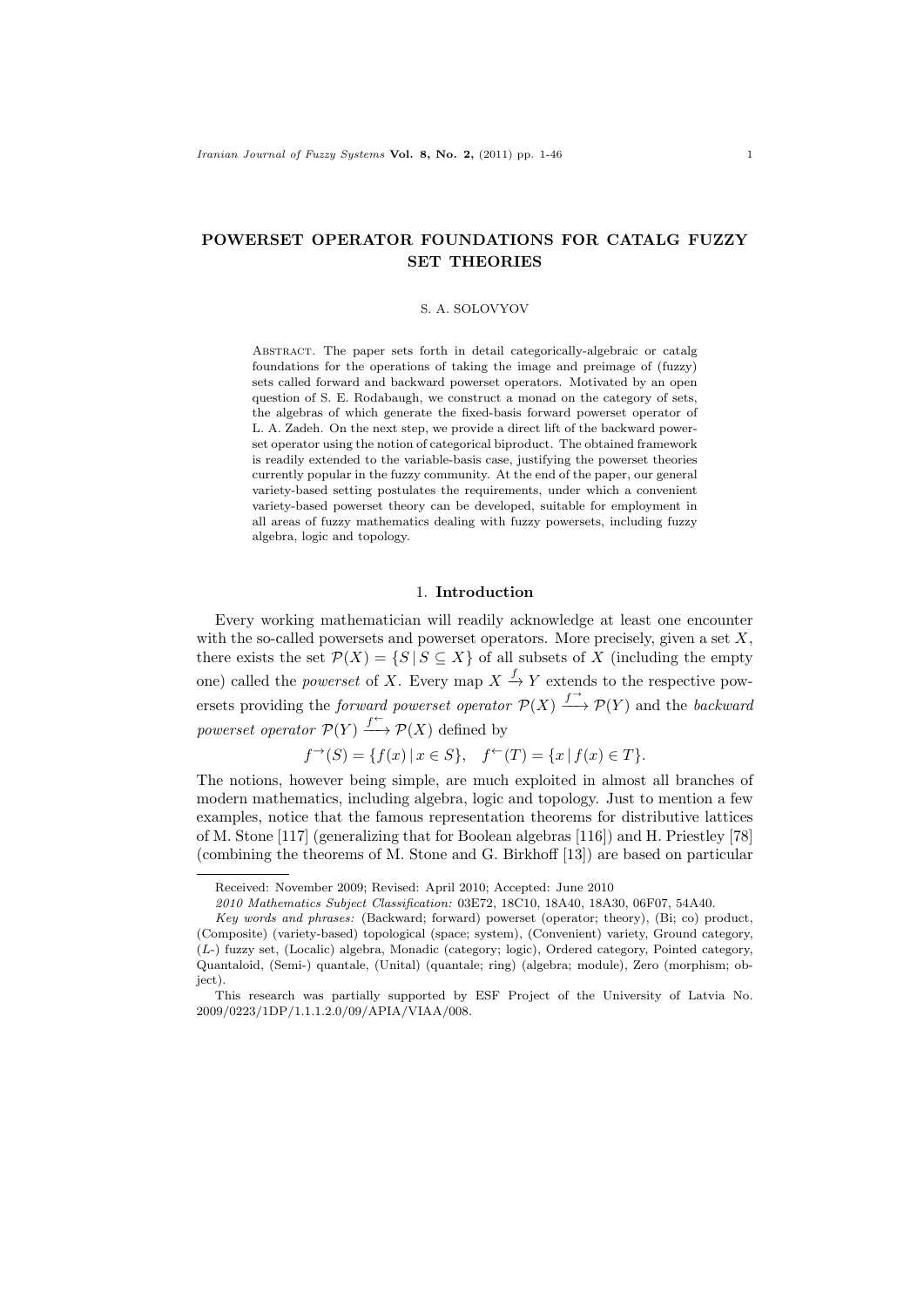subsets of powersets (the sets of prime ideals) and backward powerset operators (the action of the respective equivalence functors on morphisms). The results provided (and continue to provide) extremely useful topological representations for various algebraic structures, giving birth to a powerful theory of what have come to be known as natural dualities [20]. In particular, they play a crucial role in monadic logic, started by P. Halmos [41] (see the collection of papers on the topic [42]) and based on monadic Boolean algebras, i.e., Boolean algebras equipped with an additional unary operation (called (*existential*) quantifier) with certain properties. The theory of such structures is an algebraic treatment of the logic of propositional functions of one argument, with Boolean operations and a single (existential) quantifier. There exists the famous representation theorem of P. Halmos [41], claiming that every monadic Boolean algebra is isomorphic to a functional monadic Boolean algebra (Boolean subalgebra of a powerset  $B<sup>X</sup>$  for a Boolean algebra B and a set X), the proof based on the above-mentioned representation theorem of M. Stone [116]. Some authors tried to use a weaker structure, i.e., R. Cignoli [18] considered the case of bounded distributive lattices (arriving at the concept of Q-distributive lattice), establishing a duality between (appropriately defined) quantifiers on them and certain equivalence relations on their Priestley spaces. An up to date state of the field is contained in  $[19]$ , where J. Cirulis considers quantifiers on multiplicative semilattices, with the aim "to find out how weak a lattice-structure may be in order that a reasonable theory of existential quantifiers on it still could be developed". The author of this manuscript himself studied extensively the case of monadic quantale algebras [108] arriving at several representation theorems for the structure.

Topology is definitely the most important area of application for powersets and powerset operators, being actually generated by them. The basic notions of topology on a set and continuity of a map are defined in terms of powersets and backward powerset operators, all other topological concepts being (implicitly) dependant on the basic ones. No wonder that immediately after the concept of fuzzy set was brought into light by the famous paper of L. A. Zadeh [122], researchers started to ponder over the fuzzification of powersets and powerset operators. The former notion enjoyed an easy extension to the new framework, suggested by the nature of fuzziness in question, i.e., the set  $I^X$  of all maps  $X \stackrel{\alpha}{\to} I$  from a given set X to the unit interval [0, 1] (called the basis of the powerset) gave a substitute for  $\mathcal{P}(X)$ . The latter concept, however, posed some difficulties in its definition. The first approach was given by L. A. Zadeh [122], where he introduced the desired operators  $I^X \xrightarrow{f_I^{\rightarrow}} I^Y$  and  $I^Y \xrightarrow{f_I^{\leftarrow}} I^X$  as follows:

$$
(f_I^\rightarrow(\alpha))(y)=\bigvee\{\alpha(x)\,|\,f(x)=y\},\quad f_I^\leftarrow(\beta)=\beta\circ f.
$$

While the first definition has been accepted right from the start, the second one caused some concerns even in L. A. Zadeh himself. The problem gained in influence with the appearance of  $L$ -fuzzy set of J. A. Goguen [36], where the unit interval I was replaced by a suitable complete lattice  $L$  (actually *quantale*).

It was fuzzy topology that gave the topic its decisive push. The concept of (strat*ified*)  $(L$ -)*fuzzy topology*, introduced in the celebrated papers of C. L. Chang [17],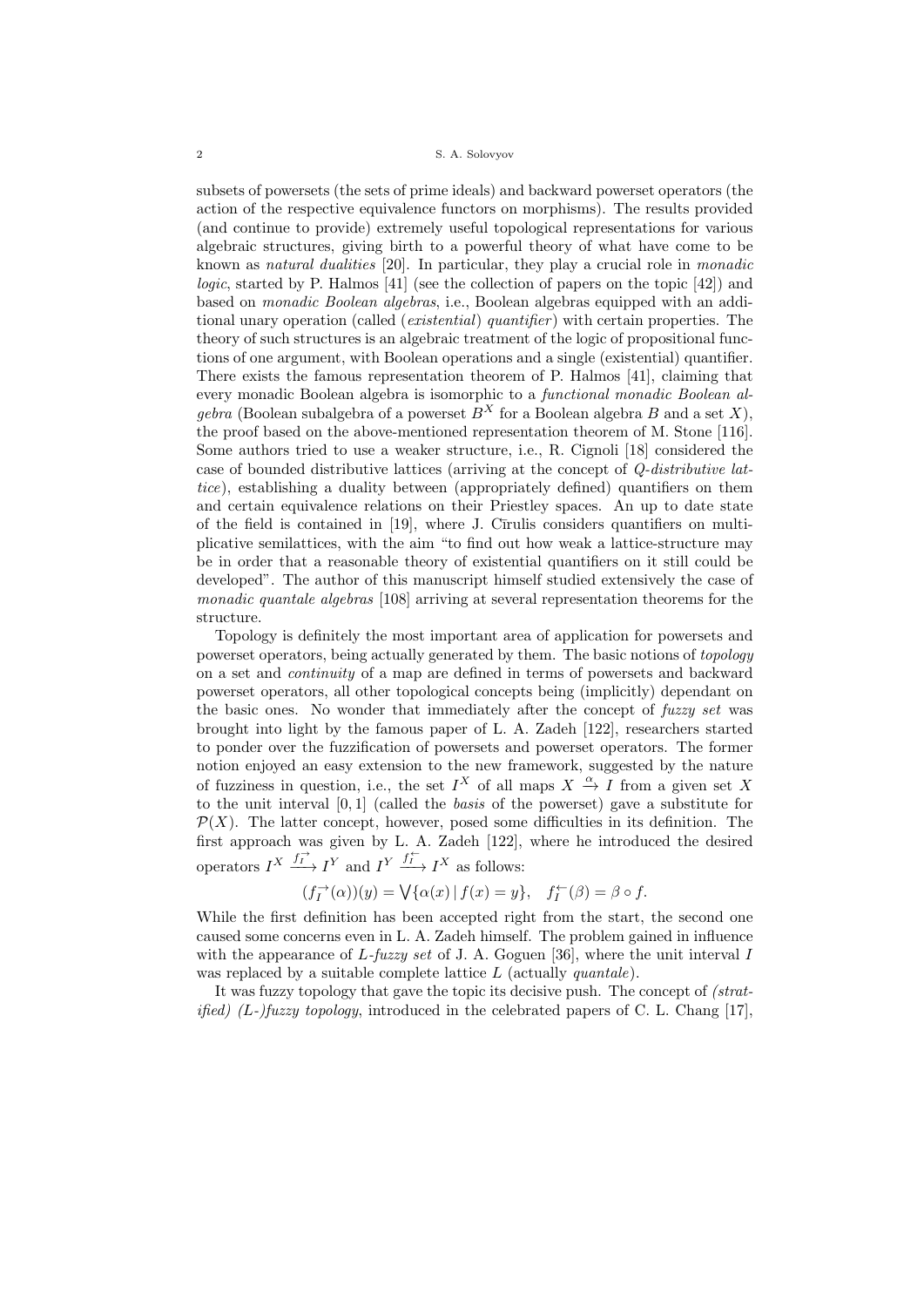J. A. Goguen [37] and R. Lowen [65], resulted in the theory of fixed-basis fuzzy topological spaces, the idea of stratification being due to R. Lowen, but the term itself coined by P. M. Pu and Y. M. Liu [79]. Many researchers have pursued the line [8, 9, 39, 40, 43, 46, 45, 52, 61, 63, 97, 119, 121], exploiting successfully the existing approach to powersets, until all of a sudden the proposed framework appeared to be a rather restrictive one. The trouble arose from the cunning idea of B. Hutton [49], providing the first variable-basis approach, which resulted in the theory of *variable-basis singleton topological spaces*. Further developments were rapid, in 1983 S. E. Rodabaugh [83] introducing the first variable-basis category for topology, with the underlying sets of the spaces allowed to be non-singletons. The proposed theory, getting its final accomplishment in [87] where it was coined as variable-basis lattice-valued or point-set lattice-theoretic (poslat) topology, induced a bunch of results on its properties [26, 27, 84, 85, 87], the inventor himself being always in the front line. Since the underlying machinery relied on category theory, P. Eklund [28, 29, 30] started the research on its categorical properties, initiating categorical fuzzy topology.

The idea of variable-basis gave rise to the new challenge of introducing the operators acting on powersets with different basis, i.e., maps  $L^X \to M^Y$  and  $M^Y \to L^X$ . The first fruitful solution was proposed by S. E. Rodabaugh [83, 84], which nowadays has become almost a *de facto* standard in the fuzzy community. Strangely enough, the situation has changed completely, the backward powerset operator having an almost ready definition, whereas the forward one, in general, left with no expression whatsoever. The issue of ground category (wisely suggested by P. Eklund in [28]) acquired importance in the developments and was fixed at the product category  $\textbf{Set} \times \textbf{C}$ , with  $\textbf{Set}$  standing for the category of sets and maps, and  $\textbf{C}$  being a subcategory of Loc (locales) introduced by J. Isbell [51] and extensively studied by P. T. Johnstone [53], or the dual of a category of some other algebraic structures enjoying the existence of arbitrary joins and a binary operation (with no distributivity assumed). In the new framework, every  $\textbf{Set} \times \mathbf{C}$ -morphism  $(X, L) \xrightarrow{(f, \varphi)} (Y, M)$ provided the backward powerset operator  $M^Y \xrightarrow{(f,\varphi)^{\leftarrow}} L^X$  defined by  $((-)^{op}$  stands for the actual map)

$$
(f, \varphi)^{\leftarrow}(\alpha) = \varphi^{op} \circ \alpha \circ f.
$$

The respective definition of the forward powerset operator appeared to be in need of more sophistication. Two additional maps  $L \xrightarrow{[\varphi]} M$  and  $L^Y \xrightarrow{\langle [\varphi] \rangle} M^Y$  given by  $[\varphi](a) = \bigwedge \{b \mid a \leq \varphi^{op}(b)\}\$  and  $\langle [\varphi] \rangle(\alpha) = [\varphi] \circ \alpha$  respectively, suggested the following definition of  $L^X \xrightarrow{(f,\varphi)^{\to}} M^Y$  (notice the use of the fixed-basis operator)

$$
(f, \varphi)^{\rightarrow} = \langle [\varphi] \rangle \circ f_L^{\rightarrow}.
$$
 (1)

It was already S. E. Rodabaugh himself, who had some doubts on whether to use  $f_M^{\rightarrow} \circ \langle [\varphi] \rangle$  in (1). Soon it became clear that in order to develop a fruitful theory of lattice-valued sets (which successfully began to force out its fixed-basis counterpart), both operators needed a sober mathematical standpoint. As an initiator of the topic, S. E. Rodabaugh [86, 88, 90] gave the first strict foundations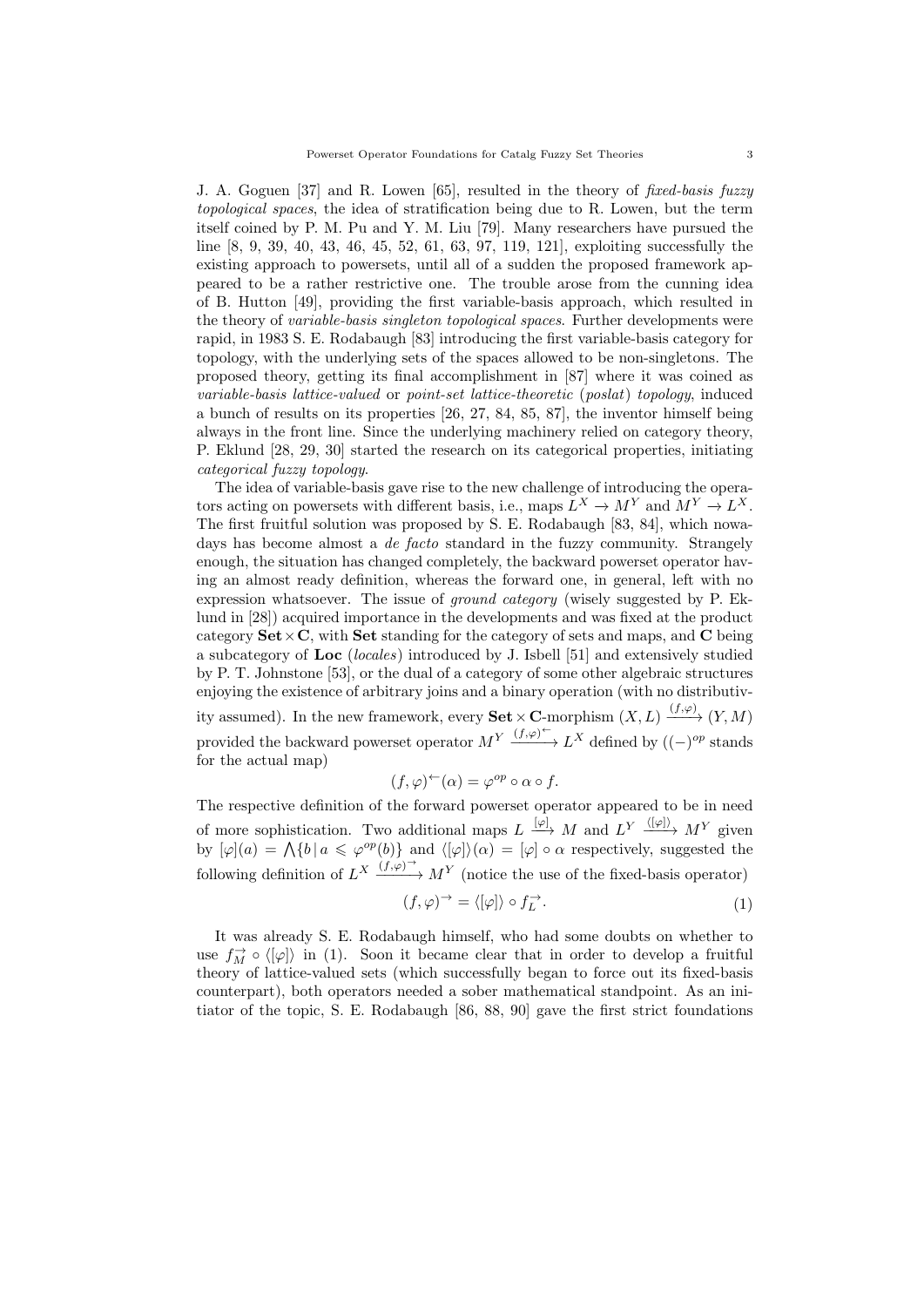for (poslat) fuzzy set theories, justifying at last not only the choice of L. A. Zadeh but also the traditional crisp case. Motivated by the ideas of E. G. Manes [67] and P. T. Johnstone [53], he proposed an approach based on two cornerstones:

- (1) An adjunction between **Set** and the category  $CSLat(V)$  of  $\vee$ -semilattices and  $\sqrt{\ }$ -preserving maps [3].
- (2) Galois connection or adjunction between partially ordered sets [35].

The respective foundation scheme for the standard crisp operators is rather simple, being incorporated in the following two steps:

- **Step 1:** Item (1) gives a covariant powerset functor **Set**  $\xrightarrow{(-)}$  **CSLat**( $\vee$ ),  $(X \xrightarrow{f} Y) \rightarrow = \mathcal{P}(X) \xrightarrow{f \rightarrow} \mathcal{P}(Y).$
- Step 2: Since  $f^{\rightarrow}$  is  $\vee$ -preserving, Item (2) provides a unique upper adjoint to  $f^{\rightarrow}$  in the form of  $f^{\leftarrow}$ .

The classical case done with, S. E. Rodabaugh proceeds to generalized powerset operators, postulating two criteria [88]:

- I. The analogue of  $f^{\rightarrow}$  (resp.  $f^{\leftarrow}$ ) should be a unique lifting of  $f^{\rightarrow}$  (resp.  $f^{\leftarrow}$ ), i.e., the analogue of  $f^{\rightarrow}$  (resp.  $f^{\leftarrow}$ ) should be a *generalization* of  $f^{\rightarrow}$ (resp.  $f^{\leftarrow}$ ) in a natural way.
- II. The analogue of  $f^{\rightarrow}$  should be a lower adjoint to the analogue of  $f^{\leftarrow}$ , i.e., the relationship  $f \to f \leftarrow$  between  $f \to$  and  $f \leftarrow$  should hold for their analogues.

Having the criteria in hand, the author constructs the desired operators, which luckily enough satisfy both of them. A more attentive look, however, on the machinery employed casts some doubts on its relevancy. The main deficiencies seem to be a somewhat artificial nature of the requirements arising during the construction process in  $[88,$  Theorems  $2.6(A,B)$ ] and the rather unmotivated choice of the expression for  $(f, \varphi)$ <sup> $\rightarrow$ </sup> in [88, Definition 3.12], that together with some minor (but very annoying) typos makes a more transparent setting highly advisable. Some improvements have already been done by S. E. Rodabaugh himself in [90], where more category theory was brought into account to provide a general definition of powerset theory [90, Definition 3.5]. The new setting presented still inherits the drawbacks of its ancestors, missing the point of clarifying the true relation between powerset operators. It is the purpose of this paper to propose a more convenient framework for the traditional as well as fuzzy powerset theories, which underlines their categorical aspects in the first place.

Motivated by the problem posed in [86, Open Question 6.17], we present a monad on the category Set, the algebras of which generate a functor lifting the above-mentioned fixed-basis forward powerset operator  $f^{\rightarrow}_L$  of L. A. Zadeh and J. A. Goguen. The machinery employed is based on the category  $Q$ -Mod of modules over a given quantale  $Q$  [60, 72, 112] suggested by the well-known category  $R$ -Mod of modules over a ring  $R$  [7, 47]. On the next step, we employ the concept of categorical biproduct to construct another functor, lifting directly the backward powerset operator  $f_L^{\leftarrow}$ . The functors obtained have a ready extension to the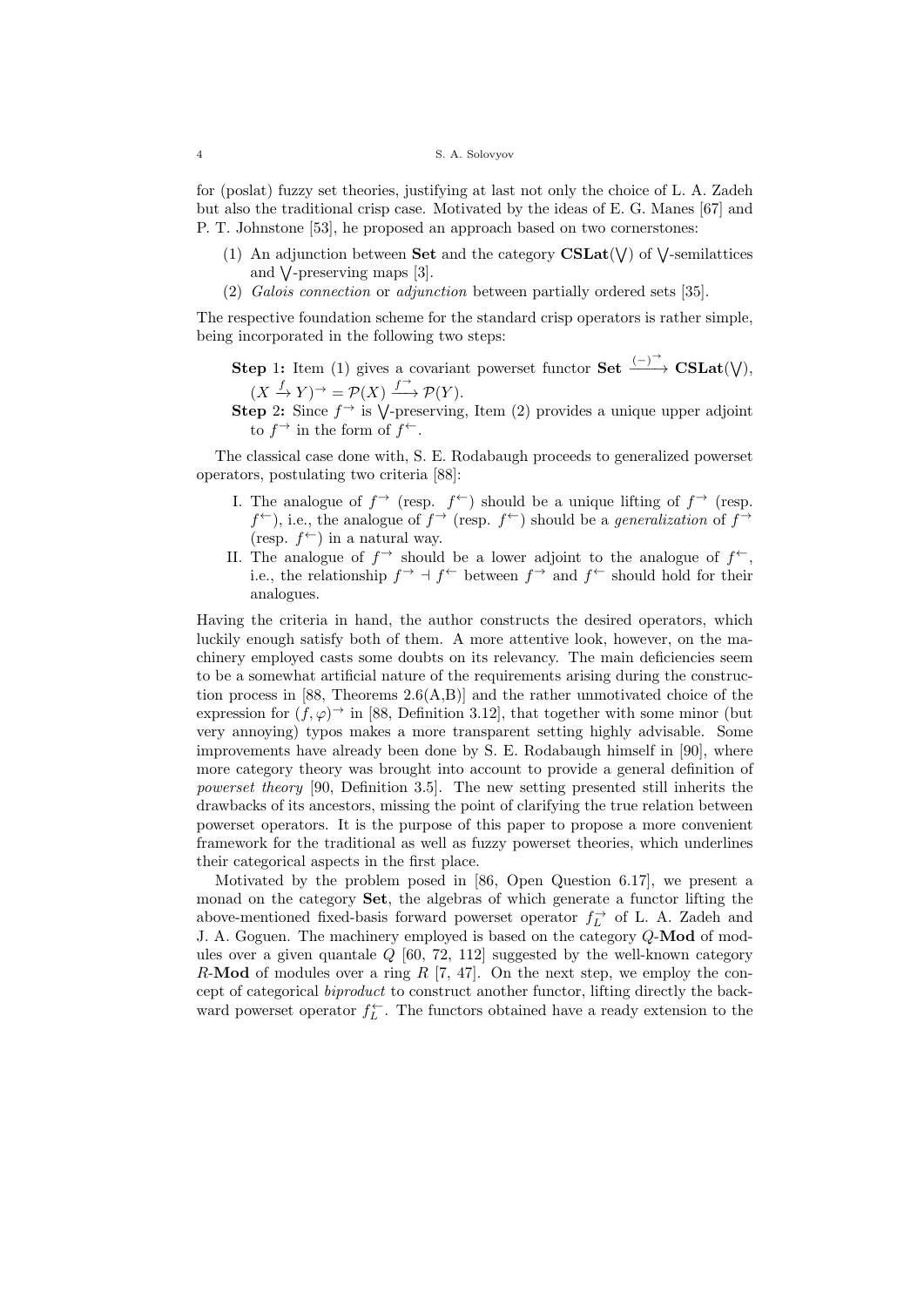variable-basis framework, justifying the already mentioned approach of S. E. Rodabaugh. The advantage of our setting is the streamlining of categorically-algebraic (catalg) properties of powerset operators, void of their point-set lattice-theoretic dependencies. In particular, we show the true essence of the duality between the operators in question, which basically arises from the fact that forward powerset operators correspond to coproducts and backward ones to products in categories, the notion of categorical biproduct providing the missing link between the concepts.

Following our current trend in developing catalg aspects of the theory of fuzzy sets [101, 102, 103], at the end of the paper we switch to the setting of varieties of algebras, postulating the requirements, under which a convenient variety-based powerset theory can be developed. As a result, we arrive at a framework suitable for employment in all areas of fuzzy mathematics dealing with fuzzy powersets, including fuzzy algebra, logic and topology. The theory developed is illustrated by two examples coming from the realm of the latter field, namely, by the respective theories of variety-based topological spaces and systems, which recently has acquired some influence in the fuzzy community [26, 40, 100]. With the achievements of this paper, we would like to underline once more (following the steps of [101, 102, 103]) the fruitfulness of change of the current fuzzy setting from poslat (point-set latticetheoretic) to catalg (categorically-algebraic), the latter one being more flexible, transparent and trustworthy.

The necessary categorical background can be found in [3, 44, 66, 67]. For the notions of universal algebra we recommend [16, 21, 67]. The reader should be aware that although we tried to make the paper as much self-contained as possible, the lack of space still compelled us to leave some details for his/her own perusal.

## 2. Varieties of Algebras

The cornerstone of our approach to fuzziness is the notion of algebra. The structure is to be thought of as a set with a family of operations defined on it, satisfying certain identities, e.g., semigroup, monoid, group and also complete lattice, frame, quantale. In case of *finitary algebras*, i.e., those induced by a set of finite operations, there are (at least) two ways of describing the resulting entities [16, 21]. The first one, being rather categorical, uses the concept of *variety*, i.e., a class of algebras closed under homomorphic images, subalgebras and direct products. The second one, being highly algebraic, is based on the notion of *equational class*, namely, providing a set of identities and taking precisely those algebras which satisfy all of them. The well-known HSP-theorem of G. Birkhoff [12] says that varieties and equational classes coincide. Motivated by the algebraic structures popular in fuzzy topology, where unions are usually represented as arbitrary joins, this paper is bound to include infinitary cases as well and therefore extends the categorical approach of varieties to cover its needs, leaving aside the infinitary algebraic machineries of *equationally-definable class* [67] and *equational category* [64, 95] (which, however, still are referred to later on).

**Definition 2.1.** Let  $\Omega = (n_{\lambda})_{\lambda \in \Lambda}$  be a (possibly proper) class of cardinal numbers. An  $\Omega$ -algebra is a pair  $(A, (\omega_\lambda^A)_{\lambda \in \Lambda})$  (denoted by A), consisting of a set A and a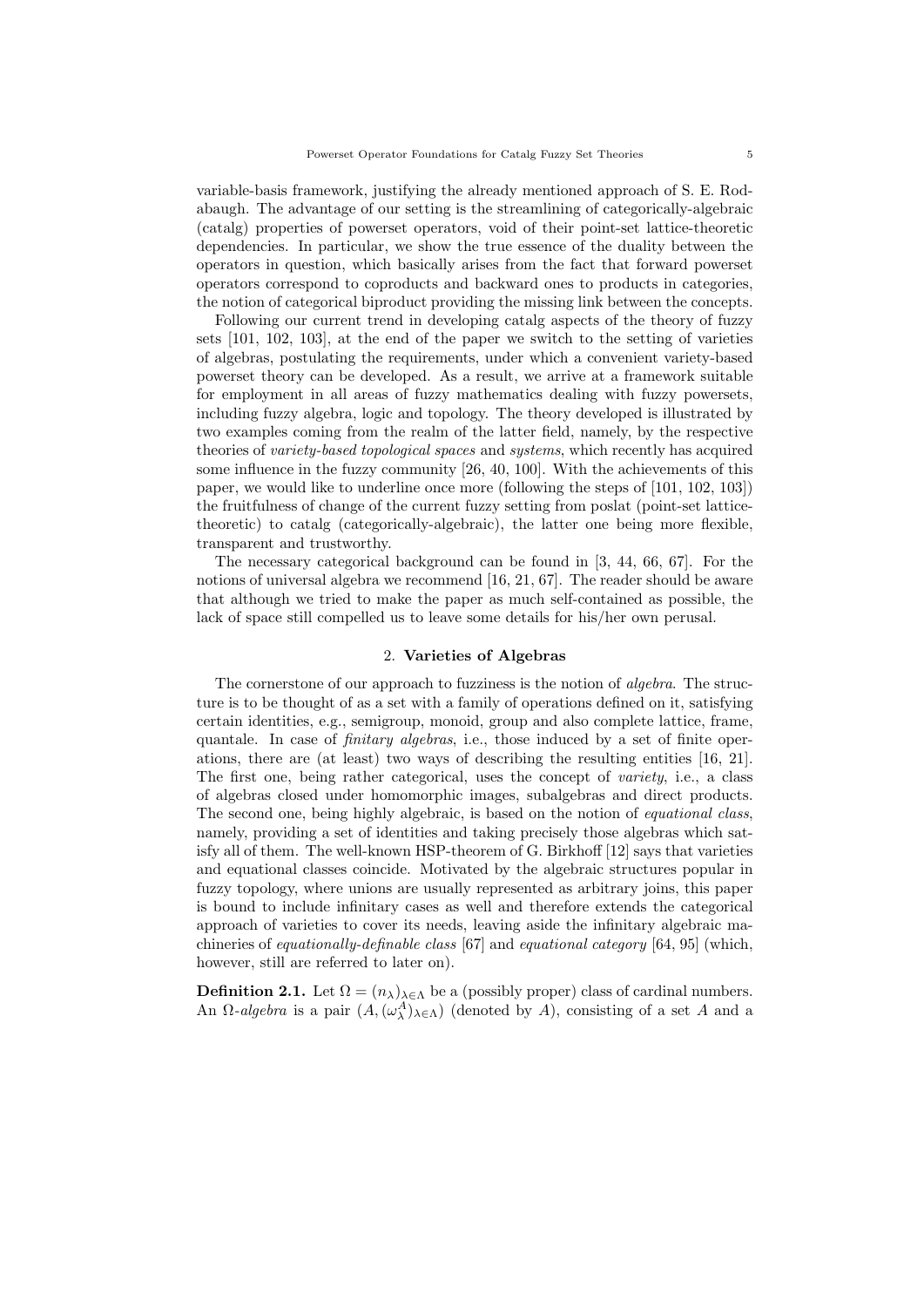family of maps  $A^{n_{\lambda}} \xrightarrow{\omega_{\Lambda}^A} A$ , called  $n_{\lambda}$ -ary operations on A. An  $\Omega$ -homomorphism  $(A, (\omega_\lambda^A)_{\lambda \in \Lambda}) \xrightarrow{f} (B, (\omega_\lambda^B)_{\lambda \in \Lambda})$  is a map  $A \xrightarrow{f} B$  making the diagram



commute for every  $\lambda \in \Lambda$ . Alg( $\Omega$ ) is the construct of  $\Omega$ -algebras and  $\Omega$ -homomorphisms, with the underlying functor denoted by  $| - |$ .

Let M (resp.  $\mathcal{E}$ ) be the class of  $\Omega$ -homomorphisms with injective (resp. surjective) underlying maps. A variety of  $\Omega$ -algebras (also called a variety) is a full subcategory of  $\mathbf{Alg}(\Omega)$  closed under the formation of products, M-subobjects (subalgebras) and  $\mathcal{E}\text{-quotients}$  (homomorphic images). The objects (resp. morphisms) of a variety are called algebras (resp. homomorphisms).

Given a variety **A** and a subclass  $\Omega' \subseteq \Omega$ , an  $\Omega'$ -reduct of **A** (or just reduct if the context is clear) is a pair ( $|| - ||$ , **B**), where **B** is a variety of  $\Omega'$ -algebras and  ${\bf A} \xrightarrow{||-||} {\bf B}$  is a concrete functor.

We illustrate the definition by two important varieties, providing the basis for all other examples of the concept (notice the use of the notations from [90]).

**Definition 2.2.** Given  $\Xi \in \{ \vee, \wedge \}$ , a  $\Xi$ -semilattice is a partially ordered set having arbitrary Ξ. A Ξ-semilattice homomorphism is a map preserving arbitrary Ξ.  $\text{CSLat}(\Xi)$  is the construct of  $\Xi$ -semilattices and their homomorphisms.

More sophisticated examples are given by the constructs SQuant, Quant and Frm of semi-quantales, quantales and frames, extremely popular in lattice-valued topology [90] and obtained as suitable extensions of the objects of  $\text{CSLat}(\mathsf{V})$ . For convenience of the reader as well as to feel free in using them throughout the paper, we recall from [60, 90] the respective definitions.

**Definition 2.3.** A semi-quantale (s-quantale for short) is a  $\sqrt{\ }$ -semilattice equipped with a binary operation  $\otimes$  (called *multiplication*). An *s*-quantale homomorphism is a  $\sqrt{\ }$ -semilattice homomorphism which also preserves  $\otimes$ . **SQuant** is the construct of s-quantales and their homomorphisms.

An s-quantale A is called *commutative* (*cs-quantale* for short) provided that ⊗ is commutative. CSQuant is the full subcategory of SQuant of all cs-quantales.

An s-quantale  $A$  is called *involutive* (*is-quantale* for short) provided that  $A$  has a unary operation  $(-)^*$  (called *involution*) such that  $a^{**} = a$ ,  $(a \otimes b)^* = b^* \otimes$  $a^*$  and  $(\bigvee S)^* = \bigvee_{s \in S} s^*$  for every  $a, b \in A$  and every  $S \subseteq A$ . An s-quantale homomorphism is *involutive* provided that it preserves the involution. **ISQuant** is the category of is-quantales and their homomorphisms.

An s-quantale A is called *unital* (us-quantale for short) provided that  $\otimes$  has the unit  $e \in A$ . An s-quantale homomorphism is unital provided that it preserves the unit. USQuant is the construct of unital s-quantales and their homomorphisms.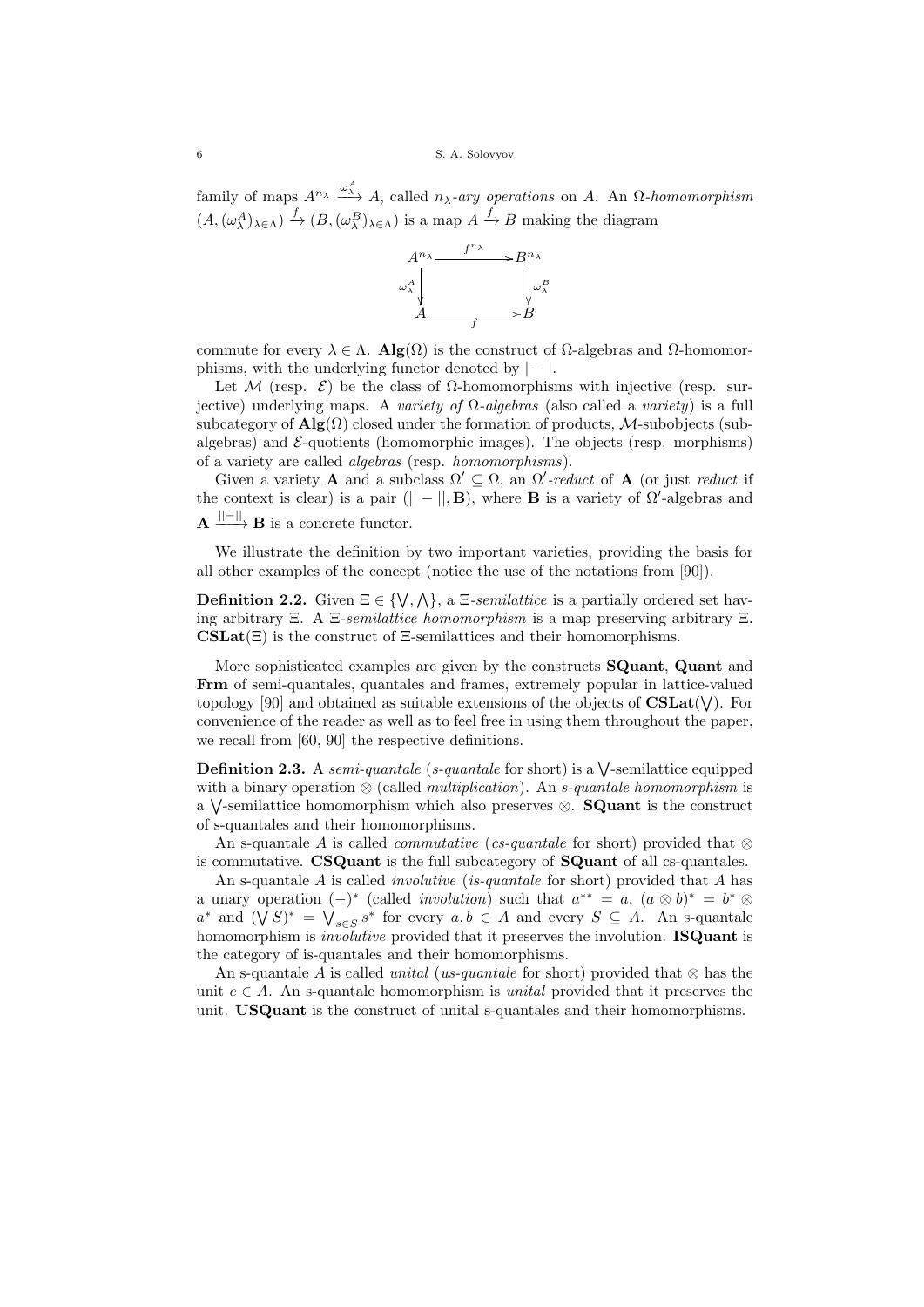An s-quantale A is called a *quantale* provided that  $\otimes$  is associative and distributes over  $\vee$  from the right and from the left. Quant is the full subcategory of **SQuant** of all quantales.

A uc-quantale A is called a frame provided that  $\otimes$  is idempotent. Frm is the full subcategory of **UCQuant** of all frames.

It is easy to see that  $CSLat(V)$  is a  $\{V\}$ -reduct of **SQuant**; **SQuant** is a { ⋁ , ⊗}-reduct of ISQuant, USQuant, CSQuant and Quant; UCQuant is a  $\{\forall, \otimes, e\}$ -reduct of Frm. The reader should also be aware of the difference between is-quantales and DeMorgan s-quantales of [90], the latter ones being equipped with an order-reversing involution having nothing in common with the multiplication. The objects of SQuant are proposed in [90] as the basic mathematical structure for doing poslat fuzzy topology upon (the statement confirmed by us in [101, 103]) since their properties constitute the minimum allowing the obtained categories for topology (and these include many well-known categories) to be topological over their ground categories. A significant drawback of the new structure is the lack of knowledge on its properties, contrasting sharply the situation with its luckier counterpart quantale [60, 68, 72, 92, 94, 112] extremely useful in the non-commutative approach to topology [15, 22, 69, 70], shown to be more general than its respective fuzzy analogue [104]. The relevance of frames is (at least) twofold: on one hand, they provide a nice fuzzification framework for different topological structures (based, essentially, on idempotency and commutativity of  $\wedge$ ), on the other, they constitute the backbone of pointless topology developed in [51, 53, 71, 74, 80].

Having examined different modifications of the construct  $CSLat(V)$ , we are going now to pay attention to its counterpart  $\text{CSLat}(\wedge)$ . The following definition is motivated by the construct of closure spaces [5, 6, 31] which has been known for a long time already (see, e.g., the famous book of G. Birkhoff [14]) and is getting more and more attention in recent years.

**Definition 2.4.** A *closure lattice* (*c*-lattice for short) is a  $\Lambda$ -semilattice, with the bottom element denoted by  $\perp$ . A *c*-lattice homomorphism is a map preserving arbitrary  $\wedge$  and  $\perp$ . CL is the construct of c-lattices and their homomorphisms.

The reader should be aware that CL is a (non-full) subcategory of  $CSLat(\wedge)$ and also that the latter category is a  $\{\wedge\}$ -reduct of the former. Moreover, there are some interrelations between s-quantales and c-lattices, i.e., every s-quantale is a c-lattice and vice versa (use the Duality Principle of ordered sets). On the other hand, easy considerations (e.g., the case of morphisms) clearly show that the two constructs are not equivalent. In fact, the concept of c-lattice is more general than the respective one of s-quantale, due to the lack of an additional binary operation.

Remark 2.5. From now on we fix a variety A and use the following notations [27, 87, 90].

∙ The dual of the category A is denoted by LoA (the "Lo" comes from "localic"), whose objects (resp. morphisms) are called *localic algebras* (resp. homomorphisms). Following the widely-accepted notation of [53], the dual of Frm is denoted by Loc, with the respective change in the naming of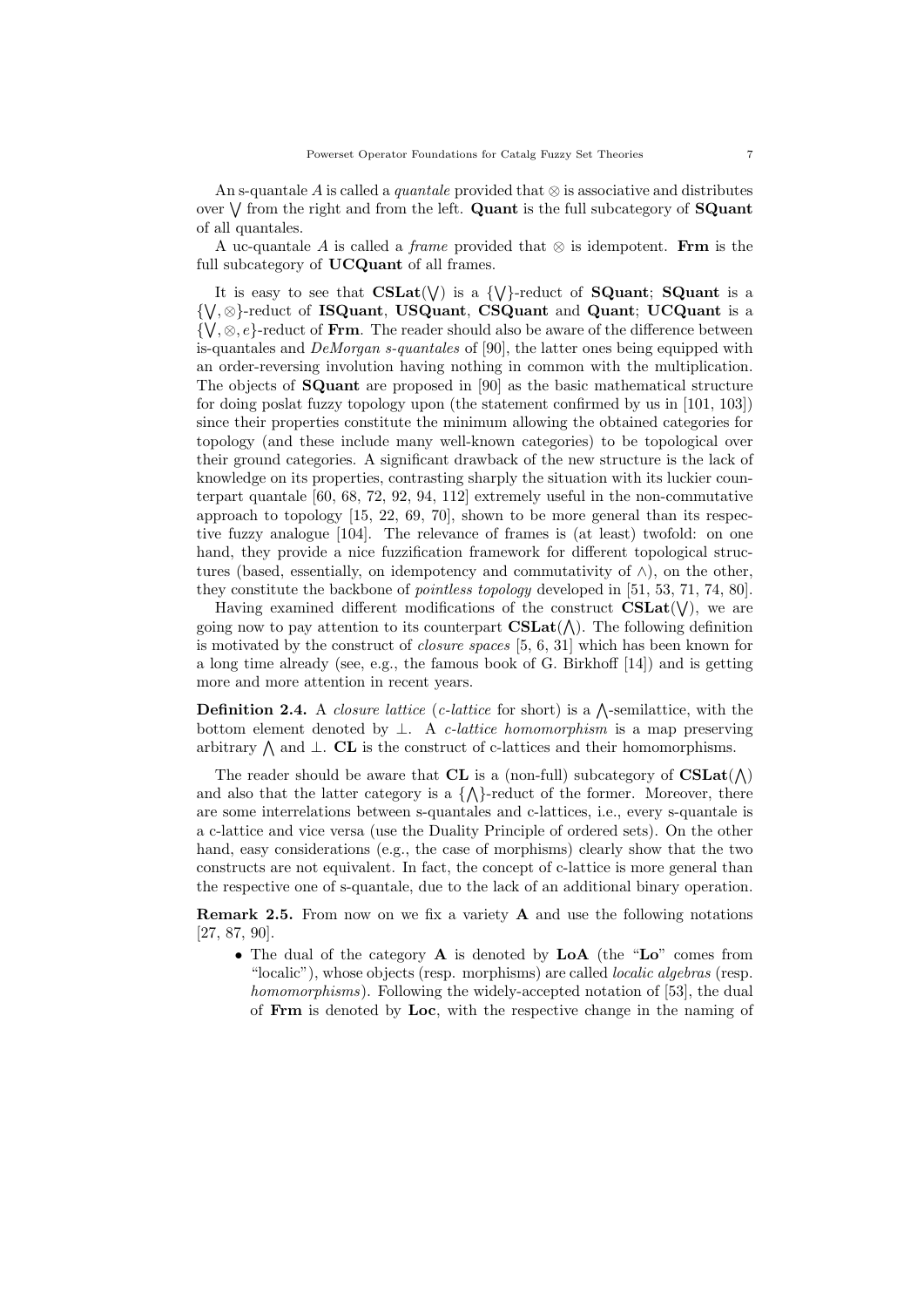objects. Given a localic algebra  $A$ ,  $S_A$  will stand for the subcategory of  $(Lo)$ **A** with the only morphism  $1_A$ .

• Given a morphism f of a category C, the respective morphism of  $\mathbb{C}^{op}$  is denoted by  $f^{op}$  and vice versa. To distinguish between set maps (or, more generally, morphisms) and homomorphisms, we will denote the former ones by  $f, g, h$  (also  $\alpha, \beta, \gamma$  in case of fuzzy sets) reserving  $\varphi, \psi, \phi$  for the latter.

# 3. Quantale Modules

This section provides a monad on the category Set of sets and maps, the algebras of which generate the fixed-basis forward powerset operator of L. A. Zadeh [122], answering the question of S. E. Rodabaugh [86, Open Question 6.17] on its existence. For convenience of the reader, we begin by recalling from [112] some algebraic preliminaries.

**Definition 3.1.** A *(left)* module over a given quantale  $Q$  ( $Q$ -module for short) is a  $\bigvee$ -semilattice A, equipped with a map  $Q \times A \stackrel{*}{\to} A$  (called Q-action on A) such that

- (1)  $q * (\bigvee S) = \bigvee_{s \in S} (q * s)$  for every  $q \in Q$  and every  $S \subseteq A$ ;
- (2)  $(\forall S) * a = \bigvee_{s \in S} (s * a)$  for every  $a \in A$  and every  $S \subseteq Q$ ;
- (3)  $q_1 * (q_2 * a) = (q_1 \otimes q_2) * a$  for every  $q_1, q_2 \in Q$  and every  $a \in A$ .

A *Q*-module homomorphism  $A \xrightarrow{\varphi} B$  is a  $\bigvee$ -semilattice homomorphism such that  $\varphi(q*a) = q*\varphi(a)$  for every  $a \in A$  and every  $q \in Q$ . Q-Mod is the construct of 𝑄-modules and their homomorphisms.

A *Q*-module A over a u-quantale *Q* is called *unital* (*u-Q-module* for short) provided that  $e * a = a$  for every  $a \in A$ . Given a u-quantale Q, UQ-Mod is the full subcategory of  $Q$ -Mod of all u- $Q$ -modules.

Definition 3.1 was motivated by the category  $(U)R$ -Mod of (unital) left modules over a ring  $R$  with identity [7, 47]. The first lattice analogy of ring module appeared in [54], in connection with analysis of descent theory. Although the authors work with commutative structures, most of their results are valid in the absence of the property. Moreover, modules over a u-quantale formed the central idea in the unified treatment of process semantics developed in [2]. Nowadays, the topic provides a rich source for investigation [59, 60, 72, 73, 92, 94].

**Example 3.2.** Given the two-element u-quantale  $2 = \{\perp, \top\}$ , the categories U2-Mod and  $CSLat(V)$  are isomorphic (compare with integers  $\mathbb Z$  in case of the category UR-Mod). A nice challenge provides the case of  $Q = 1$ , namely, 1-Mod is isomorphic to the category  $\mathbf{CSLat}(\mathsf{V})$ , whereas  $\mathbf{U1}\text{-}\mathbf{Mod}$  is equivalent (but not isomorphic) to the one-element terminal category.

**Example 3.3.** Every (u-)quantale is a (u-)module over each of its (u-)subquantales, with action given by multiplication.

The reader may be aware of the fact (mentioned in different forms in [3, 53, 67, 92, 94) that the category  $\text{CSLat}(\nabla)$  is monadic over the category Set, the monad in question being the well-known powerset monad [3, Example 20.2(3)].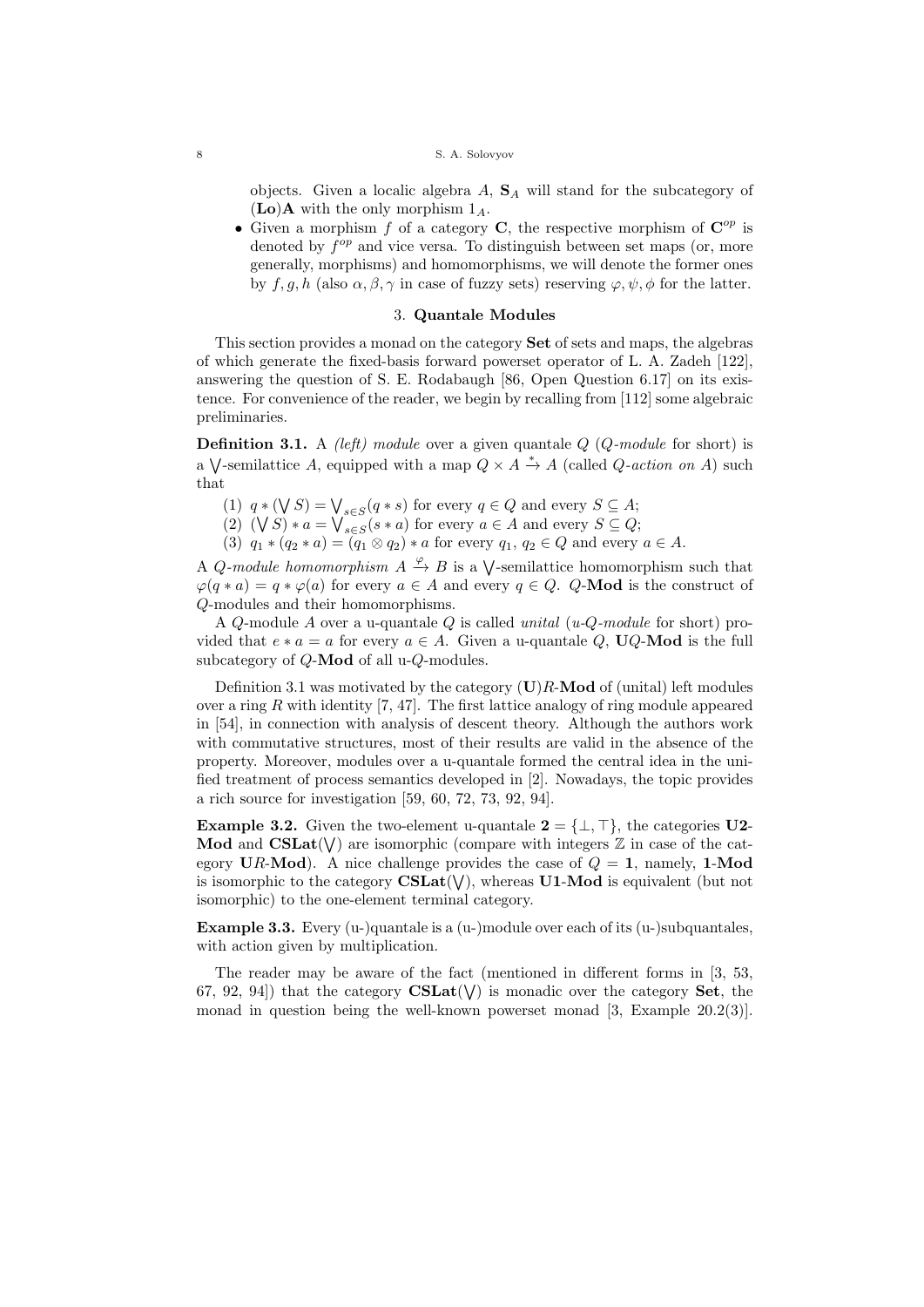The result can be readily extended to the more general category  $Q$ -Mod. Being in need of some particular properties of the achievement, we provide a brief account of the machinery employed. The approach is based on a mixture of the results from [60, 112], modified to suite our current framework. We begin with a preliminary notion, extending the concepts of both *Q*-module and quantale.

**Definition 3.4.** An *algebra* over a given uc-quantale  $Q$  ( $Q$ -algebra for short) is a u-Q-module A, which is also a quantale such that  $q * (a \otimes b) = (q * a) \otimes b = a \otimes (q * b)$ for every  $a, b \in A$  and every  $q \in Q$ . A *Q*-algebra homomorphism is a *Q*-module homomorphism, which is also a quantale homomorphism.  $Q$ -Alg is the construct of Q-algebras and their homomorphisms.

A *Q*-algebra A is called unital (u-*Q*-algebra for short) provided that A is a uquantale.  $UQ$ -Alg is the (non-full) subcategory of  $Q$ -Alg of all u- $Q$ -algebras and unital  $Q$ -algebra homomorphisms.

Definition 3.4 was motivated by the category  $K$ -Alg of algebras over a given commutative ring  $K$  with identity [7, 47]. Some properties of the new category can be found in [98, 115, 111, 113]. In particular, the first two references consider a generalization of the notion, providing an extension of the famous sobriety-spatiality equivalence [53, 71] to the framework of partial algebras.

**Example 3.5.** Given the two-element uc-quantale  $2 = \{\perp, \top\}$ , the categories 2-Alg and Quant are isomorphic.

Example 3.6. Every uc-quantale is an algebra over each of its u-subquantales, with action given by multiplication.

The next simple but rather useful lemma was suggested by [47, Theorem III.1.10], providing a generalization of [60, Lemma 1.1.11].

**Lemma 3.7.** Every  $Q$ -algebra can be embedded into a u- $Q$ -algebra.

*Proof.* Given a Q-algebra A, define the underlying set of a new algebra B by  $|A| \times$  $|Q|$ , equipping it with the component-wise joins and thus, obtaining a  $\sqrt{\ }$ -semilattice. The required binary operation on B is given by  $(a_1, q_1) \otimes (a_2, q_2) = ((a_1 \otimes a_2) \vee (q_2 * q_2))$  $a_1$ )  $\vee$   $(q_1 * a_2), q_1 \otimes q_2$ , with the unit  $e_B = (\perp, e_O)$ . The Q-action is equally simple, being given by  $q_1 * (a, q_2) = (q_1 * a, q_1 \otimes q_2)$ . Straightforward computations show that  $B$  is a u- $Q$ -algebra. To convince the reader, we show the most challenging part, i.e., associativity of the multiplication:  $(a_1, q_1) \otimes ((a_2, q_2) \otimes (a_3, q_3)) = (a_1, q_1) \otimes ((a_2 \otimes$  $(a_3) \vee (q_3 * a_2) \vee (q_2 * a_3), q_2 \otimes q_3) = ((a_1 \otimes (a_2 \otimes a_3)) \vee (a_1 \otimes (q_3 * a_2)) \vee (a_1 \otimes (q_2 * a_3)) \vee (a_2 \otimes a_3))$  $((q_2 \otimes q_3) * a_1) \vee (q_1 * (a_2 \otimes a_3)) \vee (q_1 * (q_3 * a_2)) \vee (q_1 * (q_2 * a_3)), (q_1 \otimes (q_2 \otimes q_3)) =$  $((a_1 \otimes a_2) \otimes a_3) \vee ((q_2*a_1) \otimes a_3) \vee ((q_1*a_2) \otimes a_3) \vee (q_3*(a_1 \otimes a_2)) \vee (q_3*(q_2*a_1)) \vee (q_3*(q_1*a_2))$  $(a_2)\vee((q_1\otimes q_2)*a_3), (q_1\otimes q_2)\otimes q_3) = ((a_1\otimes a_2)\vee (q_2*a_1)\vee (q_1*a_2), q_1\otimes q_2)\otimes (a_3,q_3) =$  $((a_1, q_1) \otimes (a_2, q_2)) \otimes (a_3, q_3)$ . The embedding in question  $A \xrightarrow{\varphi} B$  is provided by

 $\varphi(a) = (a, \perp).$ 

Corollary 3.8. Every quantale can be embedded into a u-quantale.

*Proof.* By Example 3.5, every quantale is a 2-algebra.  $\Box$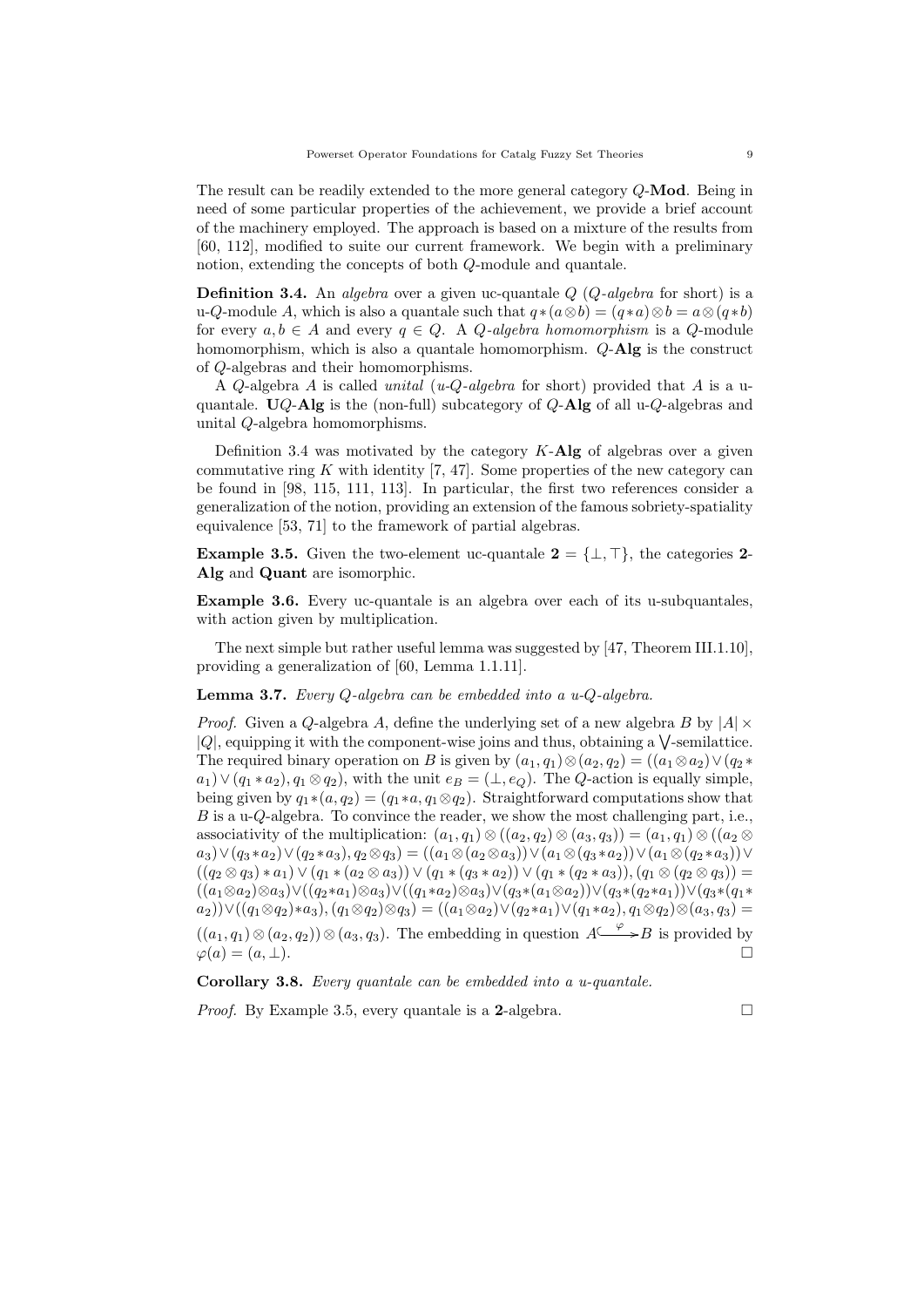Following the notations of [60], we will denote the u-*Q*-algebra  $B$  constructed in Lemma 3.7 by  $A[e]$ , with e reserved for its unit. It appears that the construction gives rise to some important consequences.

# Theorem 3.9. UQ-Alg is a monoreflective subcategory of  $Q$ -Alg.

*Proof.* Suppose  $\mathbf{U}Q\text{-}\mathbf{Alg} \longrightarrow Q\text{-}\mathbf{Alg}$  is the inclusion functor. Given a Q-algebra A, Lemma 3.7 provides a Q-Alg-embedding  $A \xrightarrow{\eta_A} EA[e]$  defined by  $\eta_A(a)$  $(a, \perp)$ . We show that  $\eta_A$  is the desired reflection arrow. Given a Q-Alg-morphism  $A \xrightarrow{\varphi} EB$ , define  $A[e] \xrightarrow{\overline{\varphi}} B$  by  $\overline{\varphi}(a,q) = \varphi(a) \vee (q * e_B)$ . In the following, we prove that  $\overline{\varphi}$  is the required extension of  $\varphi$ . To see that  $\overline{\varphi}$  is a UQ-Alg-morphism, notice that  $\overline{\varphi}(\bigvee_{i\in I}(a_i,q_i)) = \overline{\varphi}(\bigvee_{i\in I}q_i) = \varphi(\bigvee_{i\in I}q_i) \vee ((\bigvee_{i\in I}q_i)*e_B) =$  $(\bigvee_{i \in I} \varphi(a_i)) \vee (\bigvee_{i \in I} (q_i * e_B)) = \bigvee_{i \in I} \overline{\varphi}(a_i, q_i)$  and  $\overline{\varphi}((a_1, q_1) \otimes (a_2, q_2)) = \overline{\varphi}((a_1 \otimes a_2)$  $(a_2) \vee (q_2 * a_1) \vee (q_1 * a_2), q_1 \otimes q_2) = (\varphi(a_1) \otimes \varphi(a_2)) \vee (q_2 * \varphi(a_1)) \vee (q_1 * \varphi(a_2)) \vee$  $((q_1 \otimes q_2) * e_B) = (\varphi(a_1) \otimes \varphi(a_2)) \vee (\varphi(a_1) \otimes (q_2 * e_B)) \vee ((q_1 * e_B) \otimes \varphi(a_2)) \vee ((q_1 * e_B) \otimes \varphi(a_2))$  $(e_B) \otimes (q_2 * e_B)) = (\varphi(a_1) \vee (q_1 * e_B)) \otimes (\varphi(a_2) \vee (q_2 * e_B)) = \overline{\varphi(a_1, q_1)} \otimes \overline{\varphi(a_2, q_2)},$ all other properties being similarly straightforward. Moreover, it appears that  $E\overline{\varphi} \circ \eta_A(a) = \overline{\varphi}(a, \perp) = \varphi(a)$ . Given another **UQ-Alg-**morphism  $A[e] \stackrel{\psi}{\to} B$  with the same property,  $\psi(a,q) = \psi(a,\perp) \vee \psi(\perp,q) = (E\psi \circ \eta_A(a)) \vee (q * \psi(e)) =$  $\varphi(a) \vee (q * e_B) = \overline{\varphi}(a, q).$ 

Corollary 3.10. There exists an adjoint situation  $(\eta, \epsilon): F \longrightarrow E : UQ$ -Alg  $\rightarrow$  $Q-A\mathbf{lg}$ .

Proof. To use it constantly throughout the paper, we recall from [3] the standard scheme of obtaining an adjoint situation from the existence of universal arrows. Given a Q-Alg-morphism  $A \xrightarrow{\varphi} B$ ,  $F(A \xrightarrow{\varphi} B) = A[e] \xrightarrow{\varphi[e]} B[e]$ , with  $\varphi[e]$  defined by commutativity of the diagram



and therefore  $(\varphi[e])(a, q) = (\varphi(a), q)$ . Given a u-*Q*-algebra *A*,  $(EA)[e] \xrightarrow{\epsilon_A} A$  is defined by commutativity of the diagram

$$
EA \xrightarrow{\eta_{EA}} E(EA)[e]
$$
  
\n
$$
E_{A}
$$
  
\n
$$
E_{A}
$$
  
\n
$$
E_{A}
$$
  
\n
$$
E_{A}
$$

and therefore  $\epsilon_A(a,q) = a \vee (q * e_A)$ .

Corollary 3.11. UQuant is a monoreflective subcategory of Quant.

The next important consequence of Lemma 3.7 requires the additional definition of a new category.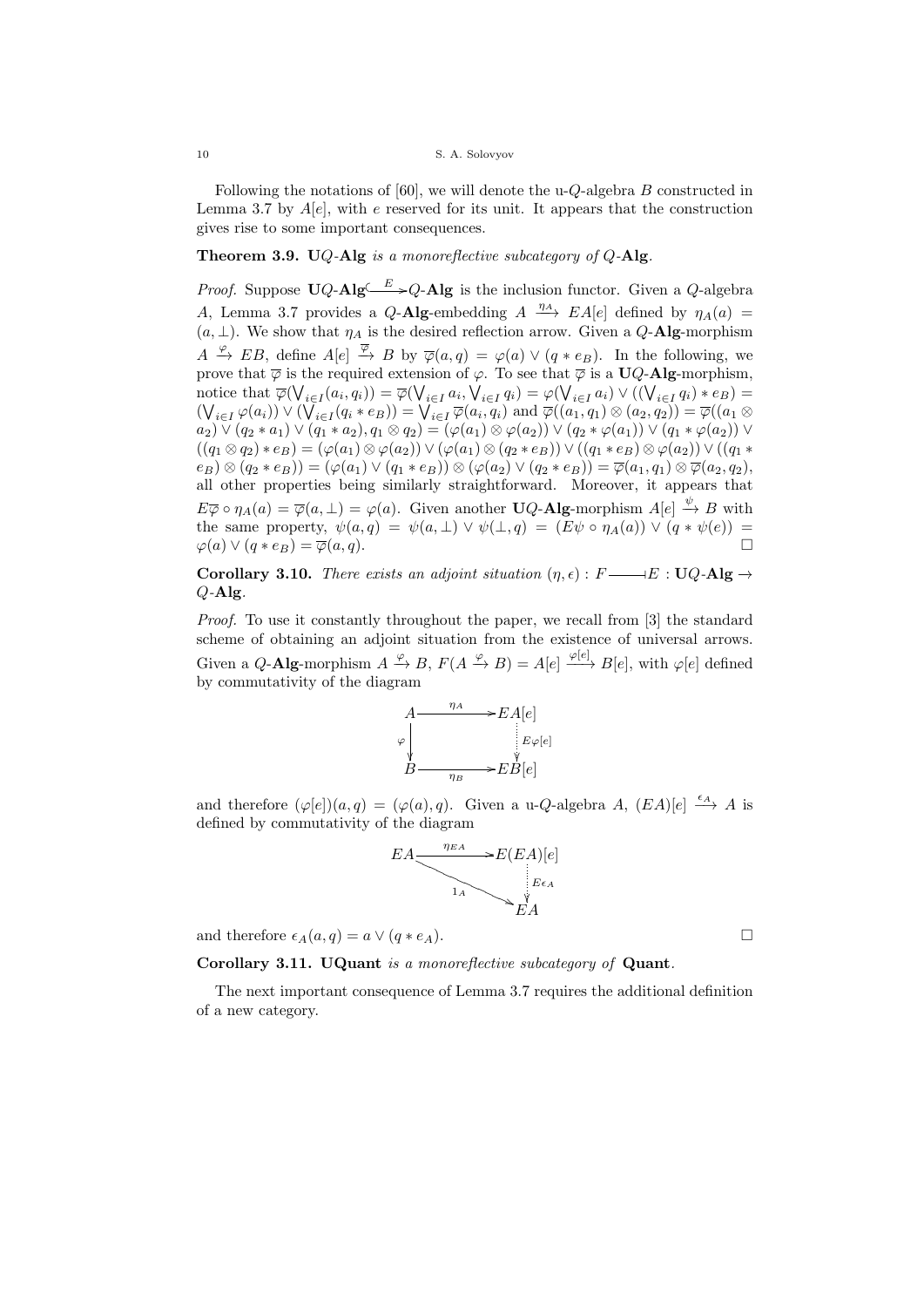**Definition 3.12.** Given a  $Q$ -algebra  $A$ ,  $A_Q$ -**Mod** is the category, with objects all A-modules D, which are also u-Q-modules such that  $a * (q * d) = (q * a) * d$  $q * (a * d)$  for every  $a \in A$ ,  $q \in Q$ ,  $d \in D$ . Morphisms of the category are A-module homomorphisms, which are also  $Q$ -module homomorphisms.

**Theorem 3.13.** The categories  $A_Q$ -Mod and UA[e]-Mod are concretely isomorphic.

*Proof.* We construct two functors  $A_Q$ -**Mod**  $\stackrel{G}{\rightarrow}$  **U** $A[e]$ -**Mod** and **U** $A[e]$ -**Mod**  $\stackrel{F}{\rightarrow}$  $A_Q$ -Mod such that  $FG = 1_{A_Q}$ -Mod and  $GF = 1_{U_A[e]}$ -Mod. To obtain the first one, suppose  $D \xrightarrow{\varphi} D'$  is an  $A_Q$ -**Mod**-morphism. Define the action of  $A[e]$  on  $D$ by  $(a, q) *_{G} d = (a * d) \vee (q * d)$  and check the conditions of Definition 3.1. For distributivity of  $*_G$  over  $\bigvee$  on the left, notice that  $(a, q) *_{G}(\bigvee S) = (a * (\bigvee S)) \vee (q *$  $(\forall S) = (\bigvee_{s \in S}(a*s)) \vee (\bigvee_{s \in S}(q*s)) = \bigvee_{s \in S}((a*s) \vee (q*s)) = \bigvee_{s \in S}((a,q)*_G s)$  and similarly on the right. Further,  $(a_1, q_1) *_{G} ((a_2, q_2) *_{G} d) = (a_1, q_1) *_{G} ((a_2 * d) \vee (q_2 *$  $\mathcal{L}(d)) = (a_1 * (a_2 * d)) \vee (a_1 * (a_2 * d)) \vee (a_1 * (a_2 * d)) \vee (a_1 * (a_2 * d)) \stackrel{(\dagger)}{=} ((a_1 \otimes a_2) * d) \vee ((a_2 * d))$  $(a_1)*d \vee ((q_1*a_2)*d) \vee ((q_1\otimes q_2)*d) = ((a_1\otimes a_2)\vee (q_2*a_1)\vee (q_1*a_2), q_1\otimes q_2)*_G d =$  $((a_1, q_1) \otimes (a_2, q_2)) *_{G} d$ , using the assumption on the objects of  $A_Q$ -Mod in (†). The fact that  $e *_{G} d = (\perp * d) \vee (e_{Q} * d) = d$  concludes the proof of  $(D, *_{G})$  being in UA[e]-Mod. Moreover,  $\varphi((a,q) *_{G} d) = (a * \varphi(d)) \vee (q * \varphi(d)) = (a,q) *_{G} \varphi(d)$ and therefore the assignment  $G(D \stackrel{\varphi}{\to} D') = (D, *_G) \stackrel{\varphi}{\to} (D', *_G')$  defines a functor.

For the second functor let  $D \stackrel{\varphi}{\to} D'$  be in  $\mathbf{U}A[e]$ -**Mod**. Define the A-action on D by  $a *^A_F d = (a, \perp) * d$  (cf. the embedding of Lemma 3.7) and get an A-module.

For the Q-action, notice that there is a u-quantale embedding  $Q \xrightarrow{\phi} A[e], \phi(q) =$  $(\perp, q)$ , and set  $q *_{F}^{Q} d = (\perp, q) * d$ , getting a u-*Q*-module. For the coherence condition, notice that  $(a, \perp) \otimes (\perp, q) = (q * a, \perp) = (\perp, q) \otimes (a, \perp)$  implies  $a *^A_F (q *^Q_F d) =$  $((a, \perp) \otimes (\perp, q)) * d = (q * a, \perp) * d = (q * a) *^A_F d$  and similarly  $q *^Q_F (a *^A_F d) =$  $(q*a)*^A_F d$ , concluding the proof that  $(D, *^A_F, *^Q_F)$  is in  $A_Q$ -Mod. Moreover,  $\varphi(a*^A_F)$  $(q * u) *_{F} u$ , concluding the proof that  $(D, *_{F}, *_{F})$  is in  $AQ$ -**widd**. Moreover,  $\varphi(u *_{F} d) = \varphi((a, \perp) * d) = (a, \perp) * \varphi(d) = a *_{F}^{A} \varphi(d)$  and similarly for the *Q*-action, i.e., the assignment  $F(D \xrightarrow{\varphi} D') = (D, *^A_F, *^{\widehat{Q}}_F) \xrightarrow{\varphi} (D', *'^A_F, *'^{\widehat{Q}}_F)$  defines a functor.

Given an  $A_Q$ -**Mod**-object  $D$ ,  $FG(D) = (D, *_{FG}^A, *_{FG}^Q)$  implies  $a *_{FG}^A d = (a, \perp) *_{G}$  $d = (a * d) \vee (\perp * d) = a * d$ , the case  $q *_{FG}^Q d = q * d$  being similar, and therefore  $FG = 1_{A_Q\text{-Mod}}$ . On the other hand, given D in  $\text{U}_A[e]\text{-Mod}$ ,  $GF(D) = (D, *_{GF})$ implies  $(a, q) *_{GF} d = (a *_{F}^{A} d) \vee (q *_{F}^{Q} d) = ((a, \perp) * d) \vee ((\perp, q) * d) = (a, q) * d,$ providing  $GF = 1_{\mathbf{U} A[e] - \mathbf{Mod}}$ .

Corollary 3.14. Given a quantale  $Q$ , the categories  $Q$ -Mod and U $Q[e]$ -Mod are concretely isomorphic.

*Proof.* By Example 3.2, every  $Q$ -module  $D$  has the unique u-2-module structure, which is preserved by  $Q$ -module homomorphisms. For the coherence condition, notice that given  $q \in Q$ ,  $c \in \mathbf{2}$  and  $d \in D$ ,

$$
q * (c * d) = c * (q * d) = (c * q) * d = \begin{cases} q * d, & c = \top \\ \bot, & c = \bot. \end{cases}
$$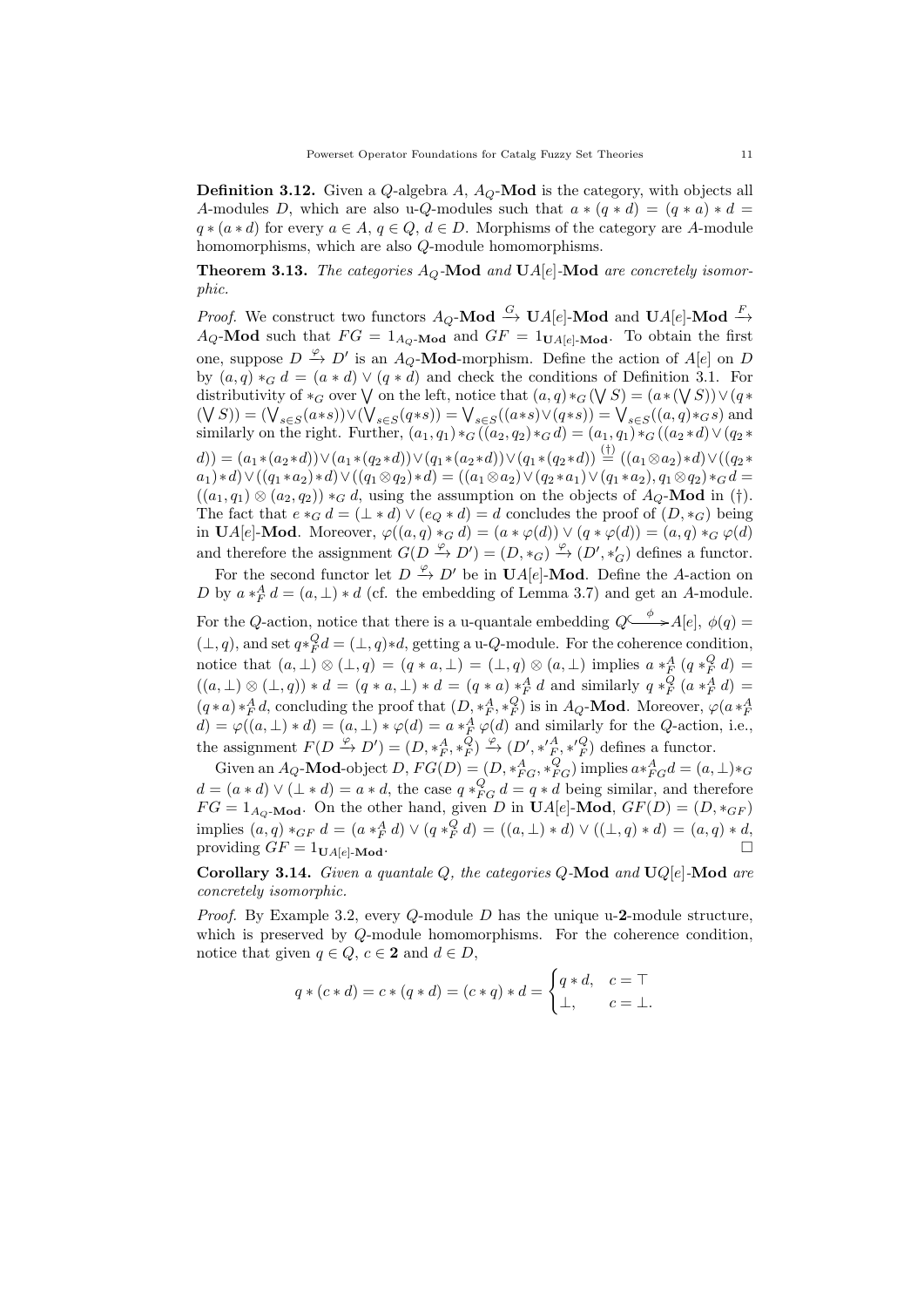It follows that  $Q_2$ -Mod is essentially  $Q$ -Mod and then Theorem 3.13 provides the promised statement.

Meta-mathematically restated, the category  $Q$ -**Mod** as an entity is redundant in mathematics and therefore, in future, we will restrict our attention to the case of u-modules only. On the other hand, the reader should be aware that being obsolete from the categorical point of view, modules can potentially have much importance in other perspectives. Everything depends on the long-standing meta-mathematical problem of how deep one can penetrate into the nature of mathematical objects, using methods of category theory. To make the case more exciting, we postulate the following problem.

**Problem 3.15.** Do we really need non-unital quantale modules in mathematics?

The next theorem, stemming from [112] (cf. also [60, Theorem 2.1.2]), shows the existence of free  $u-Q$ -modules, bringing us closer to the promised monad, generating the forward powerset operator.

**Theorem 3.16.** The underlying functor of  $UQ$ -Mod has a left adjoint.

*Proof.* Given a set X, the set  $Q^X$  of all maps  $X \stackrel{\alpha}{\rightarrow} Q$  equipped with the point-wise structure is a u-*Q*-module. There exists a map  $X \xrightarrow{\eta_X} |Q^X|$ , with  $\eta_X(x) = \{x\}$ given by

$$
\{x\}(y) = \begin{cases} e, & x = y \\ \perp, & x \neq y. \end{cases}
$$

We show that the map provides the required universal arrow. Notice that every  $\alpha \in Q^X$  has a (unique) representation in the form  $\alpha = \bigvee_{x \in X} (\alpha(x) * \{x\})$ . Given a map  $X \xrightarrow{f} |A|$ , define  $Q^X \xrightarrow{f} A$  by  $\overline{f}(\alpha) = \bigvee_{x \in X} (\alpha(x) * f(x))$ . Straightforward computations show that the map is the desired lift.  $□$ 

**Corollary 3.17.** There exists an adjoint situation  $(\eta, \epsilon)$ :  $F \longrightarrow |-|: \mathbf{U} Q\text{-}\mathbf{Mod} \rightarrow$ l Set.

Proof. With the scheme proposed in the proof of Corollary 3.10 in mind, notice that given a map  $X \xrightarrow{f} Y$ ,  $F(X \xrightarrow{f} Y) = Q^X \xrightarrow{Ff} Q^Y$ , with  $Ff(\alpha) = \bigvee_{x \in X} (\alpha(x) *$  ${f(x)}$ , i.e.,  $(Ff(\alpha))(y) = \bigvee {\alpha(x) | f(x) = y}$ . Given a u-*Q*-module *A*,  $F[A] \stackrel{\epsilon_A}{\longrightarrow} A$ is defined by  $\epsilon_A(\alpha) = \bigvee_{a \in A} (\alpha(a) * a)$ .

The importance of Corollary 3.17 is strikingly manyfold. On one hand, it lifts directly the fixed-basis forward powerset operator of L. A. Zadeh justifying its "correctness" without involving the intricate technique of [86, 88, 90]. On the other hand, the case  $Q = 2$  provides the background for the traditional forward powerset operator already mentioned in Introduction. Moreover, with the adjoint situation available, we can obtain the desired result on monadicity of  $UQ$ -Mod in (at least) two ways, the first one being purely theoretical, whereas the second one relying on the explicit construction. Starting with the easiest first one, for the moment we restrict the notion of *concrete category* to "categories whose objects are sets with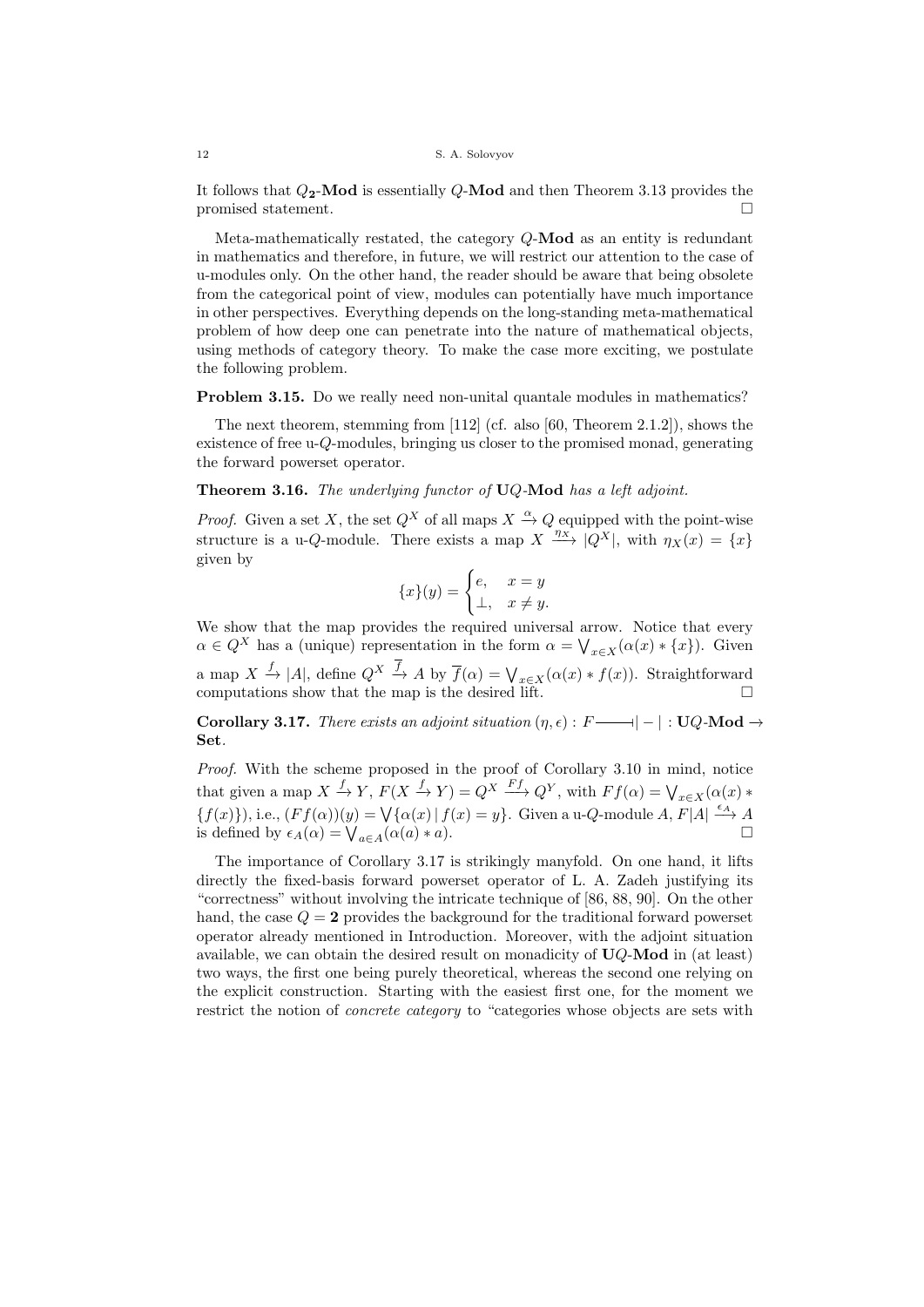some kind of structure and whose morphisms are structure-preserving mappings, the composition law being the usual composition of functions" [53, p. 16]. To get the intuition for the concept, notice that every variety (in the sense of Definition 2.1) satisfies the just mentioned requirement. The field of topology provides another rich source of examples, e.g., the categories Top, Unif and Prox of topological, uniform and proximity spaces [120] fit the framework as well. For more examples and motivation, the reader is advised to consult [3, Examples 3.3(2)], where the categories in question are called constructs. On the other hand, it is important to underline that the more rigid approach of [3, Definition 5.1(2)] does not suit our framework, allowing such highly non-concrete (but still, concretizable) categories as, e.g., the one-element ones  $\bullet$   $\bullet$   $\bullet$ 

Remark 3.18. From now we will call the just introduced restricted concrete categories by strictly concrete. The term is by no means standard and is used only to make referring to the concept easier.

Clearly, the category  $UQ$ -Mod provides a nice example of the concept. Further, a strictly concrete category is called equationally presentable "if its objects can be described by (a proper class of) operations and equations" [53, p. 23]. It is straightforward that UQ-Mod falls into the framework. For the statement of the next proposition the reader is referred to [53, p. 23] and for its proof to perusal of [67, Chapter 1].

Proposition 3.19. Let C be an equationally presentable strictly concrete category. If the forgetful functor  $C \stackrel{|-|}{\longrightarrow}$  Set has a left adjoint, then C is equivalent to a category monadic over Set.

In view of Theorem 3.16, UQ-Mod satisfies all the requirements of Proposition 3.19 and therefore enjoys the stated property. To provide the technique, rather important in the subsequent developments, we prove the result explicitly, following the path, proposed in [53] (taken up from [67, Chapter 1]). As an additional advantage, we show that  $UQ$ -Mod is not just equivalent but, in fact, is isomorphic to a monadic category.

Definition 3.20. The adjoint situation of Corollary 3.17 gives rise to a monad  $\mathsf{T} = (T, \eta, \mu)$  on the category **Set** defined by  $T = |-F|, \mu = |-F|$  and called the Q-powerset monad on Set. For  $Q = 2$ , T provides the standard powerset monad on Set [3, Example 20.2(3)].

Consider the comparison functor  $\mathbf{U} Q\text{-}\mathbf{Mod} \stackrel{K}{\rightarrow} \mathbf{Set}^{\mathsf{T}}$  ( $\mathbf{Set}^{\mathsf{T}}$  is the respective category of T-algebras [3]) given by  $K(A \overset{\varphi}{\to} B) = (|A|, |\epsilon_A|) \overset{|\varphi|}{\longrightarrow} (|B|, |\epsilon_B|)$ . We are going to show that  $K$  is a concrete isomorphism. For the sake of convenience, we use a modification of the usual set-theoretical notations, i.e., every subset  $S \subseteq X$ is also considered as a map  $X \xrightarrow{S} Q$  given by

$$
S(x) = \begin{cases} e, & x \in S \\ \perp, & x \notin S \end{cases}
$$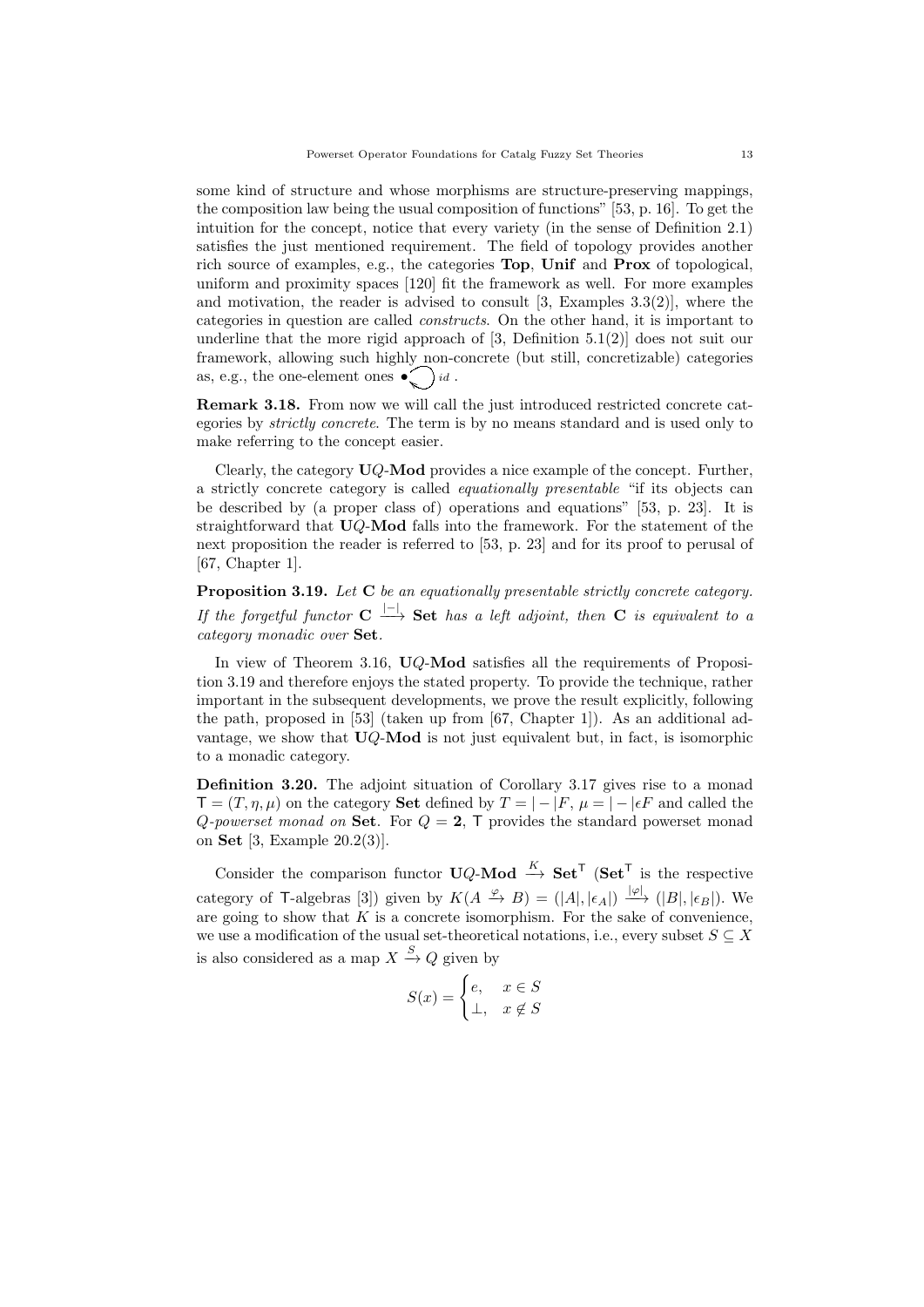(notice that we do not exclude the trivial case of  $e = \perp$ , i.e.,  $Q = 1$ ). In particular, the map corresponding to a finite set  $\{x_1, \ldots, x_n\}$  uses the same notation.

**Lemma 3.21.** Given a map  $TX \xrightarrow{h} X$ ,  $(X,h)$  is a T-algebra iff the following conditions are fulfilled:

(1)  $h({x}) = x$  for every  $x \in X$ ;

 $(2)$   $h(\check{\mathsf{V}}_{\alpha \in TX}(\vec{\beta}(\alpha) * \alpha)) = h(\check{\mathsf{V}}_{\alpha \in TX}(\vec{\beta}(\alpha) * \{h(\alpha)\}))$  for every  $\bar{\beta} \in TTX$ .

In case of the category  $\mathrm{CSLat}(\mathsf{V})$ , the second condition is equivalent to

2'.  $h(\bigcup \mathcal{S}) = h(\{h(S) \mid S \in \mathcal{S}\})$  for every  $\mathcal{S} \in \mathcal{P}(\mathcal{P}(X))$ .

*Proof.* Recall from [3, Definition 20.4] that  $(X, h)$  is a T-algebra iff the following diagrams commute:



□

Theorem 3.22. The category UQ-Mod is a monadic construct.

*Proof.* We show the existence of a concrete functor  $\mathbf{Set}^{\mathsf{T}} \stackrel{G}{\to} \mathbf{U} Q\text{-}\mathbf{Mod}$ , which is inverse to K. Given a T-algebra morphism  $(X,h) \stackrel{f}{\to} (X',h')$ , define the required structure on  $X$  as follows:

- (1) for  $x, y \in X$  let  $x \leq_h y$  iff  $h(\lbrace x, y \rbrace) = y$ ;
- (2) for  $S \subseteq X$  let  $\bigvee^h S = h(S);$
- (3) for  $q \in Q$  and  $x \in X$  let  $q *_{h} x = h(q * \{x\})$ .

Verification that the proposed structure gives a  $u-Q$ -module relies heavily on the description of T-algebras of Lemma 3.21. To show that  $\leq_h$  is a partial order on X, start with the observation that  $h({x, x}) = h({x}) = x$ , i.e.,  $x \leq_h x$ . Moreover, if  $x \leq_h y$  and  $y \leq_h x$ , then  $x = h(\lbrace y, x \rbrace) = h(\lbrace x, y \rbrace) = y$ . Lastly,  $x \leq_h y$ and  $y \leq_h z$  give  $h(\{x, z\}) = h(\{x\} \vee \{z\}) = h(\{h(\{x\})\} \vee \{h(\{y, z\})\}) = h(\{x\} \vee \{z\})$  $\{y, z\} = h(\{x, y, z\}) = h(\{x, y\} \vee \{z\}) = h(\{h(\{x, y\})\} \vee \{h(\{z\})\}) = h(\{y\} \vee \{z\})$  $\{z\} = h(\{y, z\}) = z$ , i.e.,  $x \leq_h z$ .

To see that  $\bigvee^h$  provides a  $\bigvee$ -semilattice structure on X, notice that given  $s \in S$ ,  $h({s,h(S)} = h({s \vee h(S)}) = h({h(s)} \vee h(S)) = h({s \vee S}) = h({s \vee S})$  $h(S)$ , i.e.,  $s \leq_h \bigvee^h S$ . On the other hand, if  $s \leq_h x$  for every  $s \in S$ , then  $h({\{\bigvee^h S, x\}}) = h({\{\bigvee^h S\}} \vee {x}) = h({h(S)} \vee {h({x})}) = h(S \vee {x}).$  For  $S = \emptyset$ ,  $h(S \vee \{x\}) = h(\{x\}) = x$ , whereas  $S \neq \emptyset$  implies  $h(S \vee \{x\}) = h(\bigvee_{s \in S} (\{s\} \vee \{x\})) =$  $h(\bigvee_{s\in S}\{s,x\}) = h(\bigvee_{s\in S}\{h(\{s,x\})\}) = h(\bigvee_{s\in S}\{x\}) = h(\{x\}) = x$ , i.e., both cases give  $\bigvee^h S \leqslant_h x$ .

For the Q-action notice that  $q *_{h} (\bigvee^{h} S) = h(q * \{h(S)\}) = h(q * S) = h(\bigvee_{s \in S} (q * \{h(S)\}) = h(q * S)$  $\{s\}) = h(\bigvee_{s \in S} \{h(q * \{s\})\}) = \bigvee_{s \in S}^h (q *_{h} s)$  and  $(\bigvee P) *_{h} x = h((\bigvee P) * \{x\}) =$  $h(\bigvee_{p\in P}(p*\{x\})) = h(\bigvee_{p\in P}\{h(p*\{x\})\}) = \bigvee_{p\in P}^h(p*\{x\}).$  Moreover,  $q_1*_h(q_2*_hx) =$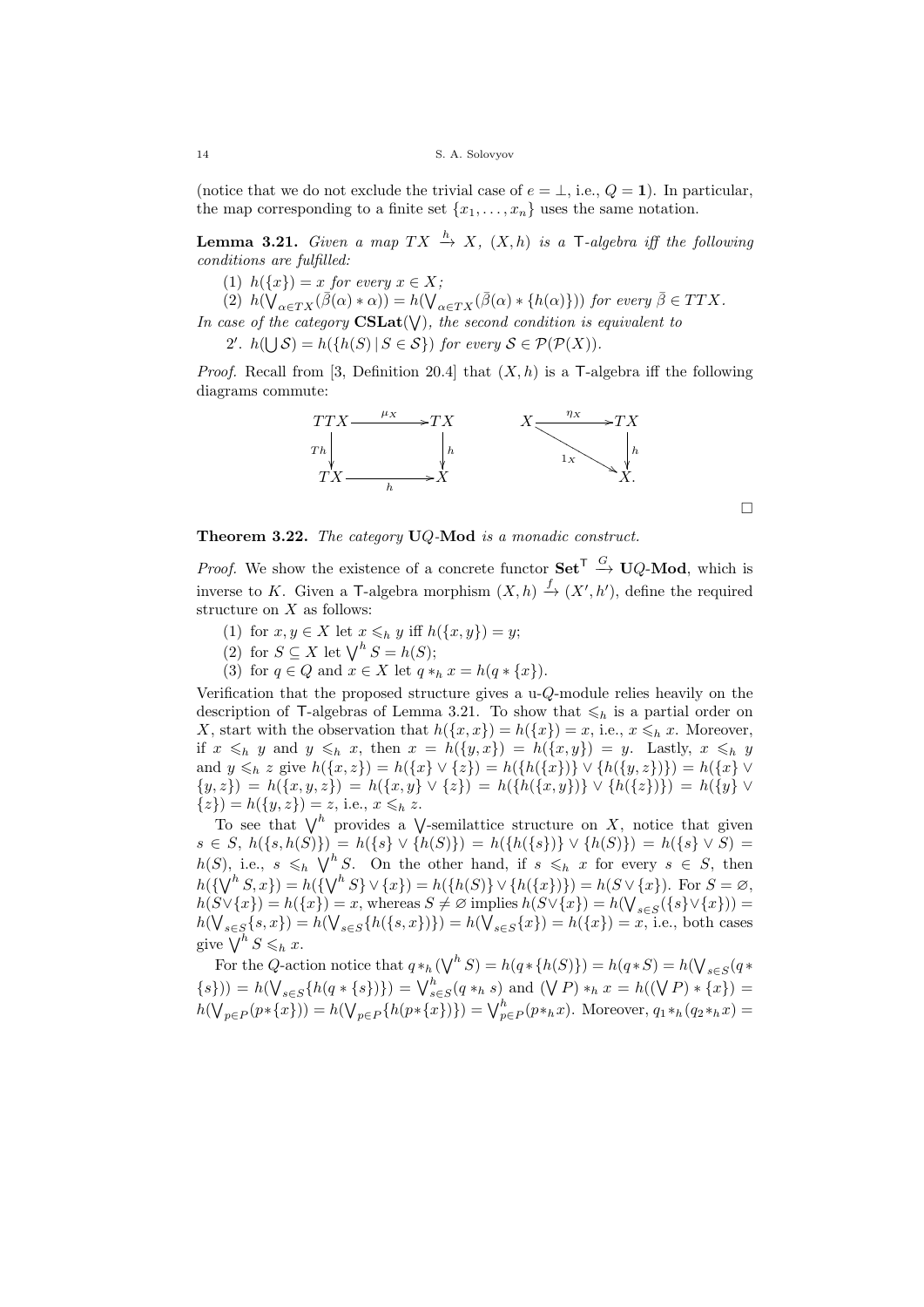$h(q_1 * \{h(q_2 * \{x\})\}) = h(q_1 * (q_2 * \{x\})) = h((q_1 \otimes q_2) * \{x\}) = (q_1 \otimes q_2) * h x$  and  $e_Q *_{h} x = h(e_Q * \{x\}) = h(\{x\}) = x$ , i.e.,  $(X, \leq_h, \bigvee^h, *_h)$  is a u-Q-module.

Since  $f(\bigvee^h S) = f \circ h(S) = h' \circ Tf(S) = h' \circ Tf(\bigvee_{s \in S} \{s\}) = h'(\bigvee_{s \in S} \{f(s)\}) =$  $h'(\{f(s) \mid s \in S\}) = \bigvee_{s \in S} h'$  $\int_{s \in S}^{n} f(s)$  and  $f(q *_{h} x) = f \circ h(q * \{x\}) = h' \circ Tf(q * \{x\}) =$  $h'(q * \{f(x)\}) = q *'_{h'} f(x)$ , the assignment  $G((X,h) \stackrel{f}{\to} (X',h')) = (X, \bigvee^h, *_h) \stackrel{f}{\to}$  $(X',\bigvee'^{h'},*,'_h)$  defines a concrete functor.

For a u-Q-module A,  $GK(A) = (|A|, \leqslant_h, \bigvee^h, *_h)$  implies  $\bigvee^h S = \epsilon_A(S) = \bigvee S$ and  $q *_{h} a = \epsilon_{A}(q * \{a\}) = q * a$ , i.e.,  $GK = 1_{UQ\text{-Mod}}$ . Moreover, for a T-algebra  $(X, h), KG(X, h) = (X, |\epsilon_{G(X, h)}|)$  with  $\epsilon_{G(X, h)}(\alpha) = \bigvee_{x \in X}^{h} (\alpha(x) *_{h} x) = h(\{\mathcal{h}(\alpha(x) *_{h} x) = h(\alpha(x))\}$  $\{x\}\mid x \in X\}$ ) =  $h(\bigvee_{x \in X} \{h(\alpha(x) * \{x\})\}) = h(\bigvee_{x \in X} (\alpha(x) * \{x\}) ) = h(\alpha)$ , providing  $KG = 1_{\mathbf{Set}^{\mathsf{T}}}$ .

# Corollary 3.23. The category  $\mathrm{CSLat}(\vee)$  is a monadic construct.

Corollary 3.24. The category UQ-Mod is concretely complete, cocomplete, wellpowered, extremally co-wellpowered, and has regular factorizations, lifted uniquely from Set. The monomorphisms in  $UQ$ -Mod are precisely the homomorphisms with injective underlying maps.

*Proof.* Follows from [3, Proposition 20.34, Corollary 7.38].  $\Box$ 

$$
f_{\rm{max}}
$$

Theorem 3.22, apart from having some important consequences, provides an answer to the open question of S. E. Rodabaugh [86, Open Question 6.17] on the existence of a monad  $\mathsf{T}$  on  $\mathsf{Set}$ , the algebras of which generate the fixed-basis forward powerset operator. Our result clearly shows that the desired algebras are just quantale modules, giving rise to the following meta-mathematical statement.

**Meta-Theorem 3.25.** Given a unital quantale  $Q$ , there exists a monad on **Set**, the algebras of which generate the fixed-basis forward powerset operator  $(-)\overrightarrow{Q}$  in the sense of L. A. Zadeh.

An additional advantage is provided by the fact that the respective powerset operator is presented in the form of a functor and that makes investigating of its properties considerably easier, the point missed in [86, 88] and partly in [90]. On the other hand, a new challenge rises immediately, namely, whether it is possible to obtain a lifting of the backward powerset operator as well. It will be the purpose of the subsequent developments to show the possibility of such a lift. The cornerstone of the approach will be (rather unexpectedly) the well-known notion of biproduct in categories, the motivating push being again given by the above-mentioned category of modules over a given quantale.

Having the merit of concrete limits, the category  $UQ$ -Mod never has concrete colimits. In fact, one can prove a striking (but, alas, extremely nice) property that smashes concreteness completely. Start by recalling from [44, Definition 40.4] the notion of *biproduct* in category. The concept, however being sufficiently simple, requires some preliminary definitions and notational remarks (the reader is supposed to have some knowledge of abelian categories, up to the level of [44, Chapter XI] at least).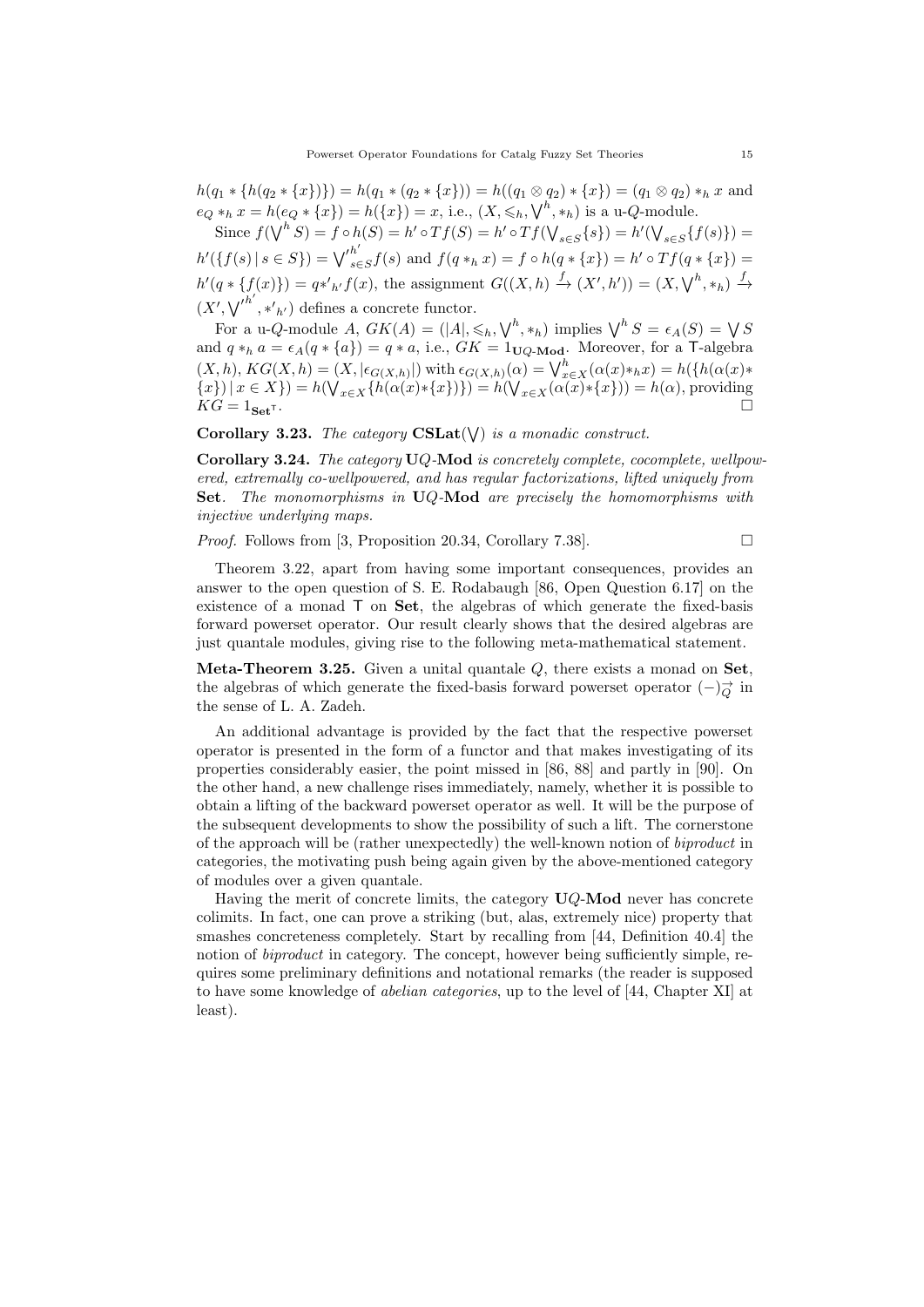Definition 3.26. A category C is called pointed provided that every hom-set  $\mathbf{C}(A, B)$  contains a (necessarily unique) zero morphism denoted by  $0_{AB}$  or just  $0_A$ in case of  $A = B$ .

Example 3.27. Every category which has a zero object is pointed.

**Example 3.28.** The singleton  $\bigvee$ -lattice 1 is a zero object in the category  $UQ$ -Mod and therefore it is pointed, the constant maps to the bottom element  $\perp$  playing the role of zero morphisms.

It is important to keep in mind that there is plenty of pointed categories having no zero object, i.e., the existence condition is sufficient but not necessary. On the other hand, a category is pointed iff it can be fully embedded in a category with a zero object [44, Exercise V.12F(b)].

**Notation 3.29.** Given a pointed category **C** and a family of **C**-objects  $(A_i)_{i \in I}$ , for every  $j, k \in I$  we let

$$
A_j \xrightarrow{\delta_{jk}} A_k = \begin{cases} 1_{A_j}, & j=k\\ 0_{A_j A_k}, & j \neq k. \end{cases}
$$

**Definition 3.30.** Let  $(A_i)_{i \in I}$  be a set-indexed family of objects in a pointed category C. Then the family  $((\mu_i)_{i\in I}, B, (\pi_i)_{i\in I})$  is called a *biproduct of*  $(A_i)_{i\in I}$  provided that the following conditions hold:

- (1)  $(B,(\pi_i)_{i\in I})$  is a product of  $(A_i)_{i\in I}$ ;
- (2)  $((\mu_i)_{i\in I}, B)$  is a coproduct of  $(A_i)_{i\in I}$ ;
- (3)  $\pi_k \circ \mu_j = \delta_{jk}$ .

The (object-part of a) biproduct will be denoted by  $\bigoplus_{i \in I} A_i$ .

A pointed category  $C$  has (finite) biproducts provided that every (finite) setindexed family of C-objects has a biproduct.

Lemma 3.31. The category  $UQ$ -Mod has biproducts.

*Proof.* Suppose  $(A_i)_{i \in I}$  is a set-indexed family of u-*Q*-modules and, moreover, let  $\mathcal{P} = (\prod_{i \in I} |A_i|, (\pi_i)_{i \in I})$  be the product of their underlying sets. The point-wise structure on  $\prod_{i \in I} |A_i|$  provides a product in the category UQ-Mod. Given  $j \in I$ , define  $A_j \stackrel{\mu_j}{\longrightarrow} \prod_{i \in I} A_i$  by  $\mu_j(a) = (a_i)_{i \in I}$ , with

$$
a_i = \begin{cases} a, & i = j \\ \perp, & i \neq j, \end{cases}
$$

thus getting a sink  $C = ((\mu_i)_{i \in I}, \prod_{i \in I} A_i)$  in **UQ-Mod**. Straightforward computations show that C is a coproduct of  $(A_i)_{i\in I}$  since given another sink  $\mathcal{T} = (A_i \stackrel{\varphi_i}{\longrightarrow} A_i)$  $(B)_{i\in I}$  in UQ-Mod, the map  $\prod_{i\in I} A_i \stackrel{\varphi}{\to} B$  defined by  $\varphi((a_i)_{i\in I}) = \bigvee_{i\in I} \varphi_i(a_i)$ is the unique UQ-Mod-morphism such that  $\varphi \circ \mathcal{C} = \mathcal{T}$ . Verification of the last condition of Definition  $3.30$  is left to the reader.

Corollary 3.32. The category  $\text{CSLat}(\bigvee)$  has biproducts.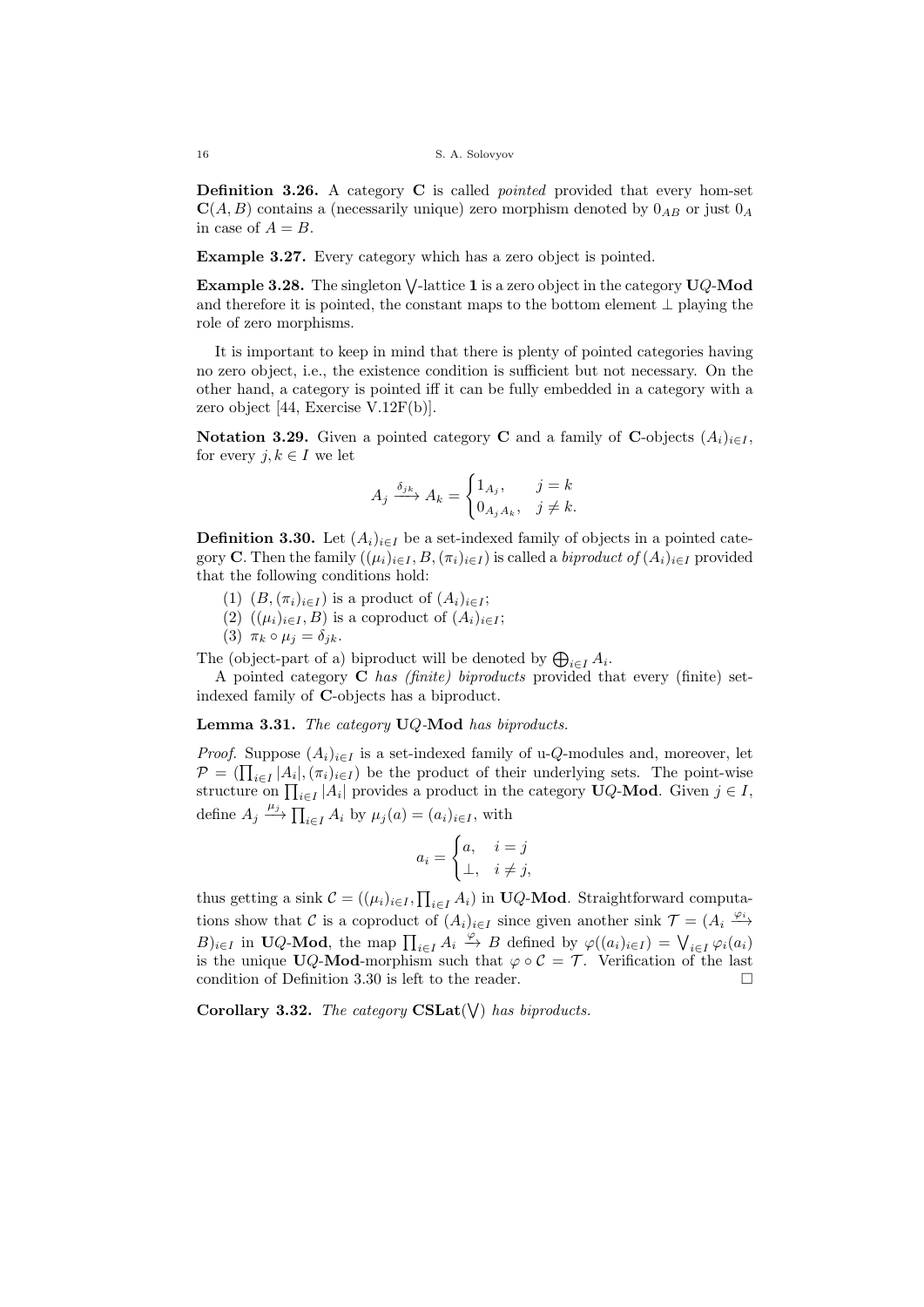In order to continue, we need an additional property of biproducts, which provides an extremely useful machinery for incorporating in the notion of the enrichment of a given category with an extra structure.

### 4. Quantaloids

It is a well-known fact that the category  $R$ -Mod of (left)  $R$ -modules over a given ring  $R$  has the merit of its hom-sets being equipped with the structure of an abelian group, with the composition of morphisms acting distributively from the left and from the right. On the other hand, in this category finite products coincide with finite coproducts, providing finite biproducts. Strikingly enough, it can be shown that these two seemingly unrelated properties are linked. More explicitly, a pointed category C with finite products has finite biproducts iff there is a (unique) semiadditive structure on  $C$  [44, Theorem 40.13]. By Lemma 3.31 of the current paper we know that the category  $UQ$ -Mod has not only finite but all set-indexed biproducts. A category-minded reader can ask whether the existence of additional biproducts gives any extra property to the semiadditive structure in question. It is the main purpose of this section to clarify the matter.

We begin by introducing enriched categories, suitable in dealing with arbitrary biproducts. The concept is actually a well-known one, having taken its proper place in mathematics quite a long time ago.

**Definition 4.1.** A *quantaloid* is a category  $Q$  such that:

- (1) for every **Q**-objects A and B, the hom-set  $\mathbf{Q}(A, B)$  is a  $\mathsf{V}\text{-semilattice}$ ;
- (2) composition of morphisms in **Q** preserves  $\vee$  in both variables.

In the language of enriched category theory [55], quantaloids are precisely the categories enriched in the category  $\mathbf{CSLat}(\mathsf{V})$ . To get the intuition for the new concept, consider the following examples.

Example 4.2. A quantaloid with one object is just a u-quantale. Thus, quantaloids can be thought of as quantales "with many objects".

**Example 4.3.** The category  $UQ$ -Mod, with the point-wise structure on its homsets, is a (large) quantaloid. On the other hand, none of the categories Frm, Quant and SQuant, enriched in a similar manner, produces a quantaloid (for Frm consider, e.g., the empty set  $Frm(1,2)$ .

The next important lemma establishes a link between quantaloids and pointed categories, paving the way for considering biproducts in the new setting. The result improves that of J. Rosický  $[96, p. 330]$ , which postulates the same claim under the unnecessary requirement of the existence of a zero object.

Lemma 4.4. Every quantaloid is a pointed category, where the zero morphisms are the bottom elements of the respective hom-sets.

*Proof.* Given a quantaloid Q, consider the bottom element  $\perp_{AB}$  of a hom-set  $\mathbf{Q}(A, B)$ . It will be enough to show that  $\perp_{AB}$  is a zero morphism. Given Qmorphisms  $C \frac{f}{\sqrt{g}} A$ ,  $\perp_{AB} \circ f = (\bigvee \varnothing) \circ f = \bigvee \varnothing = \perp_{CB} = \perp_{AB} \circ g$ , proving that

 $\perp_{AB}$  is constant. Similarly one shows that  $\perp_{AB}$  is a coconstant morphism.  $\Box$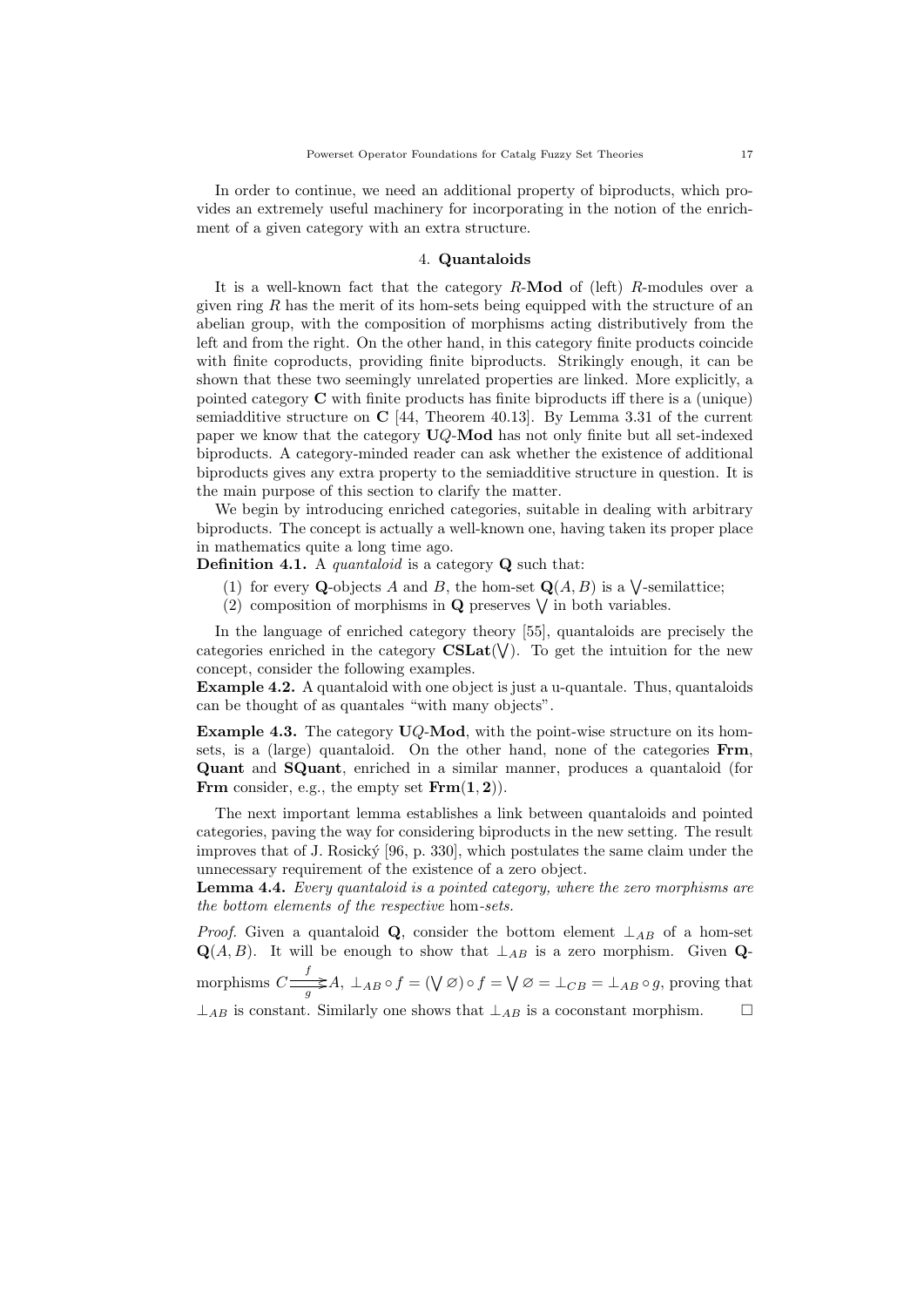The reader should be aware that the notion of quantaloid was introduced by K. I. Rosenthal in [93] (the concept was also studied by A. Pitts in [75] under the name of **SL**-category). It appeared that the concept has applications in different areas of theoretical computer science. In particular, S. Abramsky and S. Vickers [2] use quantaloids to introduce the notion of typing on processes; R. Betti and S. Kasangian [11] indicate how categories enriched in a certain quantaloid provide an appropriate categorical framework for considering tree automata; J. Rosický [96] shows that the new semantics for concurrent computation, called interaction categories [1], can be naturally described in the language of quantaloids (for an up to date state of the theory of quantaloids the reader is referred to the treatise of K. I. Rosenthal [94]). Moreover, the notion fits perfectly into our current framework. We begin with a couple of helpful results, the proofs of which can be easily extended to the set-indexed framework from the finite one given in [44].

**Proposition 4.5.** Given a quantaloid **Q** and a set-indexed family  $(A_i \stackrel{\mu_i}{\longrightarrow} B \stackrel{\pi_i}{\longrightarrow} B)$  $A_i)_{i \in I}$  of Q-morphisms, the following conditions are equivalent:

- (1)  $((\mu_i)_{i \in I}, B, (\pi_i)_{i \in I})$  is a biproduct of  $(A_i)_{i \in I}$ ;
- (2)  $(B,(\pi_i)_{i\in I})$  is a product of  $(A_i)_{i\in I}$  and for every  $i, j \in I$ ,  $\pi_j \circ \mu_i = \delta_{ij}$ ;
- (3)  $((\mu_i)_{i\in I}, B)$  is a coproduct of  $(A_i)_{i\in I}$  and for every  $i, j \in I$ ,  $\pi_j \circ \mu_i = \delta_{ij}$ ;
- (4)  $\bigvee_{i \in I} (\mu_i \circ \pi_i) = 1_B$  and for every  $i, j \in I$ ,  $\pi_j \circ \mu_i = \delta_{ij}$ .

Proof. It will be enough to show that (2) and (4) are equivalent.

Ad (2)  $\Rightarrow$  (4). Since composition is  $\bigvee$ -distributive,  $\pi_j \circ \bigvee_{i \in I} (\mu_i \circ \pi_i) = \bigvee_{i \in I} (\pi_j \circ \pi_i)$  $\mu_i \circ \pi_i = \bigvee_{i \in I} (\delta_{ij} \circ \pi_i) = \pi_j = \pi_j \circ 1_B$  for every  $j \in I$ , and therefore  $\bigvee_{i \in I} (\mu_i \circ \pi_i) =$  $1_B$ .

Ad (4)  $\Rightarrow$  (2). Given a Q-source  $S = (C \stackrel{\varphi_i}{\to} A_i)_{i \in I}$ , define  $C \stackrel{\varphi}{\to} B =$  $C \xrightarrow{\bigvee_{i \in I} (\mu_i \circ \varphi_i)} B$ . Then  $\pi_j \circ \varphi = \pi_j \circ \bigvee_{i \in I} (\mu_i \circ \varphi_i) = \bigvee_{i \in I} (\pi_j \circ \mu_i \circ \varphi_i) = \bigvee_{i \in I} (\delta_{ij} \circ \varphi_i)$  $(\varphi_i) = \varphi_j$  for every  $j \in I$ . Given another **Q**-morphism  $C \stackrel{\psi}{\to} B$  with the same property,  $\psi = 1_B \circ \psi = (\bigvee_{i \in I} (\mu_i \circ \pi_i)) \circ \psi = \bigvee_{i \in I} (\mu_i \circ \pi_i \circ \psi) = \bigvee_{i \in I} (\mu_i \circ \varphi_i) = \varphi.$ 

**Proposition 4.6.** Given a quantaloid Q and a Q-product  $(B, (\pi_i)_{i \in I})$  of a setindexed family  $(A_i)_{i \in I}$ , the pair  $(B, (\pi_i)_{i \in I})$  can be uniquely completed to a biproduct  $((\mu_i)_{i \in I}, B, (\pi_i)_{i \in I})$  of  $(A_i)_{i \in I}$ .

*Proof.* Given  $j \in I$ , there exists a unique **Q**-morphism  $A_j \xrightarrow{\mu_j} B$ , defined by  $\pi_i \circ$  $\mu_j = \delta_{ji}$  for every  $i \in I$ . By Proposition 4.5(2),  $(\mu_i)_{i \in I}$  is the unique family, making  $((\mu_i)_{i \in I}, B, (\pi_i)_{i \in I})$  a biproduct of  $(A_i)_{i \in I}$ .

Corollary 4.7. For every quantaloid Q, the following are equivalent:

- $(1)$  **Q** has products;
- (2) Q has coproducts;
- (3) Q has biproducts.

The next result (Theorem 4.9), being the main achievement of the section, provides a generalization of [44, Proposition 40.12], replacing finite biproducts with the set-indexed ones. For convenience of the reader, we recall from [44] some notational conventions, namely, given a pointed category C with biproducts and a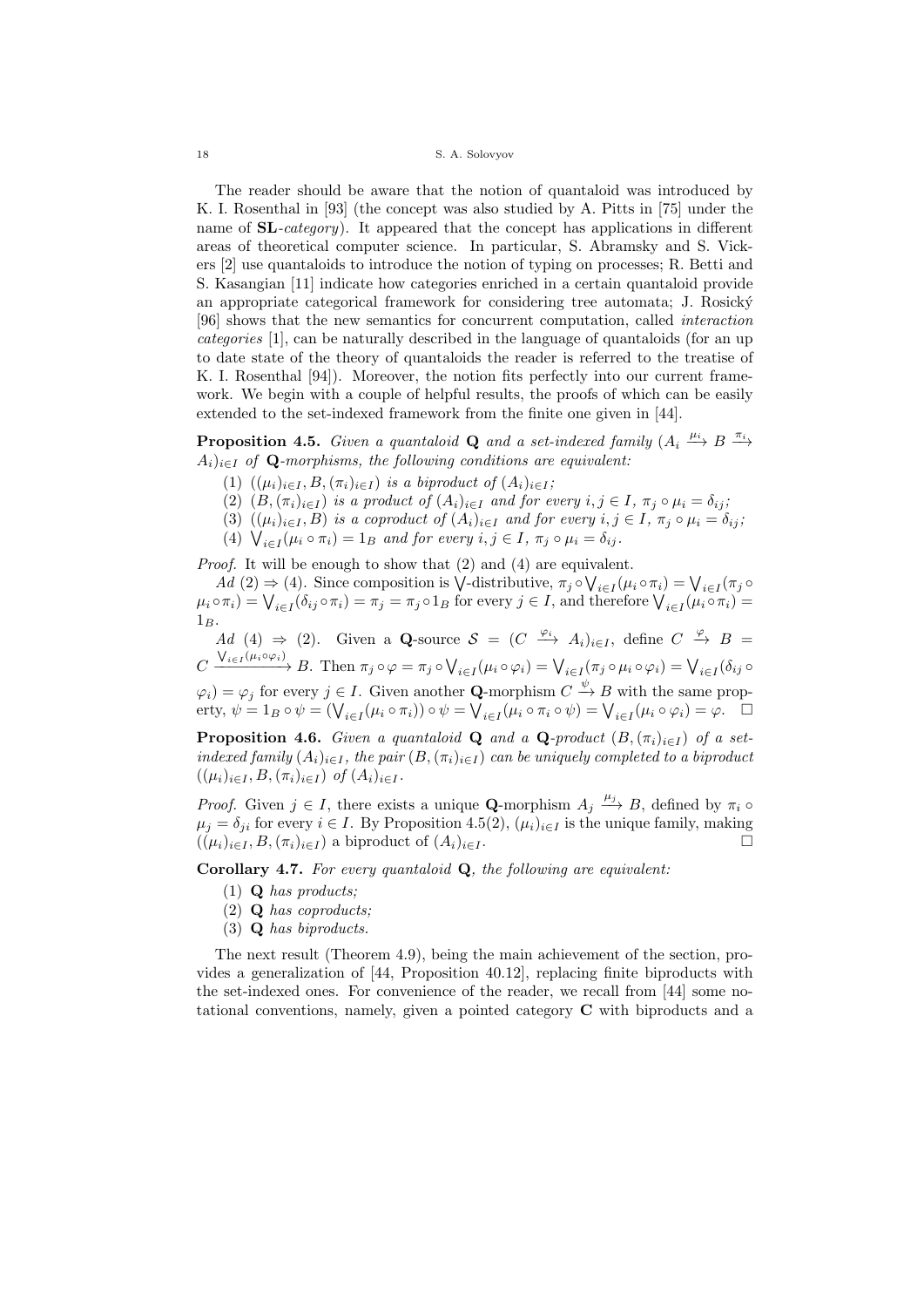subset  $S \subseteq \mathbf{C}(A, B)$ , there exist **C**-morphisms (the dashed ones), defined by commutativity of the following diagrams:



We also require an additional lemma, which is based on the respective result of [44, Lemma 40.11].

**Lemma 4.8.** Given a pointed category **C**, if the triples  $((\mu_i^A)_{i \in I}, A, (\pi_i^A)_{i \in I})$  and  $((\mu_j^B)_{j\in J}, B, (\pi_j^B)_{j\in J})$  are biproducts of the families  $(A_i)_{i\in I}$  and  $(B_j)_{j\in J}$  respectively, and  $(A_i \xrightarrow{f_{ij}} B_j)_{i \in I, j \in J}$  is a family of **C**-morphism, then  $\bigoplus_{i \in I} A_i \xrightarrow{[\langle f_{ij} \rangle_{j \in J}]_{i \in I}}$  $\bigoplus_{j\in J} B_j = \bigoplus_{i\in I} A_i \xrightarrow{\langle [f_{ij}]_{i\in I}\rangle_{j\in J}} \bigoplus_{j\in J} B_j.$ *Proof.* Notice that  $\pi_k^B \circ [\langle f_{ij} \rangle_{j \in J}]_{i \in I} \circ \mu_i^A = \pi_k^B \circ \langle f_{ij} \rangle_{j \in J} = f_{lk} = [f_{ik}]_{i \in I} \circ \mu_i^A =$  $\pi_k^B \circ \langle [f_{ij}]_{i \in I} \rangle_{j \in J} \circ \mu_l^A$  for every  $l \in I, k \in J$ .

**Theorem 4.9.** Every pointed category  $C$  with biproducts has a unique quantaloid structure, given by each of the following:

$$
if S \subseteq \mathbf{C}(A, B), then A \xrightarrow{\bigvee S} B = \begin{cases} A \xrightarrow{\Delta} \bigoplus_{s \in S} A \xrightarrow{[s]_s \in S} B = \\ A \xrightarrow{\langle s \rangle_s \in S} \bigoplus_{s \in S} B \xrightarrow{\nabla} B = \\ A \xrightarrow{\Delta} \bigoplus_{s \in S} A \xrightarrow{\bigoplus_{s \in S} s} \bigoplus_{s \in S} B \xrightarrow{\nabla} B. \end{cases}
$$

Proof. The proof follows the path of the respective one of [44, Proposition 40.12]. First we show uniqueness, i.e., if C is a quantaloid, then each of the above formulas provides its quantaloid structure. From distributivity of composition over  $\vee$  and the characterization of biproducts in Proposition  $4.5(4)$ , we have:

$$
[s]_{s\in S} \circ \Delta = [s]_{s\in S} \circ 1_{\bigoplus_{s\in S} A} \circ \Delta = [s]_{s\in S} \circ \bigvee_{t\in S} (\mu_t^A \circ \pi_t^A) \circ \Delta =
$$
  

$$
\bigvee_{t\in S} ([s]_{s\in S} \circ \mu_t^A \circ \pi_t^A \circ \Delta) = \bigvee S,
$$
  

$$
\nabla \circ \langle s \rangle_{s\in S} = \nabla \circ 1_{\bigoplus_{s\in S} B} \circ \langle s \rangle_{s\in S} = \nabla \circ \bigvee_{t\in S} (\mu_t^B \circ \pi_t^B) \circ \langle s \rangle_{s\in S} =
$$
  

$$
\bigvee_{t\in S} (\nabla \circ \mu_t^B \circ \pi_t^B \circ \langle s \rangle_{s\in S}) = \bigvee S,
$$
  

$$
\nabla \circ (\bigoplus_{s\in S} s) \circ \Delta = \nabla \circ \bigvee_{t\in S} (\mu_t^B \circ \pi_t^B) \circ (\bigoplus_{s\in S} s) \circ \bigvee_{r\in S} (\mu_r^A \circ \pi_r^A) \circ \Delta =
$$
  

$$
\bigvee_{s\in S} (\nabla \circ \mu_t^B \circ \pi_t^B \circ (\bigoplus_{s\in S} s) \circ \mu_r^A \circ \pi_r^A \circ \Delta) = \bigvee_{t\in S} \bigvee_{r\in S} (\pi_t^B \circ (\bigoplus_{s\in S} s) \circ \mu_r^A) = \bigvee S.
$$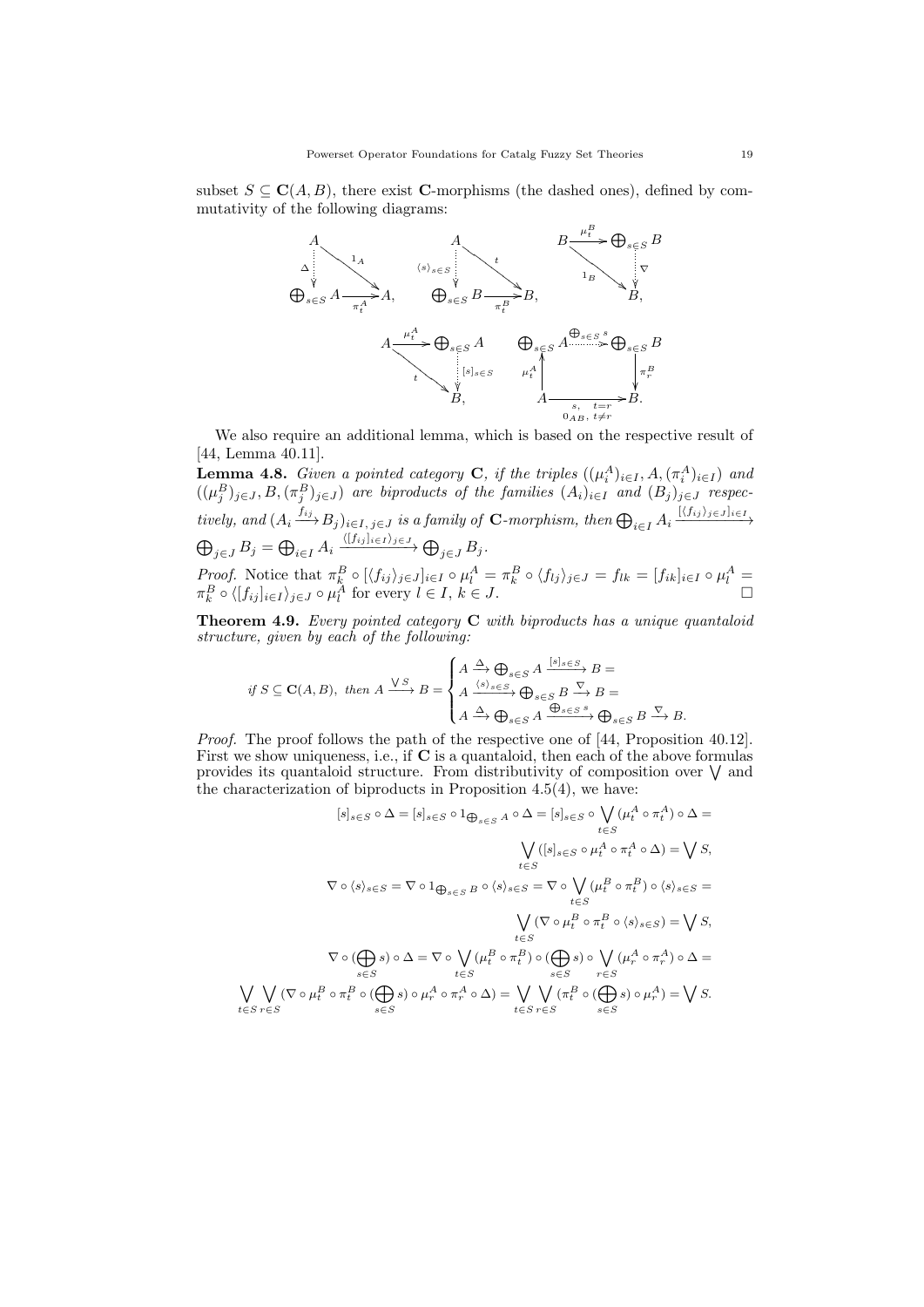Secondly, we show that each of the above-mentioned equalities does define a quantaloid structure on  $\mathbb C$ . Keeping the characterization of  $\bigvee$ -semilattices of Lemma 3.21 in mind, we prove that if  $\Theta$  is any of the three aforesaid operations, then

- (1)  $\Theta({\varphi}) = \varphi$  for every  $\varphi \in \mathbf{C}(A, B);$
- (2)  $\Theta(\bigcup \mathcal{S}) = \Theta\{\Theta(S) | S \in \mathcal{S}\}\$  for every  $\mathcal{S} \in \mathcal{P}(\mathcal{P}(\mathbf{C}(A, B))).$

For the sake of convenience, denote the first two of them by  $\vee$  and  $\Box$  respectively. Item (1) is then immediate:  $A \xrightarrow{\sqrt{\{\varphi\}}} B = A \xrightarrow{1_A} A \xrightarrow{\varphi} B = A \xrightarrow{\varphi} B = A \xrightarrow{\varphi} B \xrightarrow{1_B}$  $B = A \xrightarrow{\iint(\varphi)} B$ . To check Item (2), an additional property of the operations in question is required, i.e., neutrality of  $0_{AB}$  w.r.t. both  $\bigvee$  and  $\bigcup$ .

Suppose  $0_{AB} \notin S \subseteq \mathbf{C}(A, B)$  and let  $T = S \cup \{0_{AB}\}.$  To show  $\bigvee S = \bigvee T$ , define a C-morphism  $\bigoplus_{t \in T} A \xrightarrow{\varphi} \bigoplus_{s \in S} A$  by  $\pi_s^S \circ \varphi = \pi_s^T$  for every  $s \in S$ . Then given  $r \in S$ ,  $\pi_s^S \circ \mu_r^S = \delta_{rs} = \pi_s^T \circ \mu_r^T = \pi_s^S \circ \varphi \circ \mu_r^T$  for every  $s \in S$ , implies  $\mu_r^S = \varphi \circ \mu_r^T$ . On the other hand,  $\pi_s^S \circ 0_A \bigoplus_{s \in S} A = 0_A = \pi_s^T \circ \mu_{0_{AB}}^T = \pi_s^S \circ \varphi \circ \mu_{0_{AB}}^T$ for every  $s \in S$ , gives  $0_A \bigoplus_{s \in S} A = \varphi \circ \mu_{0_{AB}}^T$ . With  $\Delta'$  standing for the C-morphism  $A \xrightarrow{\Delta'} \bigoplus_{t \in T} A$ , it follows that  $\pi_s^S \circ \varphi \circ \Delta' = \pi_s^T \circ \Delta' = 1_A = \pi_s^S \circ \Delta$  for every  $s \in S$ , proving  $\varphi \circ \Delta' = \Delta$ . Moreover,  $[s]_{s \in S} \circ \varphi \circ \mu_r^T = [s]_{s \in S} \circ \mu_r^S = r = [t]_{t \in T} \circ \mu_r^T$  for  $r \in S$  and  $[s]_{s \in S} \circ \varphi \circ \mu_{0_{AB}}^T = [s]_{s \in S} \circ 0_A \oplus_{s \in S} A = 0_{AB} = [t]_{t \in T} \circ \mu_{0_{AB}}^T$ , imply  $[s]_{s\in S} \circ \varphi = [t]_{t\in T}$ . Lastly,  $\bigvee S = [s]_{s\in S} \circ \Delta = [s]_{s\in S} \circ \varphi \circ \Delta' = [t]_{t\in T} \circ \Delta' = \bigvee T$ . To show  $\bigcup S = \bigcup T$ , define a C-morphism  $\bigoplus_{s \in S} B \xrightarrow{\psi} \bigoplus_{t \in T} B$  by  $\psi \circ \mu_s^S = \mu_s^T$  for every  $s \in S$ , and dualize the above path.

Suppose now we have some  $S \in \mathcal{P}(\mathcal{P}(\mathbf{C}(A,B)))$ , with the additional property of  $0_{AB} \notin \bigcup \mathcal{S}$ . Given  $s \in S \in \mathcal{S}$ , define  $\mathcal{S} \xrightarrow{f^S}_{s} \mathbf{C}(A, B)$  by

$$
f_s^S(T) = \begin{cases} s, & T = S \\ 0_{AB}, & T \neq S \end{cases}
$$

and let  $F = \{f_s^S | s \in S \in \mathcal{S}\}\$ . We show that  $\bigsqcup_{S \in \mathcal{S}} (\bigvee S) = \bigvee_{f \in F} (\bigsqcup_{S \in \mathcal{S}} f(S)).$ With  $\Delta_S$  standing for the C-morphism  $A \xrightarrow{\Delta_S} \bigoplus_{s \in S} A$ , we obtain  $\bigsqcup_{S \in \mathcal{S}} (\bigvee S) = \nabla \circ$  $\langle [s]_{s\in S}\circ\Delta_S\rangle_{S\in S}$  and  $\bigvee_{f\in F}(\bigsqcup_{S\in S}f(S))=[\bigsqcup_{S\in S}f(S)]_{f\in F}\circ\Delta=[\nabla\circ\langle f(S)\rangle_{S\in S}]_{f\in F}\circ$  $\Delta = \nabla \circ [(f(S))_{S \in \mathcal{S}}]_{f \in F} \circ \Delta = \nabla \circ ([f(S)]_{f \in F})_{S \in \mathcal{S}} \circ \Delta = \nabla \circ ([f(S)]_{f \in F} \circ \Delta)_{S \in \mathcal{S}}$ by Lemma 4.8. It is enough to get  $[s]_{s\in S} \circ \Delta_S = [f(S)]_{f \in F} \circ \Delta$  for every  $S \in \mathcal{S}$ .

Define a C-morphism  $\bigoplus_{f \in F} A \xrightarrow{\varphi} \bigoplus_{s \in S} A$  by  $\pi_s^S \circ \varphi = \pi_{f_s^S}^F$  for every  $s \in S$ . Moreover, given  $f \in F$  let  $A \xrightarrow{\psi_f} \bigoplus_{s \in S} A$  be defined as

$$
\psi_f = \begin{cases} 0_A \bigoplus_{s \in S} A, & f(S) = 0_{AB} \\ \mu_{f(S)}^S, & f(S) \neq 0_{AB}. \end{cases}
$$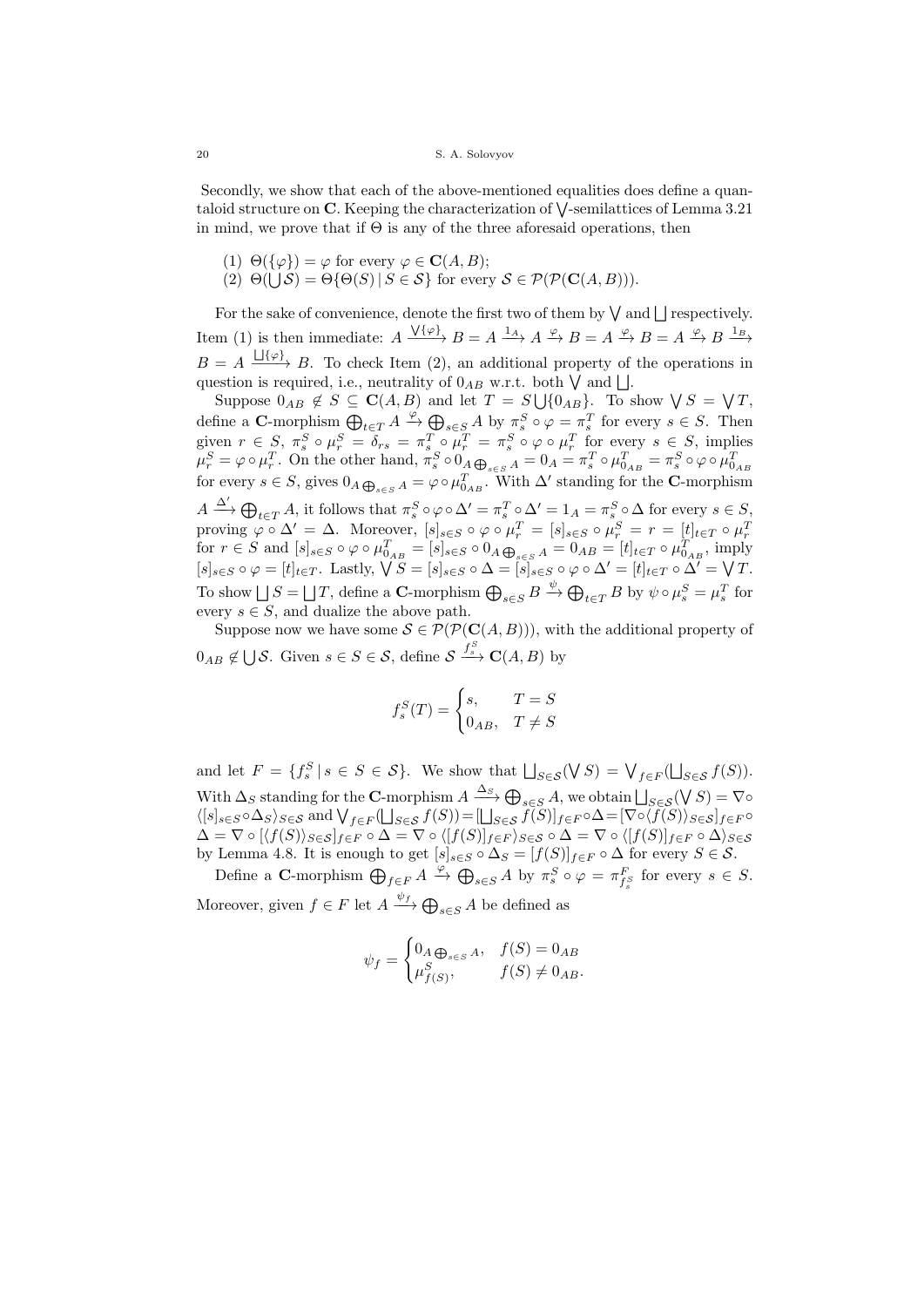Given  $s \in S$ ,

$$
\pi_s^S \circ \varphi \circ \mu_f^F = \pi_{f_s^S}^F \circ \mu_f^F = \begin{cases} 1_A, & f = f_s^S \\ 0_A, & f \neq f_s^S \end{cases} = \begin{cases} 1_A, & f(S) = s \neq 0_{AB} \\ 0_A, & \text{otherwise} \end{cases} = \begin{cases} \pi_s^S \circ \mu_{f(S)}^S, & f(S) \neq 0_{AB} \\ 0_A, & f(S) = 0_{AB} \end{cases} = \pi_s^S \circ \psi_f
$$

and therefore  $\varphi \circ \mu_f^F = \psi_f$ . It follows that  $\pi_s^S \circ \varphi \circ \Delta = \pi_{f_s^S}^F \circ \Delta = 1_A = \pi_s^S \circ \Delta_S$ for every  $s \in S$ , implying  $\varphi \circ \Delta = \Delta_S$ . On the other hand,

$$
[s]_{s \in S} \circ \varphi \circ \mu_f^F = [s]_{s \in S} \circ \psi_f = \begin{cases} [s]_{s \in S} \circ \mu_{f(S)}^S, & f(S) \neq 0_{AB} \\ 0_{AB}, & f(S) = 0_{AB} \end{cases} = f(S) = [f(S)]_{f \in F} \circ \mu_f^F
$$

$$
\begin{cases} f(S), & f(S) \neq 0_{AB} \\ 0_{AB}, & f(S) = 0_{AB} \end{cases} = f(S) = [f(S)]_{f \in F} \circ \mu_f^F
$$

for every  $f \in F$ , implying  $[s]_{s \in S} \circ \varphi = [f(S)]_{f \in F}$ . On the last step,  $[s]_{s \in S} \circ \Delta_S =$  $[s]_{s\in S}\circ\varphi\circ\Delta=[f(S)]_{f\in F}\circ\Delta.$ 

Suppose now we are given an arbitrary  $S \in \mathcal{P}(\mathcal{P}(\mathbf{C}(A,B)))$ . Since  $0_{AB}$  influences neither  $\bigvee$  nor  $\bigsqcup$ ,  $\bigsqcup_{S\in\mathcal{S}}(\bigvee S)^{S} = \bigsqcup_{S\in\mathcal{S}}(\bigvee S)^{S} = \bigvee_{f\in\mathcal{F}}(\bigsqcup_{S\in\mathcal{S}}f(S^{0}))$  with  $S^0 = S \setminus \{0_{AB}\}.$  In particular, for every  $T \subseteq \mathbf{C}(A, B), \ \bigcup T = \bigcup_{t \in T} \bigvee \{t\}$  $\bigvee_{f \in F} \bigcup_{t \in T} f(\{t\}^0) = \bigvee_{r \in T^0} \bigcup_{t \in T} f_r^{\{r\}}(\{t\}^0) = \bigvee_{r \in T^0} \bigcup \{r\} = \bigvee T^0 = \bigvee T$ . It now follows that  $\bigvee \{ \bigvee S \mid S \in \mathcal{S} \} = \bigvee_{f \in F} (\bigvee_{S \in \mathcal{S}} f(S^0)) = \bigvee \{ \bigvee_{S \in \mathcal{S}} f^T_t(S^0) \mid 0_{AB} \neq 0_{AB} \}$  $t \in T \in \mathcal{S}$  =  $\bigvee \{\bigvee \{\{t\} \mid 0_{AB} \neq t \in T \in \mathcal{S}\} = \bigvee \{t \mid 0_{AB} \neq t \in T \in \mathcal{S}\} = \bigvee (\bigcup \mathcal{S})^0 = \emptyset$  $\bigvee \bigcup \mathcal{S}$ , proving the desired property.

Having shown that  $(C(A, B), V)$  is a V-semilattice, the only thing left for us to verify is distributivity over morphism composition and that is quite easy. Given  $S \subseteq \mathbf{C}(A, B), \varphi \in \mathbf{C}(D, A)$  and  $\psi \in \mathbf{C}(B, C), \psi \circ \bigvee S = \psi \circ [s]_{s \in S} \circ \Delta = [\psi \circ s]_{s \in S} \circ$  $\Delta = \bigvee_{s \in S} (\psi \circ s)$  as well as  $(\bigvee S) \circ \varphi = (\bigsqcup S) \circ \varphi = \nabla \circ \langle s \rangle_{s \in S} \circ \varphi = \nabla \circ \langle s \circ \varphi \rangle_{s \in S} =$  $\bigcup_{s\in S}(s\circ\varphi)=\bigvee_{s\in S}(s\circ\varphi).$ 

Theorem 4.9 provides some important consequences, one of them generalizing [44, Theorem 40.13].

Corollary 4.10. For every pointed category C with products or coproducts, the following are equivalent:

- (1) there exists a quantaloid structure on  $C$ :
- (2) there exists a unique quantaloid structure on  $\mathbf{C}$ ;
- (3) C has biproducts.

Corollary 4.11. For every pointed variety A, the following are equivalent:

- (1) there exists a quantaloid structure on  $A$ ;
- (2) there exists a unique quantaloid structure on  $\mathbf{A}$ ;
- (3) A has biproducts.

Briefly speaking, every pointed category with biproducts is a quantaloid and that brings the enormous advantage of encoding the highly non-categorical  $\bigvee$ -semilattice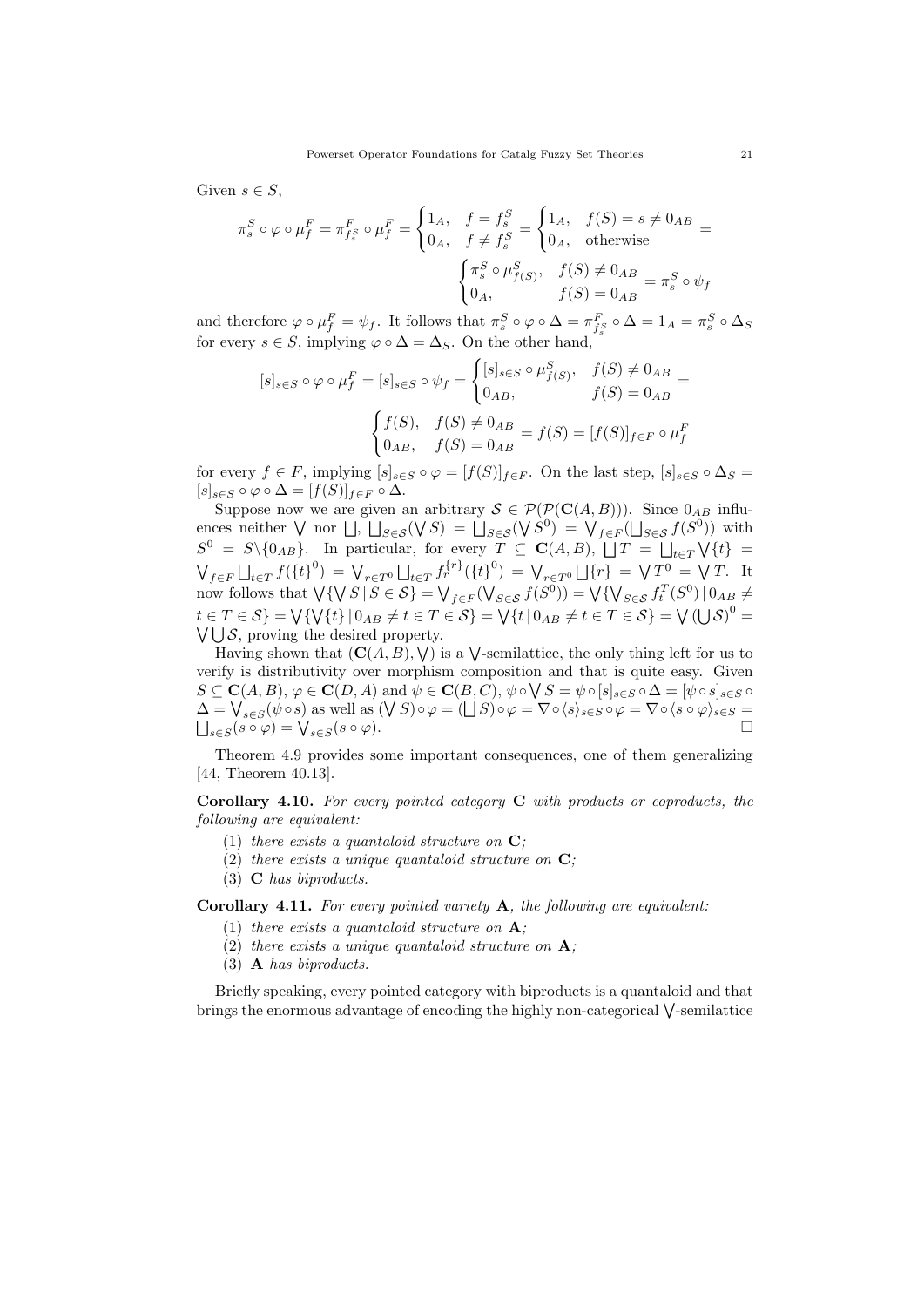structure on hom-sets with the purely categorical concept of biproduct. On the other hand, a question rises immediately, whether quantaloids are precisely the pointed categories with biproducts. It appears, that this is not always the case, J. Rosick´y showing in [96, Proposition 1] the following result.

**Definition 4.12.** A quantaloid homomorphism is a functor  $\mathbf{Q} \stackrel{F}{\to} \mathbf{Q}'$  such that on hom-sets it induces a  $\bigvee$ -semilattice homomorphism  $\mathbf{Q}(A, B) \to \mathbf{Q}'(F(A), F(B)).$ Qtlds is the (quasi)category of quantaloids and their homomorphisms. BQtlds is the full subcategory of Qtlds of all quantaloids with biproducts.

## Proposition 4.13. BQtlds is a reflective subcategory of Qtlds.

*Proof.* The reflection is given by quantaloids of matrices [94, Proposition 2.3.2].  $\Box$ 

It follows that the existence of biproducts provides you with something more than just the structure of  $\vee$ -semilattice. Interestingly enough, this extra property is precisely the point (missed in [86, 88, 90]) which clarifies the essence of powerset operators. The next two sections will investigate the matter thoroughly.

### 5. Functors Induced by Biproducts

In the last section we proved that biproducts provide a very convenient way of encoding the quantaloid structure of a given category. In this section we go even further, showing that they are capable of producing two functors which lift the powerset operators. The new functorial description, apart from bringing into light their real essence, makes it much easier to investigate their properties. To be in line with the results, currently accepted in the fuzzy community under the influence of [86, 87, 88, 90], we shape the new functors according to a rather specific pattern.

**Lemma 5.1.** Given a pointed category  $D$  with biproducts, every subcategory  $C$  of D provides two functors:

(1) Set  $\times$  C  $\xrightarrow{(-)}$  D defined by  $((X, A) \xrightarrow{(f,\varphi)} (Y, B))^{\rightarrow} = \bigoplus_{x \in X} A \xrightarrow{(f,\varphi)^{\rightarrow}}$ ⊕  $\longrightarrow$  $y \in Y$ B, with  $(f, \varphi)$ <sup>→</sup> given by commutativity for every  $x \in X$  of the diagram



For every  $y \in Y$ ,  $\pi_y^Y \circ (f, \varphi)^{\rightarrow} = \varphi \circ (\sqrt{\{\pi_x^X \mid f(x) = y\}})$ .

(2)  $\textbf{Set} \times \mathbb{C}^{op} \xrightarrow{(-)^{\leftarrow}} \mathbb{D}^{op}$  defined by  $((X, A) \xrightarrow{(f, \varphi)} (Y, B))^{\leftarrow} = \bigoplus_{y \in Y} B \xrightarrow{(f, \varphi)^{\leftarrow}}$ ⊕  $\longrightarrow$  $\lim_{x \in X} A$ , with  $(f, \varphi)$ <sup>←</sup> given by commutativity for every  $x \in X$  of the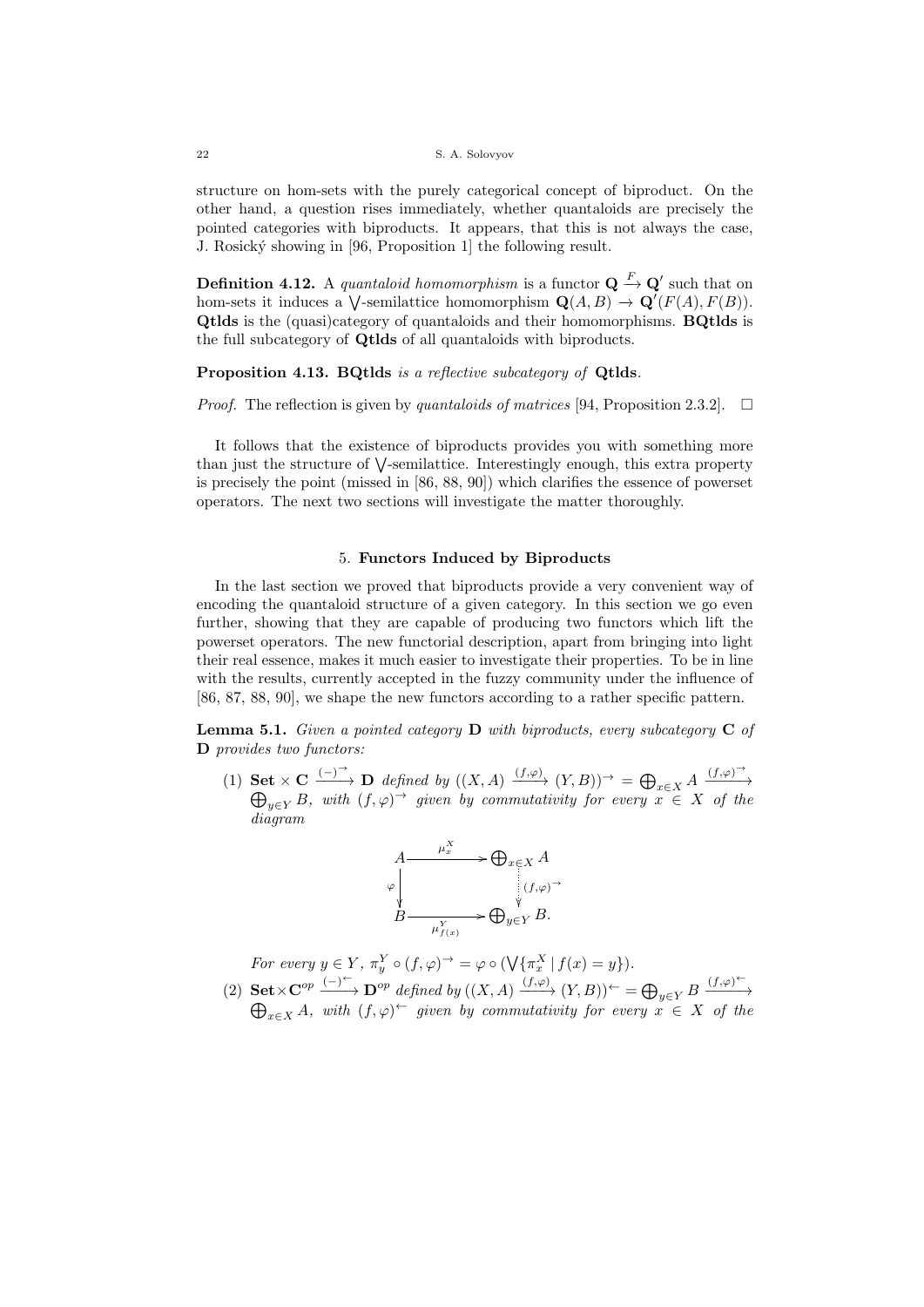diagram



For every 
$$
y \in Y
$$
,  $(f, \varphi) \hookrightarrow \varphi_y^Y = (\bigvee \{\mu_x^X \mid f(x) = y\}) \circ \varphi^{op}$ .

Moreover, for every pair  $A \frac{\varphi}{\sqrt{\varphi^{\circ p}}} B$  of **D**-morphisms, equivalent are:

- I.  $\varphi \circ \psi^{op} \leq 1_B$  and  $1_A \leq \psi^{op} \circ \varphi$ ;
- II.  $(f, \varphi)$ <sup>→</sup>  $\circ$   $(f, \psi)$ <sup>←</sup>  $\leq$  1 $\bigoplus_{y \in Y} B$  and  $1 \bigoplus_{x \in X} A$   $\leq$   $(f, \psi)$ <sup>←</sup>  $\circ$   $(f, \varphi)$ <sup>→</sup> for every  $map X \stackrel{f}{\rightarrow} Y.$

If  $(X, A) \xrightarrow{(f, \varphi)} (Y, B)$  is a morphism in Set  $\times \mathbb{C}^{op}$  (resp. Set  $\times \mathbb{C}$ ) with  $X \xrightarrow{f} Y$ a bijection, then  $(f, \varphi)^{\leftarrow} = (f^{-1}, \varphi^{op})^{\rightarrow}$  (resp.  $(f, \varphi)^{\rightarrow} = (f^{-1}, \varphi^{op})^{\leftarrow}$ ).

Proof. Notice that according to Corollary 4.10, **D** is an *ordered category*, i.e., its hom-sets are partially ordered sets, with composition of morphisms being monotone.

Ad (1)&(2). To verify that the first correspondence  $(-)$ <sup>→</sup> defines a functor, it will be enough to check preservation of composition. Given  $\mathbf{Set} \times \mathbf{C}$ -morphisms  $(X, A) \xrightarrow{(f, \varphi)} (Y, B) \xrightarrow{(g, \psi)} (Z, C)$ , commutativity for every  $x \in X$  of the diagram

$$
\begin{array}{ccc}\nA & \xrightarrow{\mu_x^X} & \bigoplus_{x \in X} A \\
\downarrow \varphi & (f, \varphi) \rightarrow \\
B & \xrightarrow{\mu_{f(x)}^Y} & \bigoplus_{y \in Y} B \\
\downarrow \psi & (g, \psi) \rightarrow \\
C & \xrightarrow{\mu_{g \circ f(x)}^Z} & \bigoplus_{z \in Z} C\n\end{array}
$$

implies  $((q, \psi) \circ (f, \varphi))^{\rightarrow} = (q, \psi)^{\rightarrow} \circ (f, \varphi)^{\rightarrow}$ . Moreover, given  $y \in Y$ ,  $\pi_y^Y \circ (f, \varphi) \rightarrow \pi_y^Y \circ (f, \varphi) \rightarrow \circ (\bigvee$  $x \in X$  $(\mu_x^X \circ \pi_x^X)) = \bigvee$  $x \in X$  $(\pi_y^Y \circ (f, \varphi) \to \circ \mu_x^X \circ \pi_x^X) =$ ⋁  $x \in X$  $(\pi_y^Y \circ \mu_{f(x)}^Y \circ \varphi \circ \pi_x^X) = \begin{cases} \bigvee \{\varphi \circ \pi_x^X \mid f(x) = y\}, & y \in \{f(x) \mid x \in X\} \\ 0 & \text{if } f(x) = x\} \end{cases}$  $\begin{aligned} 0_{(\bigoplus_{x \in X} A)B}, & y \in (f(x)) | x \in X \end{aligned}$  $\varphi \circ (\bigvee \{\pi_x^X \mid f(x) = y\}).$ 

The case of  $(-)$ <sup>←</sup> can be obtained dually.

Ad (I)  $\Rightarrow$  (II). Straightforward calculations show that  $(f, \varphi) \rightarrow \circ (f, \psi) \leftarrow (f, \varphi) \rightarrow \circ$  $(\bigvee_{x\in X}\mu_x^X\circ\pi_x^X)\circ(f,\psi)^\leftarrow = \bigvee_{x\in X}((f,\varphi)^\rightarrow\circ\mu_x^X\circ\pi_x^X\circ(f,\psi)^\leftarrow) = \bigvee_{x\in X}(\mu_{f(x)}^Y\circ\pi_x^X)\circ(f,\psi)^\leftarrow$  $\varphi \circ \psi^{op} \circ \pi_{f(x)}^Y \leqslant \bigvee_{x \in X} (\mu_{f(x)}^Y \circ \pi_{f(x)}^Y) \leqslant \bigvee_{y \in Y} (\mu_{y}^Y \circ \pi_{y}^Y) = 1_{\bigoplus_{y \in Y} B}$  and  $(f, \psi) \stackrel{\leftarrow}{\leftarrow} \circ$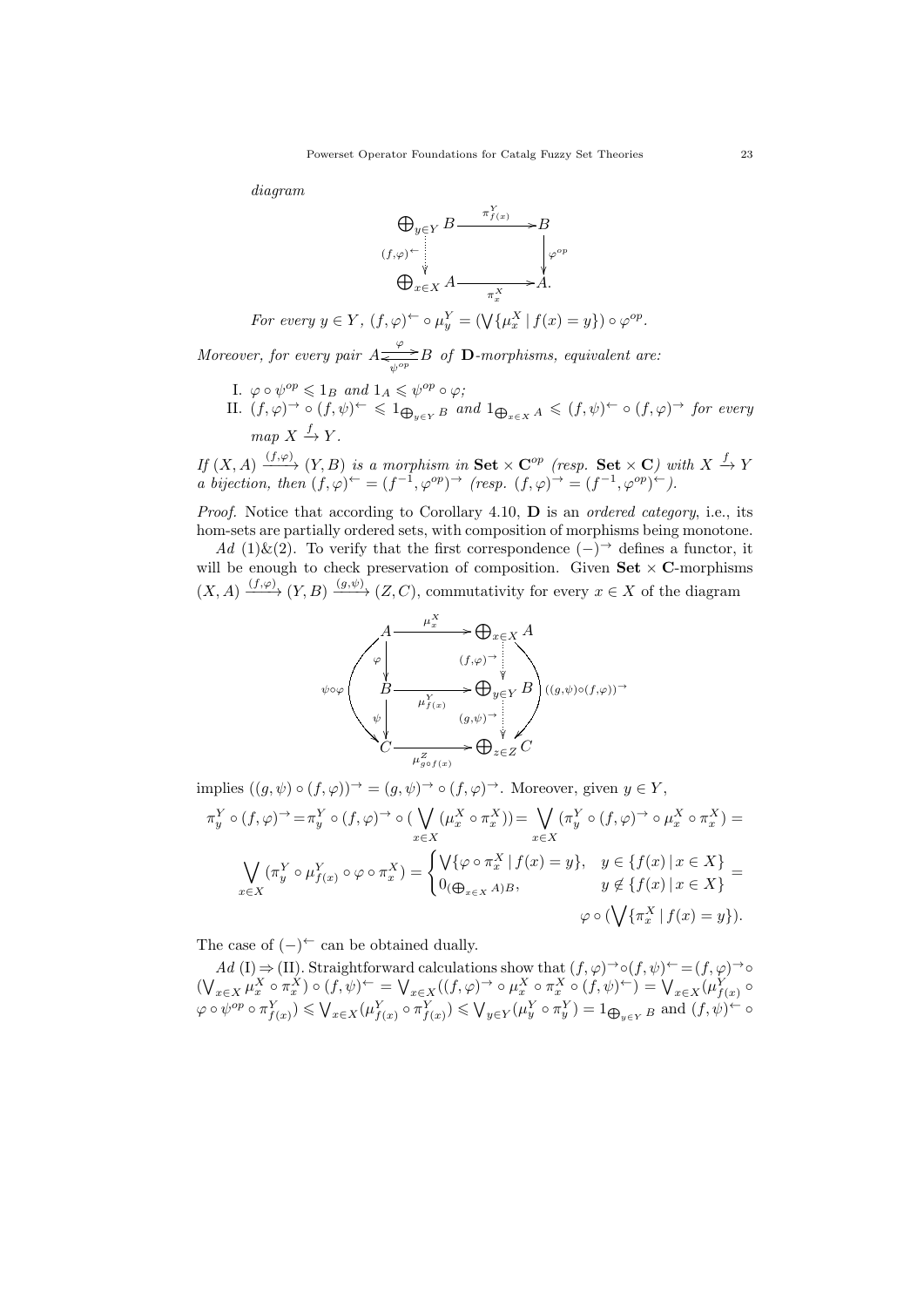$(f, \varphi)^{\rightarrow} = (\bigvee_{x \in X} (\mu_x^X \circ \pi_x^X)) \circ (f, \psi)^{\leftarrow} \circ (f, \varphi)^{\rightarrow} \circ (\bigvee_{z \in X} (\mu_x^X \circ \pi_z^X)) = \bigvee_{x \in X} \bigvee_{z \in X} (\mu_x^X \circ \pi_z^X)$  $\pi^X_x \circ (f, \psi)^\leftarrow \circ (f, \varphi)^\rightarrow \circ \mu^X_z \circ \pi^X_z) \geqslant \bigvee_{x \in X} (\mu^X_x \circ \pi^X_x \circ (f, \psi)^\leftarrow \circ (f, \varphi)^\rightarrow \circ \mu^X_x \circ \pi^X_x) =$  $\bigvee_{x\in X}(\mu^X_x\circ\psi^{op}\circ\pi^Y_{f(x)}\circ\mu^Y_{f(x)}\circ\varphi\circ\pi^X_x)=\bigvee_{x\in X}(\mu^X_x\circ\psi^{op}\circ\varphi\circ\pi^X_x)\geq\bigvee_{x\in X}(\mu^X_x\circ\pi^X_x)=$  $1_{\bigoplus_{x \in X} A}$ .

Ad (II)  $\Rightarrow$  (I). For the unique map  $1 \stackrel{!}{\rightarrow} 1$ ,  $(l, \varphi) \stackrel{\rightharpoonup}{\rightarrow} = \varphi$  and  $(l, \psi) \stackrel{\leftharpoonup}{\leftarrow} = \psi^{op}$ . The last statement follows from the fact that  $\pi_x^X \circ (f, \varphi)^{\leftarrow} = \varphi^{op} \circ \pi_{f(x)}^Y =$  $\varphi^{op} \circ (\bigvee \{\pi_y^Y \mid f^{-1}(y) = x\}) = \pi_x^X \circ (f^{-1}, \varphi^{op}) \rightarrow \text{for every } x \in X, \text{ implies } (f, \varphi) \leftarrow$  $(f^{-1}, \varphi^{op})^{\rightarrow}$ .

**Corollary 5.2.** Given a pointed category  $D$  with biproducts, every  $D$ -object A provides two functors:

(1) Set  $\frac{(-)\overrightarrow{A}}{A}$  D defined by  $(X \stackrel{f}{\to} Y)_{A}^{\to} = \bigoplus_{x \in X} A \xrightarrow{f_{A}^{\to}} \bigoplus_{y \in Y} A$ , with  $f_{A}^{\to}$  given by commutativity for every  $x \in X$  of the diagram



For every  $y \in Y$ ,  $\pi_y^Y \circ f_A^{\rightarrow} = \bigvee \{ \pi_x^X \mid f(x) = y \}.$ 

(2) Set  $\xrightarrow{(-)\pi} \mathbf{D}^{op}$  defined by  $(X \xrightarrow{f} Y)^{\leftarrow}_{A} = \bigoplus_{y \in Y} A \xrightarrow{f^{\leftarrow}_{A}} \bigoplus_{x \in X} A$ , with  $f^{\leftarrow}_{A}$  given by commutativity for every  $x \in X$  of the diagram



For every  $y \in Y$ ,  $f_A^{\leftarrow} \circ \mu_y^Y = \bigvee \{ \mu_x^X \mid f(x) = y \}.$ 

Moreover,  $f_A^{\rightarrow} \circ f_A^{\leftarrow} \leq 1_{\bigoplus_{y \in Y} A}$  and  $1_{\bigoplus_{x \in X} A} \leq f_A^{\leftarrow} \circ f_A^{\rightarrow}$  for every map  $X \xrightarrow{f} Y$ . Given a bijective map  $X \xrightarrow{f} Y$ ,  $(f^{-1})_{A}^{\leftarrow} = f_{A}^{\rightarrow}$  and  $(f^{-1})_{A}^{\rightarrow} = f_{A}^{\leftarrow}$ .

To provide the intuition for the just constructed functors, consider the following example.

Example 5.3. Let  $D$  be the category UQ-Mod of u-Q-modules. Every twoelement u-2-module 2 provides the following two functors, which lift the traditional crisp powerset operators (we again do not distinguish between a set and its characteristic map):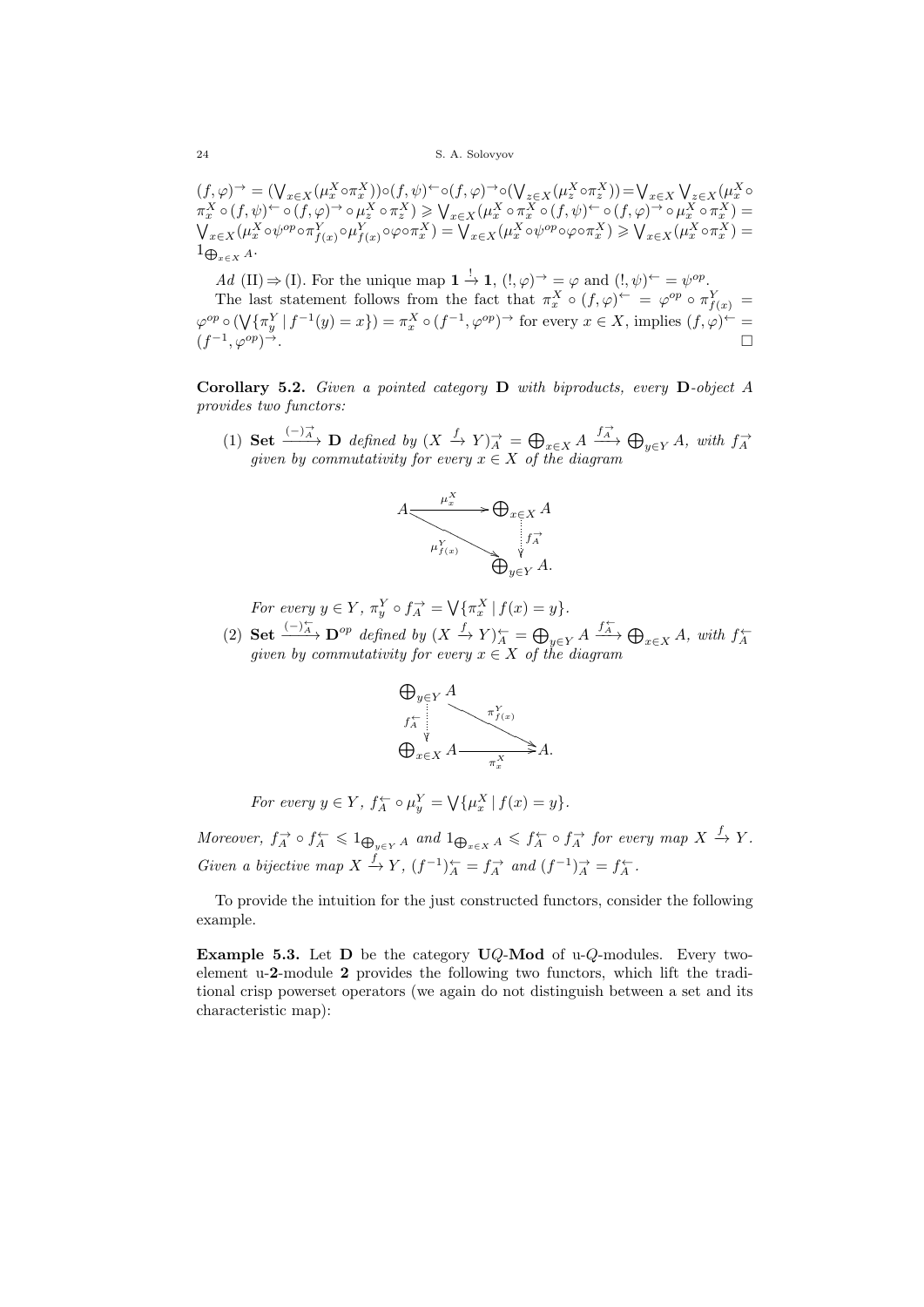1. Set  $\stackrel{f}{\longrightarrow}$  CSLat( $V$ ) given by  $(X \stackrel{f}{\rightarrow} Y)^{\rightarrow} = \mathcal{P}(X) \stackrel{f}{\longrightarrow} \mathcal{P}(Y)$ , with  $f^{\rightarrow}$ defined by

$$
(f^{\rightarrow}(S))(y) = \pi_y^Y \circ f^{\rightarrow}(S) = (\bigvee \{\pi_x^X \mid f(x) = y\})(S) = \bigvee \{\pi_x^X(S) \mid f(x) = y\} = \bigvee \{S(x) \mid f(x) = y\} = \begin{cases} \top, & y \in \{f(x) \mid x \in X\} \\ \bot, & y \notin \{f(x) \mid x \in X\} \end{cases}
$$

and therefore  $f^{\rightarrow}(S) = \{f(s) | s \in S\}$ ;

2. Set  $f^{\leftarrow}$  LoCSLat( $V$ ) given by  $(X \xrightarrow{f} Y)^{\leftarrow} = \mathcal{P}(Y) \xrightarrow{f^{\leftarrow}} \mathcal{P}(X)$ , with  $f^{\leftarrow}$ defined by

$$
(f^{\leftarrow}(T))(x) = \pi_x^X \circ f^{\leftarrow}(T) = \pi_{f(x)}^Y(T) = T(f(x)) = \begin{cases} \top, & f(x) \in T \\ \bot, & f(x) \notin T \end{cases}
$$

and therefore  $f^{\leftarrow}(T) = \{x \mid f(x) \in T\}.$ 

Every u- $Q$ -module  $A$  provides the following two functors, which lift the fixedbasis powerset operators of L. A. Zadeh [122]:

- 3. Set  $\frac{f_A^{\rightarrow}}{A}$  UQ-Mod given by  $(X \xrightarrow{f} Y)_A^{\rightarrow} = A^X \xrightarrow{f_A^{\rightarrow}} A^Y$ , with  $f_A^{\rightarrow}$  defined by  $(f_A^{\rightarrow}(\alpha))(y) = \pi_y^Y \circ f_A^{\rightarrow}(\alpha) = (\sqrt{\{\pi_x^X \mid f(x) = y\}})(\alpha) = \sqrt{\{\pi_x^X(\alpha) \mid f(x) = y\}}$  $y$ } =  $\sqrt{\{\alpha(x) | f(x) = y\}};$
- 4. Set  $\frac{f^{\leftarrow}_{A}}{A}$  LoUQ-Mod given by  $(X \stackrel{f}{\to} Y)^{\leftarrow}_{A} = A^Y \stackrel{f^{\leftarrow}_{A}}{A} A^X$ , with  $f^{\leftarrow}_{A}$  defined by  $(f^{\leftarrow}_{A}(\beta))(x) = \pi_x^X \circ f^{\leftarrow}_{A}(\beta) = \pi_{f(x)}^Y(\beta) = (\beta \circ f)(x)$ .

Every subcategory  $C$  of  $UQ$ -Mod provides the following two functors (recall the composition map  $\langle - \rangle$  from Introduction), which lift the variable-basis approach of S. E. Rodabaugh [86, 88, 90]:

- 5. Set  $\times$  C  $\xrightarrow{(-)}$  UQ-Mod given by  $((X, A) \xrightarrow{(f,\varphi)} (Y, B))^{\rightarrow} = A^X \xrightarrow{(f,\varphi)^{\rightarrow}}$ B<sup>Y</sup>, with  $(f, \varphi)$ <sup> $\rightarrow$ </sup> defined by  $((f, \varphi) \to (\alpha))(y) = \pi_y^Y \circ (f, \varphi) \to (\alpha) = (\varphi \circ$  $(\bigvee \{\pi_x^X \mid f(x) = y\}))(\alpha) = \varphi \circ (\bigvee \{\pi_x^X (\alpha) \mid f(x) = y\}) = \varphi(\bigvee \{\alpha(x) \mid f(x) = y\})$  $y\}) = (\langle \varphi \rangle \circ f_A^{\rightarrow}(\alpha))(y);$
- 6. Set  $\times \mathbb{C}^{op} \xrightarrow{(-)}^{\leftarrow}$  LoUQ-Mod given by  $((X, A) \xrightarrow{(f, \varphi)} (Y, B))^{\leftarrow} = B^Y \xrightarrow{(f, \varphi)^{\leftarrow}}$  $A^X$ , with  $(f, \varphi)^{\leftarrow}$  defined by  $((f, \varphi)^{\leftarrow}(\beta))(x) = \pi_x^X \circ (f, \varphi)^{\leftarrow}(\beta) = \varphi^{op} \circ$  $\pi_{f(x)}^Y(\beta) = (\varphi^{op} \circ \beta \circ f)(x).$

Example 5.3 justifies the most important approaches to powerset theories currently popular in the fuzzy community. Moreover, the new categorical presentation clarifies the nature of these operators, namely, the forward one corresponding to coproducts and the backward one to products of objects in categories. In particular, the partial order induced by biproducts on hom-sets provides the Galois connection used by S. E. Rodabaugh on Step (2) of his construction. It is the language of categories which allows one to look beyond this poset adjunction into the realm of biproducts.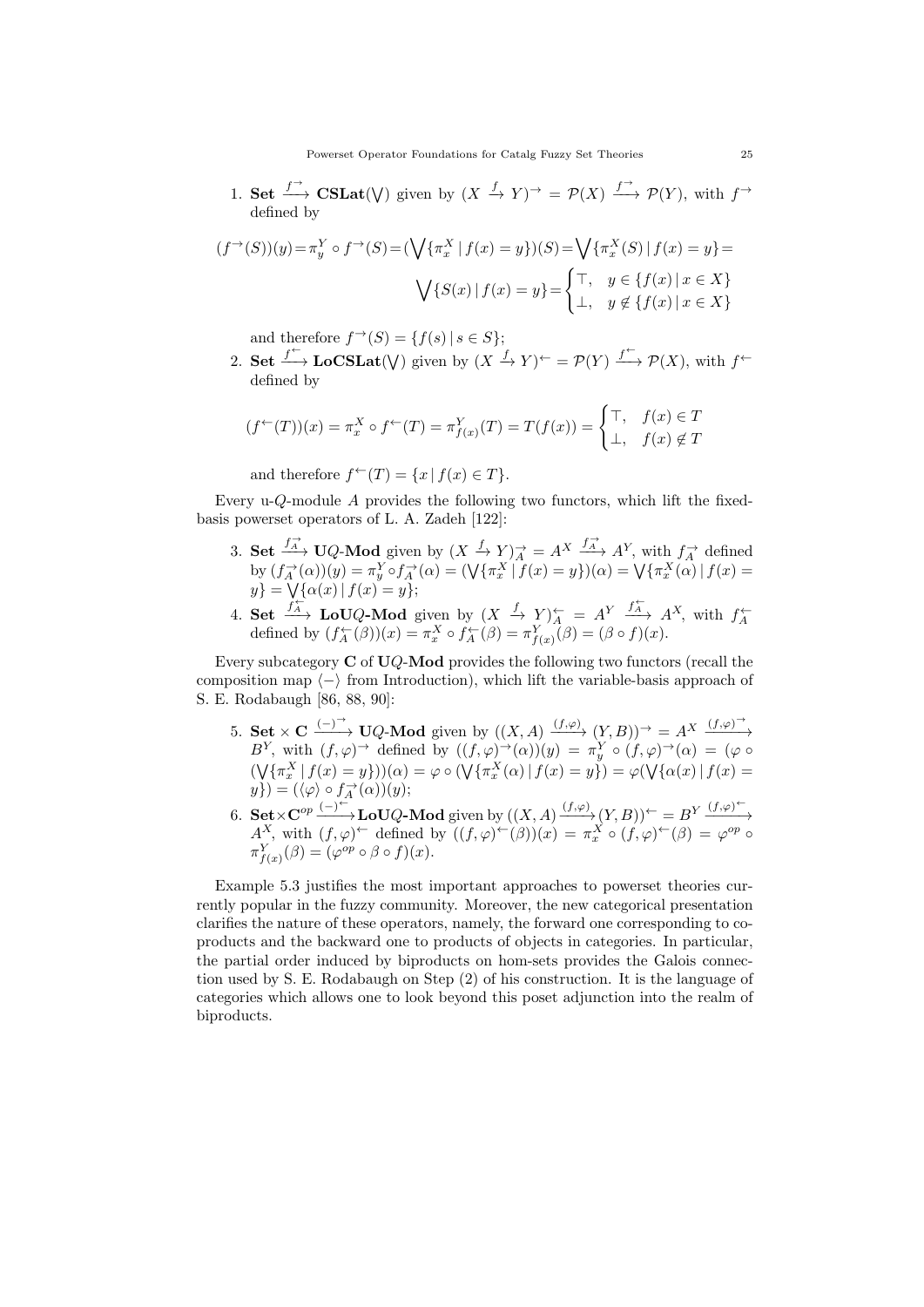### 6. Copowers Versus Free Objects in Constructs

The last section clarified the nature of poslat powerset theories completely. An attentive reader, however, will immediately notice one important point left untouched. The problem is related to the fixed-basis powerset operator. Up to now we have shown two ways of obtaining its expression, i.e., either through a particular monad on Set (Meta-Theorem 3.25), or employing the technique of biproducts (Example 5.3). The reader may still remember our result on disguising the partial order on hom-sets of a given category with the help of biproducts (Corollary 4.10). This section is bound to show the same trick with the monad, constructed from the adjunction of Corollary 3.17, raising even more the (already much appreciated) influence of biproducts in powerset theories. Our result is based on [3, Exercise 10R], the simple proof of which we provide for the sake of both the reader and the machinery exploited.

**Lemma 6.1.** Let  $(C, |-|)$  be a construct such that  $|-|$  is representable by an object A. For every set  $X$  and every  $C$ -object  $B$ , the following conditions are equivalent:

- (1)  $B$  is a free object over  $X$ ;
- (2)  $B$  is an  $X$ th copower of  $A$ .

*Proof.* Ad (1)  $\Rightarrow$  (2). Since | − | is representable by A, there exists a natural isomorphism  $| - | \stackrel{\tau}{\rightarrow} \text{hom}(A, -)$ . Moreover, since B is free over X, there exists a universal arrow  $X \xrightarrow{\eta_X} |B|$ . Thus every  $x \in X$  provides a C-morphism  $A \xrightarrow{\mu_x}$  $B = A \xrightarrow{\tau_B \circ \eta_X(x)} B$ . We show that  $C = ((\mu_x)_{x \in X}, B)$  is an X<sup>th</sup> copower of A. Given a **C**-sink  $S = (A \xrightarrow{\varphi_x} C)_{x \in X}$ , there exists a map  $X \xrightarrow{gs} \text{hom}(A, C)$  defined by  $g_{\mathcal{S}}(x) = \varphi_x$ . The fact provides a **C**-morphism  $B \xrightarrow{\varphi} C$ , given by commutativity of the diagram



Moreover, since  $\tau$  is a natural transformation, the next diagram commutes as well:

$$
|B| \longrightarrow \text{hom}(A, B)
$$
  
\n
$$
|\varphi| \downarrow \qquad \qquad \downarrow \text{hom}(A, \varphi)
$$
  
\n
$$
|C| \longrightarrow \text{hom}(A, C).
$$

Putting two diagrams together, for every  $x \in X$ , one obtains:  $\varphi \circ \mu_x = \varphi \circ \tau_B \circ \varphi$  $\eta_I(x) = \hom(A, \varphi) \circ \tau_B(\eta_I(x)) = \tau_C \circ |\varphi|(\eta_X(x)) = \tau_C \circ \tau_C^{-1} \circ g_S(x) = \varphi_x.$  Given another **C**-morphism  $B \xrightarrow{\psi} C$  with the same property,  $\tau_C \circ |\psi| \circ \eta_X(x) = \text{hom}(A, \psi) \circ$  $\tau_B(\eta_X(x)) = \psi \circ \tau_B \circ \eta_X(x) = \psi \circ \mu_x = \varphi_x = \tau_C \circ |\varphi| \circ \eta_X(x)$  and therefore  $|\psi| \circ \eta_X(x) = |\varphi| \circ \eta_X(x)$  for every  $x \in X$ , yielding  $\psi = \varphi$ .

Ad (2)  $\Rightarrow$  (1). If  $\mathcal{C} = ((\mu_x)_{x \in X}, B)$  is an X<sup>th</sup> copower of A, then with the just introduced notations in mind, we define a map  $X \xrightarrow{\eta_X} |B| = X \xrightarrow{gc} \text{hom}(A, B) \xrightarrow{\tau_B^{-1}}$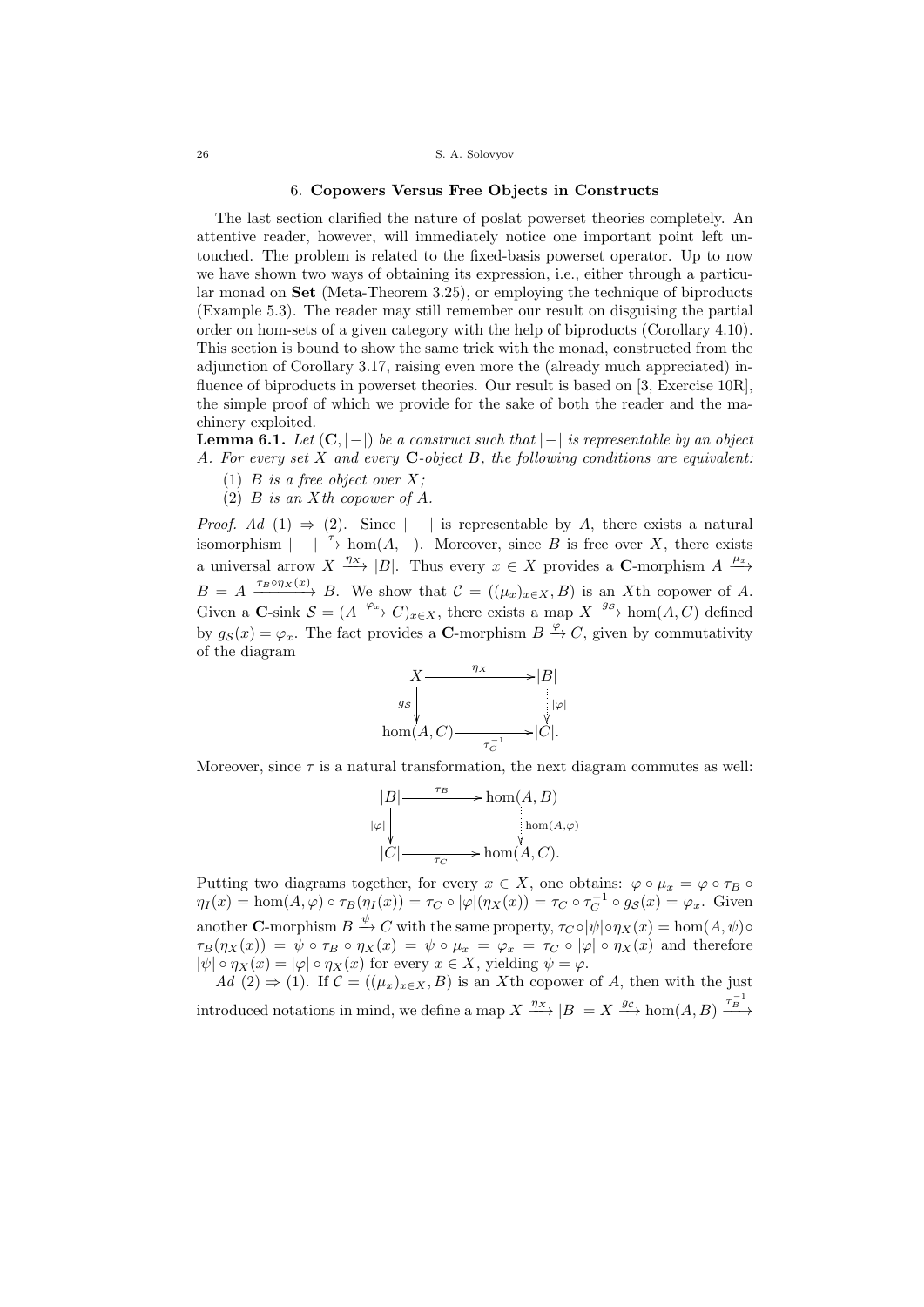|B| and show that it is the universal arrow. Given a map  $X \xrightarrow{f} |C|$ , the bijection  $|C| \stackrel{\tau_C}{\longrightarrow} \text{hom}(A, C)$  provides a **C**-sink  $S = (A \stackrel{\varphi_x = \tau_C \circ f(x)}{\longrightarrow} B)_{x \in X}$  and therefore a C-morphism  $B \xrightarrow{\varphi} C$  such that  $\varphi \circ \mu_x = \varphi_x$  for every  $x \in X$ . Thus, given  $x \in X$ ,  $\tau_C \circ |\varphi| \circ \eta_X(x) = \text{hom}(A, \varphi) \circ \tau_B \circ \tau_B^{-1} \circ g_C(x) = \varphi \circ \mu_x = \varphi_x = \tau_C \circ f(x)$ implies  $|\varphi| \circ \eta_X(x) = f(x)$ . Moreover, if another **C**-morphism  $B \xrightarrow{\psi} C$  has the same property, then  $\varphi_x = \tau_C \circ f(x) = \tau_C \circ |\psi| \circ \eta_X(x) = \text{hom}(A, \psi) \circ \tau_B \circ \tau_B^{-1} \circ g_C(x) = \psi \circ \mu_x$ for every  $x \in X$  and therefore  $\varphi = \psi$ .

An important consequence of Lemma 6.1 is provided by the following corollary. The reader is advised to recall the functor  $(-)^{\rightarrow}_{A}$  of Corollary 5.2.

Corollary 6.2. Let  $(C, |-|)$  be a pointed construct which has biproducts. The following are equivalent:

- (1)  $C$  has an object A free over a one-element set;
- (2) the underlying functor  $|-|$  is representable by A;
- (3)  $(-)$ <sup> $\rightarrow$ </sup> is a left adjoint to  $|-$ .

If  $C$  is an equationally presentable variety, then each of the above-mentioned items implies equivalence of  $C$  to a monadic construct.

*Proof.* For  $(1) \Leftrightarrow (2)$  recall that in a construct, an object A is free over a singleton set iff A represents the forgetful functor [3, Example 8.23(1)(b)]. For (3)  $\Rightarrow$  (1) notice that  $f_A^{\rightarrow}(\mathbf{1}) = A$ . Moreover, the last statement of the corollary follows from Proposition 3.19.

 $Ad (2) \Rightarrow (3)$ . Combination of the machinery for obtaining a left adjoint functor from universal arrows, given in the proof of Corollary 3.10, with their explicit description provided in Lemma 6.1, gives a functor **Set**  $\stackrel{F}{\to} \mathbf{C}$  with  $F(X \stackrel{f}{\to} Y) =$  $\bigoplus_{x\in X} A \xrightarrow{Ff} \bigoplus_{y\in Y} A$ . Moreover,  $Ff \circ \mu_x^X = \tau_{A^Y} \circ (\tau_{A^Y}^{-1} \circ g_{\mathcal{C}_Y} \circ f)(x) = \mu_{f(x)}^Y$  for every  $x \in X$ , yields  $Ff = f_A^{\rightarrow}$ .

Following Corollary 6.2, every equationally presentable pointed variety with biproducts and a free algebra over a one-element set is equivalent to a monadic construct, the monad in question being generated by the fixed-basis forward powerset operator of Corollary 5.2. The question rises how does it relate to the respective operator of L. A. Zadeh? The answer can be rather tricky in fact, since in general there is no way to transfer the  $\vee$ -semilattice structure from hom-sets to the points of algebras in question. Luckily for us, there is a free algebra over a one-element set and that changes the situation dramatically. For the sake of convenience, we introduce the following notation [86, 88, 90]: given a set  $X$  and an object  $A$  of a strictly concrete category C (recall Remark 3.18), the constant member of  $A<sup>X</sup>$ having value  $a$  is denoted by  $\underline{a}$ ; if  $A$  is free over  $X$ , then the respective lift of a map  $X \stackrel{f}{\rightarrow} |B|$  to a **C**-morphism  $A \rightarrow B$  is denoted by  $\overline{f}$ ; we also fix a singleton  $\mathbf{1} = \{0\}.$ 

Lemma 6.3. Suppose  $(C, |-|)$  is a strictly concrete category which is a quantaloid. If  $C$  has an object  $A$  free over 1, then every  $C$ -object  $B$  can be equipped with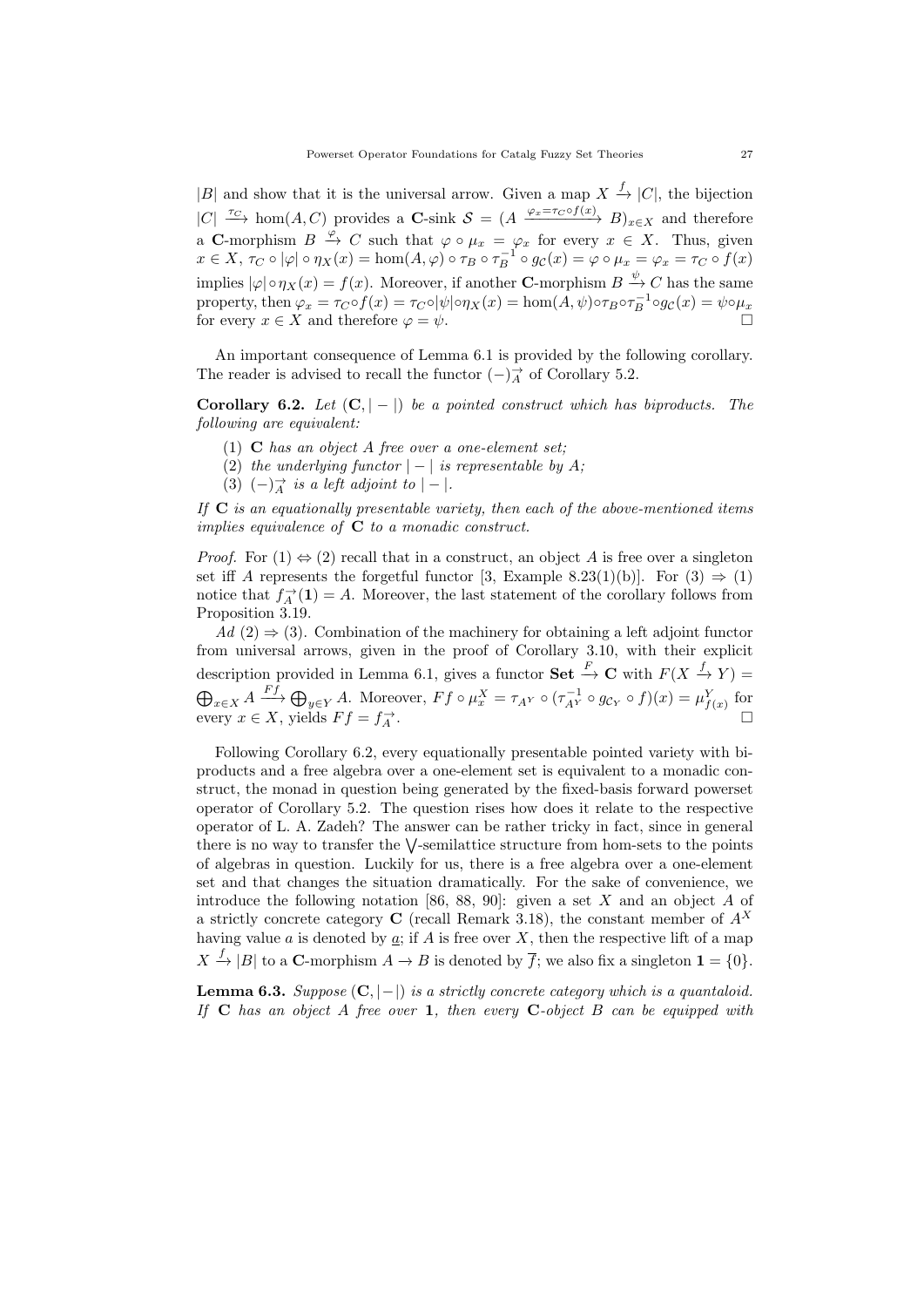a V-semilattice structure preserved by C-morphisms. Moreover, for every pair  $B \stackrel{\varphi}{\Longrightarrow} C$  $\frac{\partial \mathcal{L}}{\partial \psi} \leq C$  of **C**-morphisms,  $\varphi \leq \psi$  iff  $\varphi(b) \leq \psi(b)$  for every  $b \in B$ .

*Proof.* By the assumption, there exists a natural isomorphism  $| - | \stackrel{\tau}{\rightarrow} \text{hom}(A, -)$ and thus for every  $S \subseteq B$ , we define  $\bigvee^B S = \tau_B^{-1}(\bigvee_{s \in S} \tau_B(s))$ , equipping B with a V-semilattice structure. Given a C-morphism  $B \stackrel{\varphi}{\rightarrow} C$ , it follows that  $\varphi(\bigvee^B S) =$  $\varphi \circ \tau_B^{-1}(\bigvee_{s \in S} \tau_B(s)) = \tau_C^{-1} \circ \hom(A, \varphi)(\bigvee_{s \in S} \tau_B(s)) = \tau_C^{-1}(\varphi \circ (\bigvee_{s \in S} \tau_B(s))) =$  $\tau_C^{-1}(\bigvee_{s\in S}(\varphi\circ\tau_B(s)))=\tau_C^{-1}(\bigvee_{s\in S}(\text{hom}(A,\varphi)\circ\tau_B(s)))=\tau_C^{-1}(\bigvee_{s\in S}(\tau_C\circ\varphi(s)))=$  $\bigvee_{s\in S}^C \varphi(s)$  (see the diagram for  $\tau$  in the proof of Lemma 6.1). The explicit expression for  $\bigvee^B S$  is provided by  $\bigvee_{s \in S} \overline{\underline{s}} \big| \circ \eta_1(0)$ .

Given **C**-morphisms  $B \stackrel{\varphi}{\Longrightarrow} C$  $\frac{\partial^2}{\partial \psi} \leq C$  with  $\varphi \leq \psi$ , every  $b \in B$  yields  $\varphi(b) \leq \varphi(b) \vee$ 

 $\psi(b) = \tau_C^{-1}(\tau_C(\varphi(b)) \vee \tau_C(\psi(b))) = \tau_C^{-1}(\hom(A, \varphi) \circ \tau_B(b) \vee \hom(A, \psi) \circ \tau_B(b)) =$  $\tau_C^{-1}(\varphi \circ \tau_B(b) \vee \psi \circ \tau_B(b)) = \tau_C^{-1}(\psi \circ \tau_B(b)) = \tau_C^{-1}(\text{hom}(A, \psi) \circ \tau_B(b)) = \tau_C^{-1}(\tau_C \circ \tau_B(b))$  $\psi(b) = \psi(b)$ , i.e.,  $\varphi(b) \leq \psi(b)$ . On the other hand, given  $b \in B$ ,  $\varphi(b) \leq \psi(b)$ implies  $\varphi(b) \vee \psi(b) = \psi(b)$  implies  $\tau_C^{-1}(\varphi \circ \tau_B(b) \vee \psi \circ \tau_B(b)) = \tau_C^{-1} \circ \psi \circ \tau_B(b)$ implies  $(\varphi \lor \psi) \circ \tau_B(b) = \psi \circ \tau_B(b)$  implies hom $(A, \varphi \lor \psi) \circ \tau_B(b) = \hom(A, \psi) \circ \tau_B(b)$ and therefore, altogether,  $hom(A, \varphi \vee \psi) = hom(A, \psi)$ . If A is a C-separator, then hom( $A$ , –) is faithful [3, Proposition 7.12] and thus  $\varphi \vee \psi = \psi$ . To show that A has

the required property, let  $D \stackrel{\phi_1}{\Longrightarrow}$  $\Rightarrow E$  be distinct **C**-morphisms. Then there exists  $d \in D$  with  $\phi_1(d) \neq \phi_2(d)$  and therefore  $\phi_1 \circ \overline{d}(\eta_1(0)) \neq \phi_2 \circ \overline{d}(\eta_1(0))$ , yielding

 $\phi_1 \circ \overline{d} \neq \phi_2 \circ \overline{d}$ . □

Corollary 6.4. Suppose  $(C, |-|)$  is a strictly concrete pointed category which has biproducts and an object A free over 1. Given a map  $X \stackrel{f}{\to} Y$ ,  $(f_A^{\rightarrow}(\alpha))(y) =$  $\bigvee {\{\alpha(x) | f(x) = y\}}$  for every  $\alpha \in A^X$  and every  $y \in Y$ .

*Proof.* By Corollary 6.2,  $(-)_{A}^{\rightarrow}$  is a left adjoint to  $|-|$  and therefore **C**-products are concrete. Using the explicit description of the action of  $(-)_{A}^{\rightarrow}$  on morphisms described in Corollary 5.2 and the point-wise  $\sqrt{\ }$ -semilattice structure of Lemma 6.3, one obtains  $(f_A^{\rightarrow}(\alpha))(y) = (\pi_y^Y \circ f_A^{\rightarrow})(\alpha) = (\sqrt{\pi_x^X} \mid f(x) = y) \cdot (\alpha) = \sqrt{\pi_x^X}(\alpha) \mid f(x) = y$  $y$ } =  $\vee$  $\{\alpha(x) | f(x) = y\}.$ 

The results just obtained give rise to an important meta-mathematical consequence, which improves significantly the respective one, stated by us earlier in Meta-Theorem 3.25.

Meta-Theorem 6.5. Given an equationally presentable pointed variety A which has biproducts and an algebra A free over a one-element set, there exists a monad on Set, the algebras of which generate the fixed-basis forward powerset operator  $(-)$ <sup>→</sup> in the sense of L. A. Zadeh.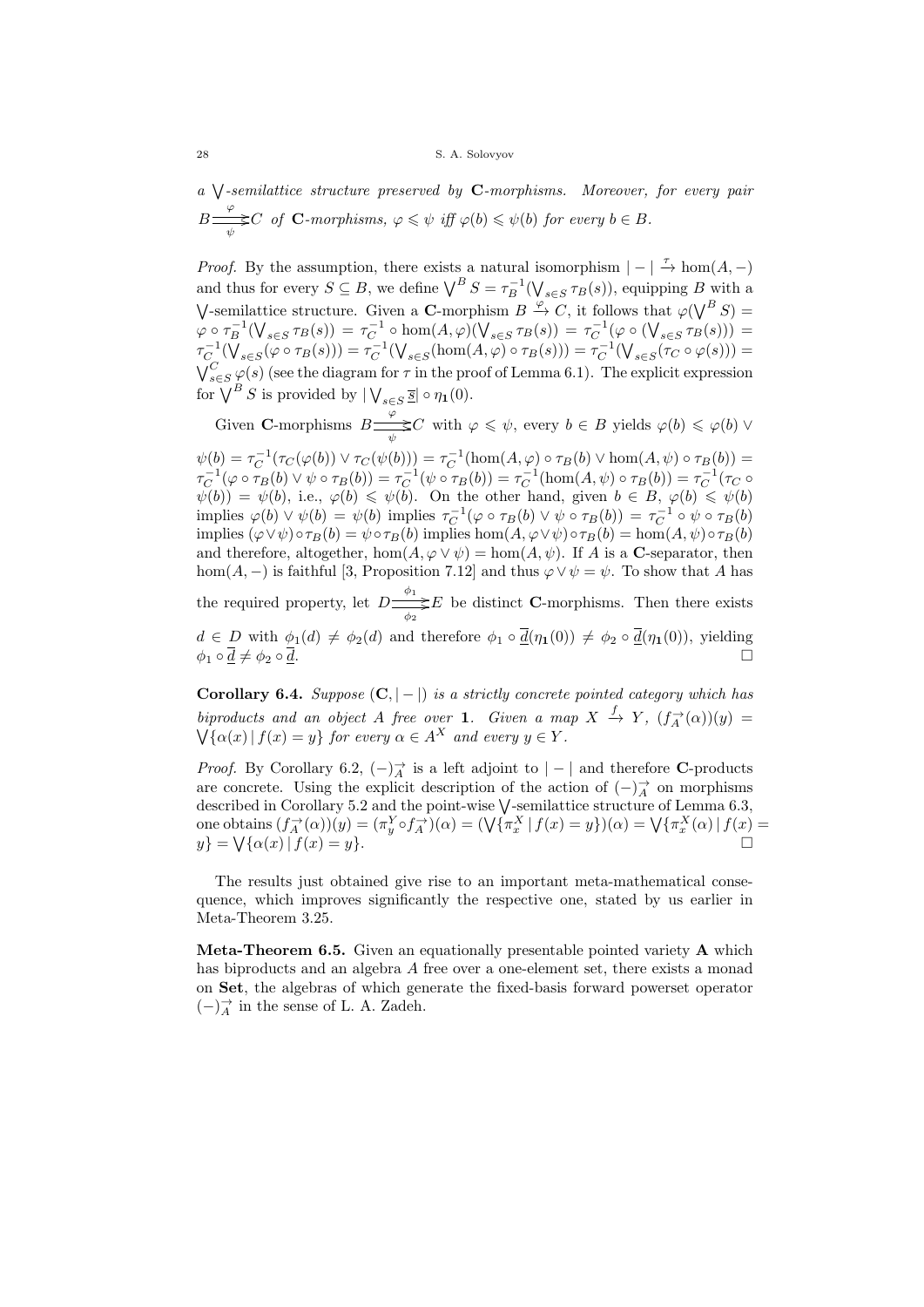### 7. Variety-based Powerset Operators and Their Induced Theories

In the previous sections we have investigated thoroughly the properties of powerset operators touching both the traditional and the fuzzy approaches as well as looking somewhat beyond their scope in the realm of varieties. Following our current trend on developing a purely catalg outlook on fuzzy mathematics started in [99] and later on continued in [101, 102, 104, 110, 114], in this section we present a variety-based setting for powerset theories illustrating it by two examples coming from the area of topology. The advantage gained is the fact that the catalg framework ultimately erases the border between the traditional and the fuzzy developments, bringing into light a theory deemed to underline the algebraic essence of the whole (and not only fuzzy) mathematics, thus propagating algebra as the main driving force of modern exact sciences. Briefly speaking, algebra is at the bottom of everything.

We begin by outlining our general framework, i.e., postulating the requirements on the already fixed variety  $A$  which will allow us to develop a fruitful theory potentially rich on applications. Analyzing the already obtained results, we come to the conclusion of postulating the following definition (recall the notion of reduct introduced in Definition 2.1).

**Definition 7.1.** A variety **A** is called *convenient* provided that there exists an  $\Omega'$ -reduct **B** of **A** satisfying the following properties:

- (1) B is equationally presentable;
- (2) B is pointed and has biproducts;
- (3) B has an algebra free over a one-element set.

**Example 7.2.** Every variety having the category  $UQ$ -Mod as a reduct (e.g., the ones of Definitions 2.3, 3.1, 3.4) is convenient.

**Example 7.3.** The functor  $CSLat(\vee) \stackrel{F}{\rightarrow} CSLat(\wedge)$  defined by the formula  $F((A, \leqslant) \stackrel{\varphi}{\to} (B, \leqslant)) = (A, \leqslant^{op}) \stackrel{\varphi}{\to} (B, \leqslant^{op})$  is a concrete isomorphism (cf. [3, Exercise 5N) and therefore every variety with  $CSLat(\Lambda)$  as a reduct (e.g., those of Definitions 2.2, 2.4) is convenient.

Counterexample 7.4. The category Set considered as a variety is not convenient.

An attentive reader will notice immediately that the notion of convenience provides a more flexible approach than the restricted one of those varieties only which satisfy the conditions on B in Definition 7.1. On the other hand, the approach still has some drawbacks which will be mentioned at their appearance. Finally, the term "convenient" is borrowed from the field of category theory, where it is widely-accepted to call categorical settings adjusted for a particular problem by convenient (e.g., convenient topology of [77]).

On the next step, we choose the ground category for our theory. Unlike the approaches, currently accepted in the fuzzy community and stimulated by such "fuzzy guru" as S. E. Rodabaugh [86, 88, 90] and P. Eklund [30], we fix two ground categories instead of one (recall that "Lo" stands for the dual).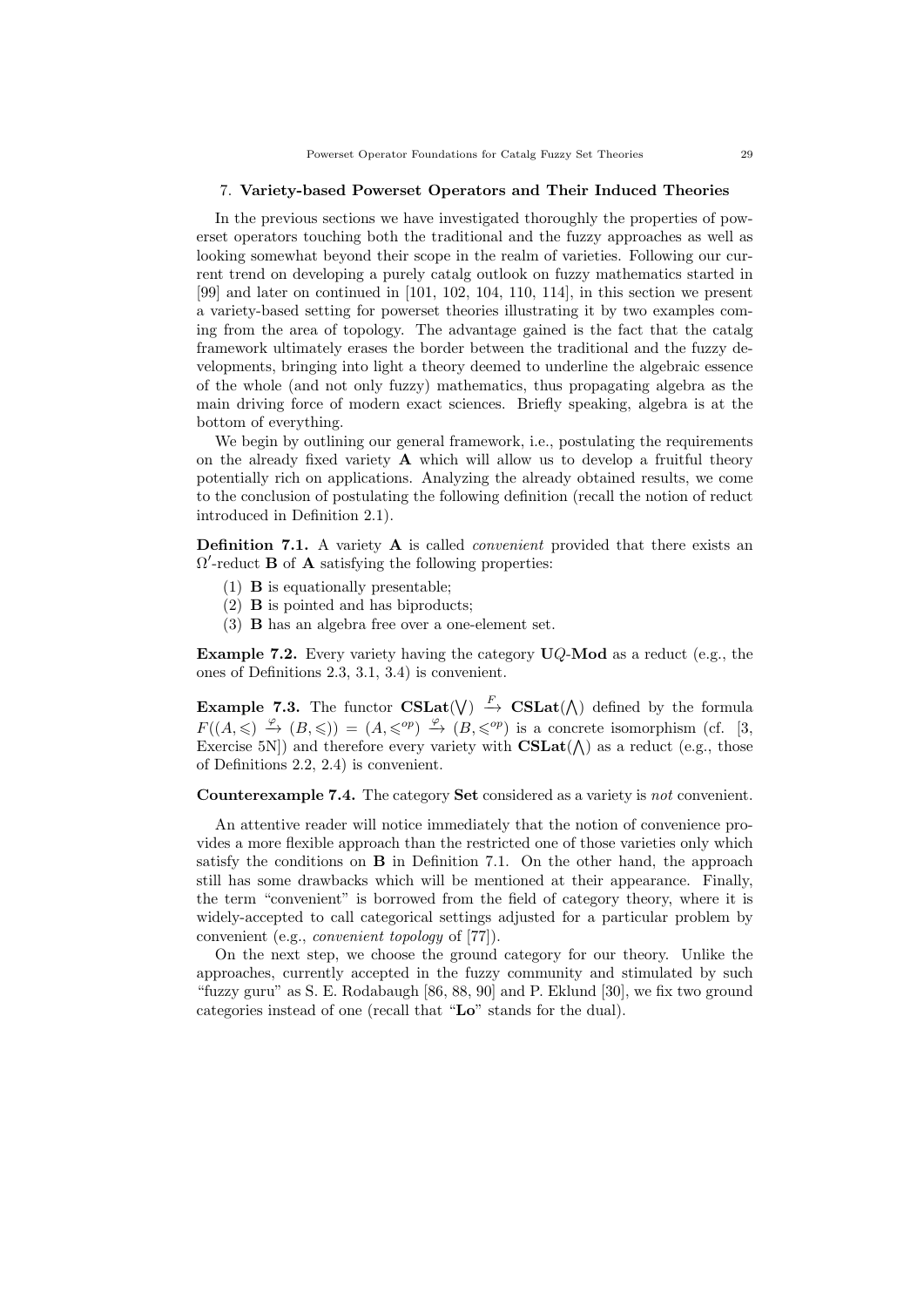**Definition 7.5.** Given a convenient variety  $\bf{A}$ , the *ground categories* for the varietybased powerset theories are fixed to  $\textbf{Set} \times \textbf{A}$  and  $\textbf{Set} \times \textbf{LoA}$ .

Definition 7.5 reveals a crucial difference of our approach from the already mentioned standard ones. The main reason for the step is the necessity of having a separate ground category for both forward and backward powerset operator, which arises from our general framework of varieties.

We have arrived now at the turning point in our theory, namely, at the definition of the powerset operators themselves. Notice that we cannot obtain them directly from Lemma 5.1 since our variety  $A$  may lack biproducts, and therefore a more sophisticated machinery is employed (recall that every reduct is equipped with a concrete functor  $|| - ||$ ).

**Definition 7.6.** Given a subcategory  $C$  of a convenient variety  $A$ ,

- (1) the forward variety-based powerset operator w.r.t. C is the functor  $\text{Set} \times$  $\mathbf{C} \xrightarrow{(-)\vec{c}} \mathbf{B}$  defined by  $((X_1, C_1) \xrightarrow{(f,\varphi)} (X_2, C_2))\vec{c} = ((X_1, ||A_1||) \xrightarrow{(f, ||\varphi||)}$  $(X_2, ||A_2||)\rightarrow{\rightarrow}$ , where  $(-)_{\mathbf{B}}^{\rightarrow}$  is the functor given by Item (1) of Lemma 5.1;
- (2) the backward variety-based powerset operator w.r.t. C is the functor  $\textbf{Set} \times$  $\mathbf{C}^{op} \xrightarrow{(-)\subset\atop{\leftarrow}} \mathbf{LoB}$  given by  $((X_1, C_1) \xrightarrow{(f,\varphi)} (X_2, C_2))_{\mathbf{C}}^{\leftarrow} = ((X_1, ||A_1||) \xrightarrow{(f, ||\varphi||)}$  $(X_2, ||A_2||)\mathbf{E}$ , where  $(-)_{\mathbf{B}}^{\leftarrow}$  is the functor given by Item (2) of Lemma 5.1.

The reader should be aware that the object part of the just defined powerset operators actually lies in  $A$  (resp.  $LoA$ ), whereas the action on morphisms can potentially produce something strictly out of the scope of the categories in question. Also notice that we have started with the variable-basis approach leaving the fixedone aside. It is easy to see that the subcategory  $S_A$  for an algebra A (recall the respective notation of Remark 2.5) provides the missing part.

Having introduced the powerset operators, we are going to consider some of their properties which will make their use considerably easier. We begin with the more transparent case of the backward operator.

**Lemma 7.7.** Given a subcategory **C** of a convenient variety **A** and a  $(\mathbf{Set} \times \mathbf{C}^{op})$  $morphism(X_1, C_1) \xrightarrow{(f,\varphi)} (X_2, C_2), ((X_1, C_1) \xrightarrow{(f,\varphi)} (X_2, C_2))_{\mathbf{C}}^{\leftarrow} = C_2^{X_2} \xrightarrow{(f,\varphi)_{\mathbf{C}}^{\leftarrow}}$  $C_1^{X_1}$  with  $(f, \varphi)_{\mathbf{C}}^{\Leftrightarrow}(\beta) = \varphi^{op} \circ \beta \circ f$ . Moreover,  $(f, \varphi)_{\mathbf{C}}^{\Leftrightarrow}$  is an A-homomorphism and therefore the codomain of  $(-)_{\mathbf{C}}^{\leftarrow}$  is **LoA**.

*Proof.* The explicit formula for the action of  $(-)_{\mathbf{C}}^{\leftarrow}$  on morphisms can be obtained precisely as in Item (6) of Example 5.3. To show that  $(f, \varphi)_{\mathbf{C}}^{\leftarrow}$  is in **A**, notice that given  $\lambda \in \Lambda$ ,  $\beta_i \in C_2^{X_2}$  for  $i \in n_\lambda$  and  $x_1 \in X_1$ ,  $((f, \varphi)_{\mathbb{C}} \circ \omega_{\lambda}^{C_2^{X_2}}(\langle \beta_i \rangle_{n_\lambda}))(x_1) = (\varphi^{op} \circ \varphi^{op} \circ \varphi^{op} \circ \varphi^{op} \circ \varphi^{op} \circ \varphi^{op} \circ \varphi^{op} \circ \varphi^{op} \circ \varphi^{op} \circ \varphi^{op} \circ \varphi^{op} \circ \varphi^{op} \circ \varphi^{op} \circ \varphi^{op}$  $\omega_{\lambda}^{C_{2}^{X_{2}}}(\langle \beta_{i} \rangle_{n_{\lambda}}) \circ f)(x_{1}) = \varphi^{op} \circ \omega_{\lambda}^{C_{2}}(\langle \beta_{i} \circ f(x_{1}) \rangle_{n_{\lambda}}) = \omega_{\lambda}^{C_{1}}(\langle \varphi^{op} \circ \beta_{i} \circ f(x_{1}) \rangle_{n_{\lambda}}) =$  $\omega_{\lambda}^{C_1} (\langle ((f, \varphi)_{\mathbf{C}}^{\leftarrow}(\beta_i))(x_1) \rangle_{n_{\lambda}}) = (\omega_{\lambda}^{C_1} (\langle (f, \varphi)_{\mathbf{C}}^{\leftarrow}(\beta_i) \rangle_{n_{\lambda}}))(x_1).$ 

Lemma 7.7 provides the reader with the functor  $\textbf{Set} \times \textbf{C}^{op} \xrightarrow{(-)\leftarrow\atop{c}} \textbf{LoA}$  justifying once more the approach of S. E. Rodabaugh [86, 88, 90] as well as our previous developments of [100, 103, 104, 110]. Moreover, our general variety-based setting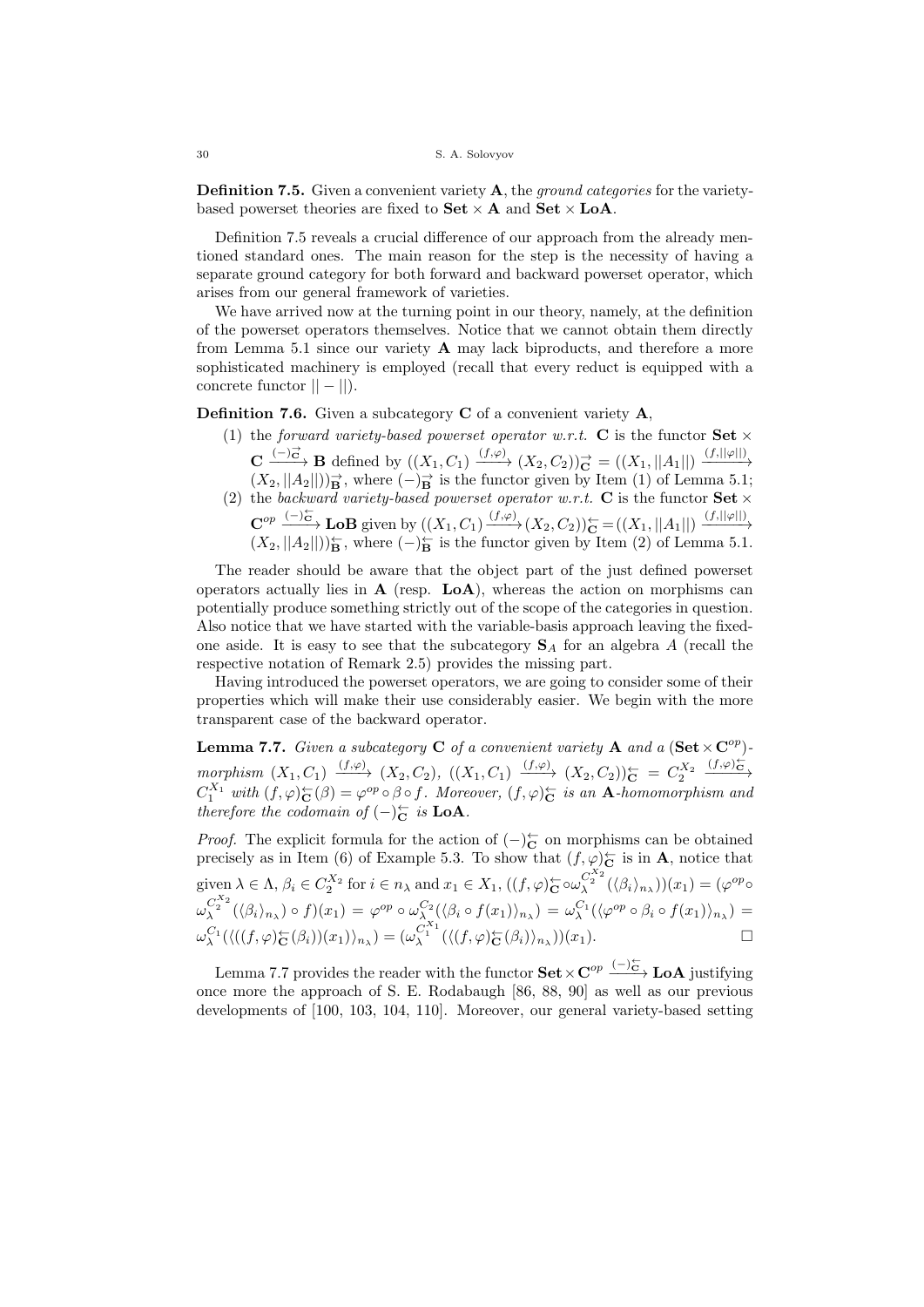has the merit of the results proved being valid for *all* varieties in the scope of the respective requirements and not just for a particular variety of, e.g., s-quantales.

The case of the forward powerset operator is not so cheerful as that enjoyed by its counterpart, the reason being quite simple. The structure of  $\vee$ -semilattice enriching the objects of a strictly concrete category  $C$  in Lemma 6.3 relates perfectly to its morphisms. On the other hand, since the C-structure on objects was not specified explicitly, we never considered its compatibility with  $\vee$ . This, however, is the unlucky point that makes all the trouble. Our current setting of varieties provides an explicit description of the structure of algebra and therefore it is possible to relate it to  $\vee$ , the following definition doing the job.

Definition 7.8. Given a subcategory C of a convenient variety A, an operation  $\omega_{\lambda}$  with  $n_{\lambda} \in \Omega \backslash \Omega'$  is called  $\bigvee_{\mathbf{C}}$ -compatible provided that every C-object C satisfies the identity  $\bigvee_{j\in J}\omega^A_\lambda(\langle c_{ij}\rangle_{n_\lambda}) = \omega^A_\lambda(\langle \bigvee_{j\in J}c_{ij}\rangle_{n_\lambda})$  for every subset  ${c_{ij} | i \in n_\lambda, j \in J} \subseteq C$ .  $\bigvee_{\mathbf{A}}$ -compatibility is called  $\bigvee$ -compatibility.  $\mathbf{A}_{\bigvee_{\mathbf{C}}}$  is the (non-full) subcategory of  $A$  with objects precisely those of  $A$ , and morphisms those  $\bigvee$ -preserving maps  $|A_1| \stackrel{f}{\to} |A_2|$  which are **B**-homomorphisms and preserve  $V_{\rm C}$ -compatible operations.

The reader should be aware that the condition of  $\sqrt{\ }$ -compatibility is a rather restrictive one. For example, the meet-operation  $\wedge$  in Frm is not  $\vee$ -compatible. On the other hand, the involution  $(-)^*$  of an is-quantale (Definition 2.3) is  $\sqrt{\phantom{a}}$ preserving and therefore provides an example of a  $\sqrt{\ }$ -compatible operation.

Lemma 7.9. Given a subcategory  $C$  of a convenient variety  $A$  and a  $(Set \times C)$  $morphism(X_1, C_1) \xrightarrow{(f,\varphi)} (X_2, C_2), ((X_1, C_1) \xrightarrow{(f,\varphi)} (X_2, C_2)) \stackrel{\rightarrow}{\mathbf{C}} = C_1^{X_1} \xrightarrow{(f,\varphi) \stackrel{\rightarrow}{\mathbf{C}}}$  $C_2^{X_2}$  with  $((f, \varphi)_{\mathbf{C}}^{\to}(\alpha))(x_2) = \bigvee \{ \varphi \circ \alpha(x_1) \mid f(x_1) = x_2 \}.$  Moreover,  $(f, \varphi)_{\mathbf{C}}^{\to}$  is an  $\overline{A}_{\bigvee_{\mathbf{C}}}$ -morphism, and every operation  $\omega_{\lambda}$ ,  $n_{\lambda} \in \Omega \setminus \Omega'$  preserved by all maps of the form  $(f, \varphi)_{\mathbf{C}}^{\rightarrow}$  is  $\bigvee_{\mathbf{C}}$ -compatible, that fixes the codomain of  $(-)_{\mathbf{C}}^{\rightarrow}$  at precisely  $\mathbf{A}_{\bigvee_{\mathbf{C}}}$ .

*Proof.* The explicit formula for the action of  $(-)\vec{c}$  on morphisms can be obtained precisely as in Item (5) of Example 5.3, using the technique of Lemma 6.3 and Corollary 6.4. Moreover, as a **B**-homomorphism,  $(f, \varphi)_{\mathbf{C}}^{\to}$  is  $\bigvee$ -preserving by Lemma 6.3. Given  $\lambda \in \Lambda$ ,  $\alpha_i \in C_1^{X_1}$  for  $i \in n_\lambda$  and  $x_2 \in X_2$ ,  $\bigvee$ -compatibility of  $\omega_\lambda$  yields

$$
((f,\varphi)_{\mathbf{C}}^{\rightarrow}\circ\omega_{\lambda}^{C_{1}^{X_{1}}}(\langle\alpha_{i}\rangle_{n_{\lambda}}))(x_{2}) = \bigvee\{\varphi\circ(\omega_{\lambda}^{C_{1}^{X_{1}}}(\langle\alpha_{i}\rangle_{n_{\lambda}}))(x_{1}) \mid f(x_{1}) = x_{2}\} = \bigvee\{\varphi\circ\omega_{\lambda}^{C_{1}}(\langle\alpha_{i}(x_{1})\rangle_{n_{\lambda}}) \mid f(x_{1}) = x_{2}\} = \bigvee\{\omega_{\lambda}^{C_{2}}(\langle\varphi\circ\alpha_{i}(x_{1})\rangle_{n_{\lambda}}) \mid f(x_{1}) = x_{2}\} = \omega_{\lambda}^{C_{2}}(\langle\bigvee\{\varphi\circ\alpha_{i}(x_{1}) \mid f(x_{1}) = x_{2}\}\rangle_{n_{\lambda}}) = \omega_{\lambda}^{C_{2}}(\langle((f,\varphi)_{\mathbf{C}}^{\rightarrow}(\alpha_{i}))(x_{2})\rangle_{n_{\lambda}}) = \omega_{\lambda}^{C_{2}^{X_{2}}}(\langle((f,\varphi)_{\mathbf{C}}^{\rightarrow}(\alpha_{i})\rangle_{n_{\lambda}}))(x_{2}).
$$

On the other hand, to show that  $\omega_{\lambda}$  is  $\mathcal{V}_{\mathbf{C}}$ -compatible, notice that given a subset  ${c_{ij} | i \in n_{\lambda}, j \in J}$  of a **C**-object C, the (**Set**  $\times$  **C**)-morphism  $(J, C) \xrightarrow{(!, 1_C)} (1, C)$ and the family  $\{\alpha_i \mid i \in n_{\lambda}\}\subseteq C^J$  given by  $\alpha_i(j) = c_{ij}$ , provide the required identity.  $\Box$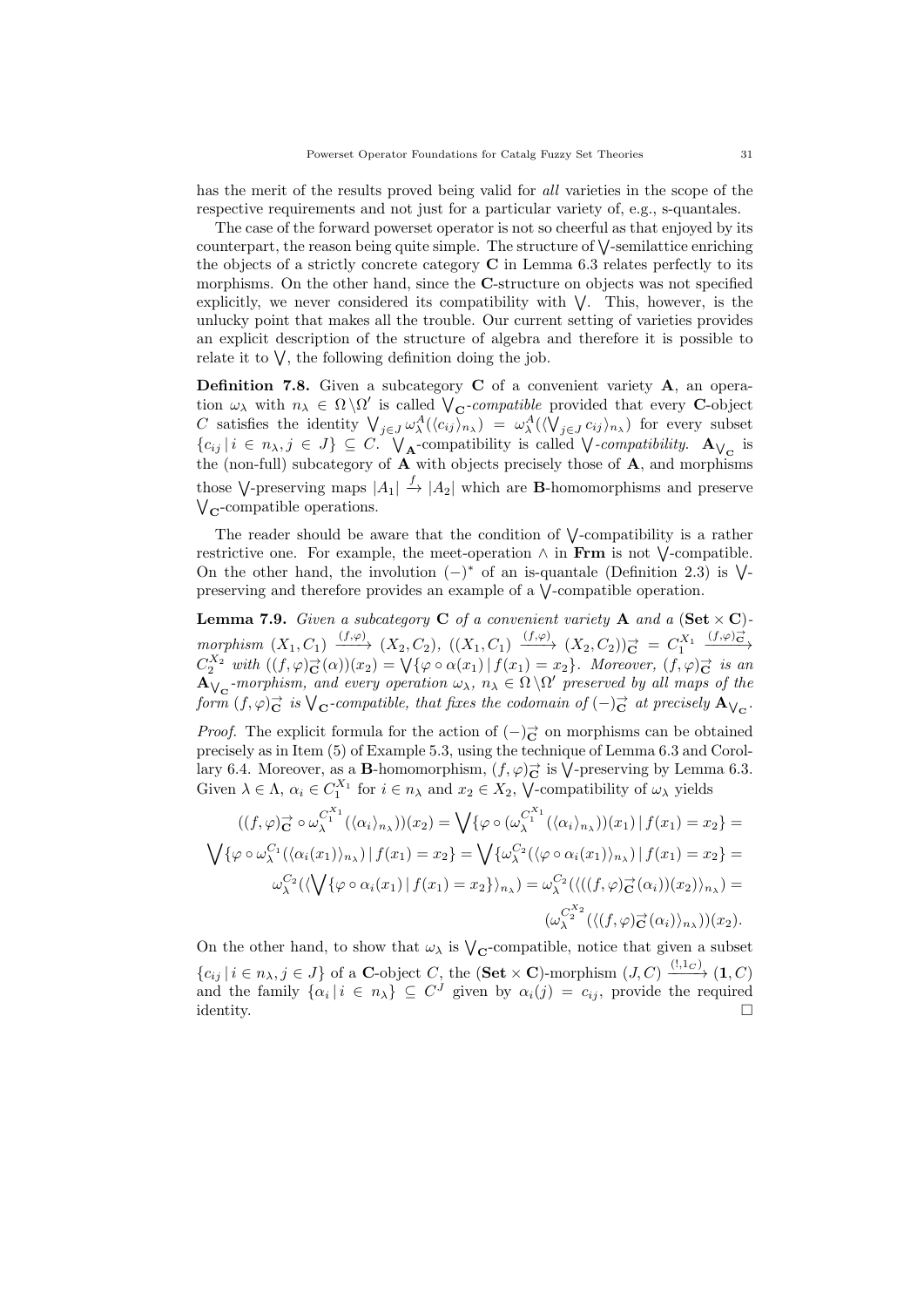Lemma 7.9 gives us the functor  $\textbf{Set} \times \textbf{C} \xrightarrow{(-)_{\textbf{C}}^{\rightarrow}} \textbf{A}_{\bigvee_{\textbf{C}}}$  justifying once more the approach of S. E. Rodabaugh [86, 88, 90]. On the other hand, it fills the gap in our previous theories [100, 103, 104, 110] based entirely on the backward powerset operator. Strikingly enough, up to now we have managed to proceed without any forward powerset operator being available. Moreover, in [101] we even postulated the problem on the importance of its fuzzification for developing the theory of fuzzy topology. Our current results and their future developments will hopefully clarify the matter.

All preliminaries done, we are ready to introduce the main point of the section, i.e., variety-based powerset theories. To be in line with the already obtained results, we will take the approach of [90, Definition 3.5] as a good example, with the ultimate view of removing its drawbacks.

Definition 7.10. Given a subcategory C of a convenient variety A, a C-powerset theory is the tuple  $P = (\mathbf{A}, \mathbf{C}, (-)^{\rightarrow}_{\mathbf{C}}, (-)^{\leftarrow}_{\mathbf{C}})$ . The triple  $P = (\mathbf{A}, \mathbf{C}, (-)^{\rightarrow}_{\mathbf{C}})$  (resp.  $P = (\mathbf{A}, \mathbf{C}, (-)_\mathbf{C}^{\leftarrow})$  is called a *forward* (resp. *backward*) C-*powerset theory*. The underlying or ground theory of a C-powerset theory P is the tuple  $|P| = (A, C, | \mid \circ \left( -\right)_{\mathbf{C}}^{\rightarrow}, \mid -\mid \circ \left( -\right)_{\mathbf{C}}^{\leftarrow} ).$ 

Example 7.11. There is plenty of examples of powerset theories in the literature, some of which have already been encountered by an attentive reader in the paper. The following short list is by no means complete and is deemed to show the fruitfulness of our approach only, the exciting task of finding other justifications being left to the reader.

- (1) P =  $(\text{USQuant}, S_2, (-)_{S_2}^{\nightharpoonup}, (-)_{S_2}^{\nightharpoonup})$  provides the standard crisp powerset theory used in mathematics. For the sake of shortness, from now on, it will be denoted by  $\mathcal{P} = ((-) \rightarrow, (-) \leftarrow).$
- (2)  $P = (CL, S_2, (-)_{S_2}^{\nightharpoonup}, (-)_{S_2}^{\nightharpoonup})$  provides a non-standard crisp powerset theory. For the sake of shortness, from now on, it will be denoted by  $\wp =$  $((-)^{-1}$ ,  $(-)^{+1}$ ).
- (3) P =  $(\text{Frm}, \text{S}_I, (-)_{\text{S}_I}^{\leftrightarrow}, (-)_{\text{S}_I}^{\leftrightarrow})$  provides the fixed-basis fuzzy approach of L. A. Zadeh. For the sake of shortness, from now on, it will be denoted by  $\mathcal{Z} = ((-)^\rightarrow_I, (-)^\leftarrow_I).$
- (4)  $P = (UQuant, S<sub>L</sub>, (-)<sup>→</sup><sub>S<sub>L</sub></sub>, (-)<sup>+</sup><sub>S<sub>L</sub></sub>)$  provides the fixed-basis L-fuzzy approach of J. A. Goguen. For the sake of shortness, from now on, it will be denoted by  $\mathcal{G} = ((-\rangle_L^{\rightarrow}, (-)_L^{\leftarrow})$ . The machinery can be generalized to an arbitrary convenient variety **A**, providing the theory  $\mathcal{G}_{\mathbf{A}}^A$  which incorporates all the previous items in one common fixed-basis framework.
- (5) P =  $(\text{Frm}, \text{C}, (-)_\text{C}^{\rightarrow}, (-)_\text{C}^{\leftarrow})$  provides the variable-basis approach of S. E. Rodabaugh. For the sake of shortness, from now on, it will be denoted by  $\mathcal{R}_1 = ((-)_{\mathbf{C}}^{\rightarrow}, (-)_{\mathbf{C}}^{\leftarrow}).$
- (6) P =  $(\text{SQuant}, \overrightarrow{C}, (-)_C^{\leftarrow}, (-)_C^{\leftarrow})$  provides a modernized variable-basis approach of S. E. Rodabaugh. For the sake of shortness, from now on, it will be denoted by  $\mathcal{R}_2 = ((-\rangle_{\mathbf{C}}^{\rightarrow}, (-)_\mathbf{C}^{\leftarrow}).$  Sometimes we will use the notation  $\mathcal{R}$ with the idea that any  $i \in \{1, 2\}$  will do.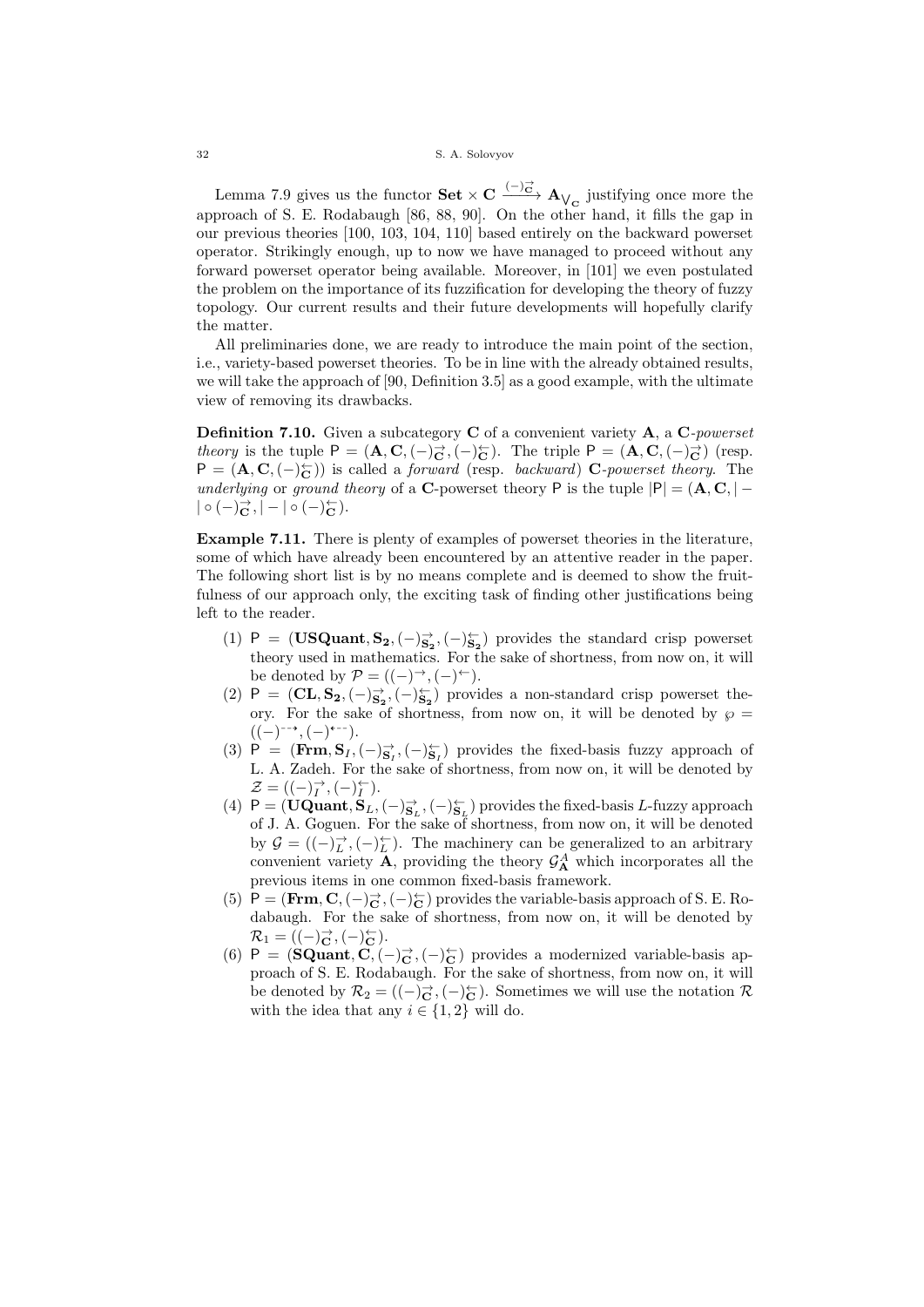- (7) P =  $(Hut, Hut, (-)_{Hut}^{\leftarrow})$  provides the variable-basis approach of P. Eklund motivated by that of S. E. Rodabaugh. For the sake of shortness, from now on, it will be denoted by  $\mathcal{E} = ((-\rangle_{\mathbf{H}}^{\leftarrow})$ . Notice that **Hut** [87] is the variety of complete, completely distributive lattices equipped with an order-reversing involution (the so-called *Hutton algebras*).
- (8) P =  $(\mathbf{A}, \mathbf{C}, (-)_\mathbf{C}^{\leftarrow})$  provides our former variety-based approach. For the sake of shortness, from now on, it will be denoted by  $S = ((-)_{\mathbf{C}}^{\leftarrow}).$

It is worthwhile to make a comment on Example 7.11, namely, on a relation between the first two powerset theories  $\mathcal P$  and  $\wp$ . A cunning reader can ask whether their underlying theories (the two induced functors on Set) are essentially the same. Strikingly enough, the answer is negative, the following considerations clarifying the matter.

## **Lemma 7.12.** The underlying functor of  $\text{CSLat}(\wedge)$  has a left adjoint.

*Proof.* Given a set X, the map  $X \stackrel{\eta}{\rightarrow} \mathcal{P}(X)$  defined by  $\eta(x) = X \setminus \{x\}$  is the required universal arrow, since every map  $X \xrightarrow{f} |A|$  has a unique extension  $\mathcal{P}(X) \xrightarrow{f} A$  given by  $\overline{f}(S) = \bigwedge_{x \notin S} f(x)$  such that  $|\overline{f}| \circ \eta = f$ .

Corollary 7.13. There is an adjoint situation  $(\eta, \epsilon) : F \longrightarrow |-| : \text{CSLat}(\wedge) \rightarrow$ I Set.

Proof. With the scheme proposed in the proof of Corollary 3.10 in mind, notice that given a map  $X \xrightarrow{f} Y$ ,  $F(X \xrightarrow{f} Y) = \mathcal{P}(X) \xrightarrow{Ff} \mathcal{P}(Y)$  with  $Ff(S) = Y \setminus f^{\rightarrow}(X \setminus S)$  $\{y \in Y \mid f^{\leftarrow}(\{y\}) \subseteq S\}.$  Given a  $\bigwedge$ -lattice  $A, F|A| \stackrel{\epsilon_A}{\longrightarrow} A$  is defined by  $\epsilon_A(S) =$  $\Lambda(A\backslash S)$ .  $(A\setminus S)$ .  $\square$ 

By our previous results on monadic generation of powerset theories (Meta-Theorem 6.5) we obtain that  $(-)^{-\rightarrow} = F$  (notice the shift from  $\bigvee$  to  $\bigwedge$ ). Moreover, the biproduct machinery of Corollary 5.2 provides us with the backward powerset operator  $(-)^{+-}$ . Similarity in the construction of products in both  $\text{CSLat}(\vee)$  and CSLat( $\bigwedge$ ) yields  $| - | \circ (-)^{+-} = | - | \circ (-)^{+-}$ . On the other hand, the following lemma shows that  $|-| \circ (-)^{-} \neq |- | \circ (-)^{\rightarrow}$ .

Lemma 7.14. The functors Set  $\frac{|-| \circ (-)^{-*}}{\longrightarrow}$  Set and Set  $\frac{|-| \circ (-)^{-*}}{\longrightarrow}$  Set are essentially different.

*Proof.* For the unique map  $\{x_1, x_2\} \stackrel{f}{\rightarrow} \{y\}$ ,  $|f^{\rightarrow}|(\{x_1\}) = \{y\}$  and  $|f^{-\rightarrow}|(\{x_1\}) = \emptyset$ yield  $|f^{-\star}|(\{x_1\}) \subsetneq |f^{\to}|(\{x_1\})$ . On the other hand, for the map  $\{x\} \stackrel{g}{\to} \{y_1, y_2\}$ with  $g(x) = y_1$ ,  $|f^{-1}((x))| = \{y_1\}$  and  $|f^{-1}((x))| = \{y_1, y_2\}$  yield  $|f^{-1}((x))| \subseteq$  $|f^{-\rightarrow}|(\{x\}).$ 99K∣({x}). □→ (({x}). □→ (({x}). □□→ ({x}). □□→ ({x}). □□→ ({x}). □□→ (x}). □□→ (x}). □□→ (x}). □□→ (x}). □□→ (x}). □□→ (x}). □□→ (x}). □□→ (x}). □□→ (x}). □□→ (x}). □□→ (x}). □□→ (x}). □→ (x}). □→ (x}). □→ (x}). □→ (x}).

It follows that  $\mathcal P$  and  $\varphi$  provide essentially different underlying powerset theories, the fact already noticed in [3, Exercise 3J], but never mentioned in any of [86, 88, 90]. Moreover, an interesting peculiarity of our biproduct approach can be seen here as follows. Up to now, we have always thought of the biproduct-induced operation on hom-sets of a category as a kind of join-operation ⋁ . An attentive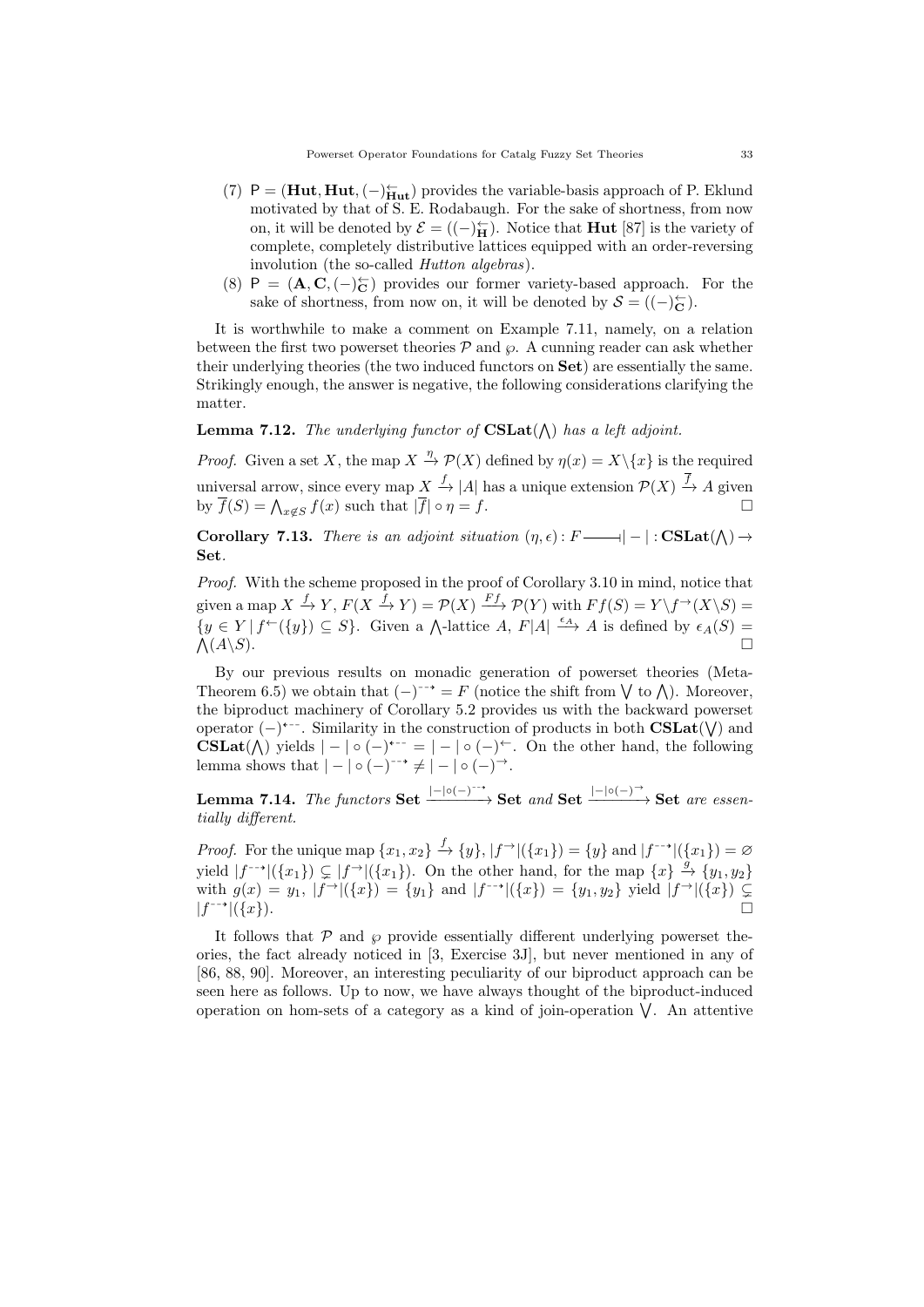reader, however, can easily see that its characterization in Lemma 3.21 (Items (1),  $(2')$  can be applied to meet-operation  $\wedge$  as well (cf. [3, Example 5N]), i.e., we can freely interchange the operations, based on the already pointed out (Example 7.3) isomorphism between  $CSLat(\nabla)$  and  $CSLat(\nabla)$ , which simply takes the dual of the order in question. In particular, one can replace  $\vee$  by  $\wedge$  in Meta-Theorem 6.5. Everything is based on the (obvious) fact [55] that enrichment in isomorphic categories provides isomorphic categories. On the other hand, the powerset theories obtained from such categories can be completely different, motivating the next definition.

**Definition 7.15.** The *dual*  $P^{op}$  of a powerset theory P is the theory obtained from the dual partial order on hom-sets of the reduct B of the convenient variety A.

# **Example 7.16.** The powerset theories  $P$  and  $\wp$  of Example 7.11 are dual.

The notion of powerset theory introduced, an immediate question rises on whether there are real applications for the new concept, apart from it serving as a nice framework for the existing approaches to powersets. To justify the notion, we will provide two examples stemming from the field of topology and motivated by our previous exertions on the topic. The first example shows a variety-based or catalg approach to the well-known notion of topological space. As can be seen from Introduction, fuzzification of the concept has occupied the scientific mind right from the start of fuzzy mathematics. The next definition should provide a uniting common framework for many (but not all) of the existing approaches. Stimulated by our recent research on composite topology [102, 103], the definition is formulated in an slightly unusual way. The reader is advised to recall the notion of product category [3, 44], to notice the use of composition of powerset operators (in the definition of continuity) mentioned in Example 7.11 as well as to refresh in his memory the notation for constant maps introduced just before Lemma 6.3.

**Definition 7.17.** Given a set-indexed family  $P = (P_i)_{i \in I}$  of  $C_i$ -powerset theories together with a family  $\mathcal{R} = ((|| - ||_i, \mathbf{R}_i))_{i \in I}$  of reducts of  $\mathbf{A}_i$ , we denote  $\mathbf{C} =$  $\prod_{i \in I} \mathbf{C}_i$ , and introduce the category  $\text{Top}(P, \mathbb{R})$  whose objects (called C-composite topological spaces) are triples  $E = (\text{pt } E, \Sigma E = ((\Sigma E)_i)_{i \in I}, \Omega E = ((\Omega E)_i)_{i \in I})$ with (pt  $E, \Sigma E$ ) in Set  $\times \mathbb{C}^{op}$  and  $(\Omega E)_i$  (called the *ith topology* on  $\hat{X}$ , with the whole  $\Omega E$  coined as C-composite topology on X) a subalgebra of  $\|(\Sigma E)^{\text{pt } E}_i\|_i$  for every  $i \in I$ . Morphisms (called C-composite continuous maps)  $E_1 \stackrel{f}{\rightarrow} E_2$  are  $(\mathbf{Set} \times \mathbf{C}^{op})$ -morphisms  $(\mathrm{pt} E_1, \Sigma E_1) \xrightarrow{f=(\mathrm{pt} f, \Sigma f=((\Sigma f))_i \in I)} (\mathrm{pt} E_2, \Sigma E_2)$  which satisfy the condition  $((pt\, f, (\Sigma\, f)_i)_{\mathbf{C}_i}^{\leftrightarrow})^{\rightarrow}((\Omega\, E_2)_i) \subseteq (\Omega\, E_1)_i$  for every  $i \in I$ . The underlying functor to the ground category **Set**  $\times \mathbb{C}^{op}$  is denoted by  $|-|$ .

A C-composite topological space E is called *stratified* provided that  $\{a \mid a \in \mathbb{R}\}$  $(\Sigma E)_i$   $\subseteq$   $(\Omega E)_i$  for every  $i \in I$ . **STop** $(P, \mathcal{R})$  is the full subcategory of  $\text{Top}(P, \mathcal{R})$ of all stratified spaces.

For the sake of simplicity, the category  $(S)Top(P, \mathcal{R})$  induced by a single theory P is denoted by  $(\mathbf{S})\text{Top}(\mathsf{P}, \mathcal{R})$ . The notation  $\mathcal R$  for the family of reducts consisting of the identity functors is omitted.

Example 7.18. Similar to the case of powerset theories, there are many examples in modern mathematics illustrating the concept of variety-based topology. The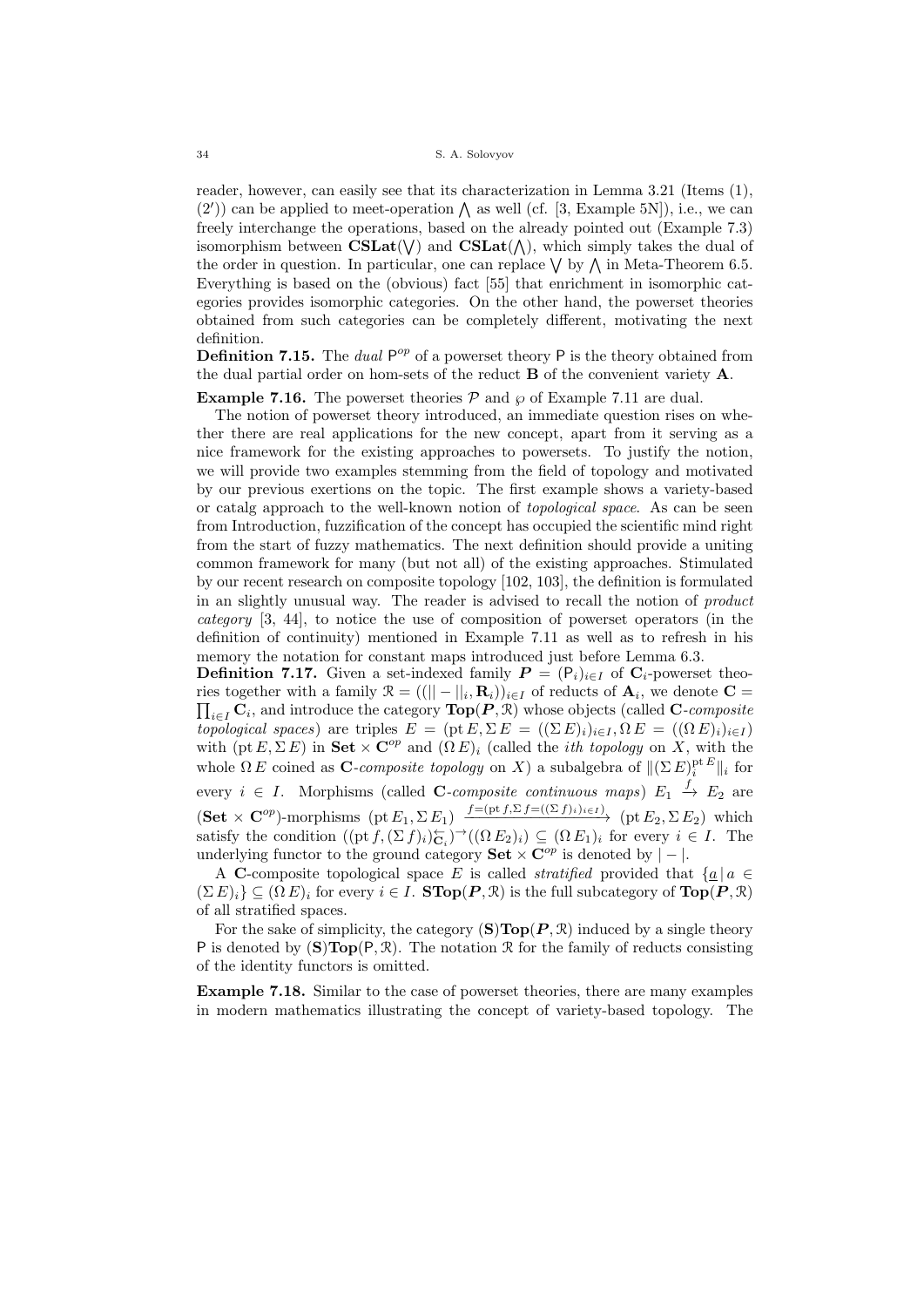following provides a short extract to give the feeling of their abundance and the fruitfulness of the new unifying framework.

- (1)  $\text{Top}(\mathcal{P})$  provides the standard crisp topological theory.
- (2)  $\text{Top}(\wp)$  provides the theory of standard crisp closure spaces. For convenience of the reader, we recall from [5, 6] the definition of the concept, using the backward part of the standard powerset theory  $P$ , which is precisely that of  $\varphi$ .
	- A closure space is a pair  $(X, \mathcal{F})$ , with X a set and  $\mathcal{F} \subset \mathcal{P}(X)$  such that
		- (a)  $\varnothing \in \mathcal{F};$
		- (b) if  $F_i \in \mathcal{F}$  for  $i \in I$ , then  $\bigcap_{i \in I} F_i \in \mathcal{F}$ .
	- Given closure spaces  $(X_1, \mathcal{F}_1)$  and  $(X_2, \mathcal{F}_2)$ , a map  $X_1 \stackrel{f}{\rightarrow} X_2$  is called continuous provided that  $f^{\leftarrow}(F) \in \mathcal{F}_1$  for every  $F \in \mathcal{F}_2$ .
- (3)  $\text{Top}((\mathcal{P})_{i\in\{1,2\}})$  provides the standard theory of bitopology [56, 91].
- (4)  $\text{Top}(\mathcal{Z})$  provides the fixed-basis theory of fuzzy topological spaces developed by C. L. Chang.
- (5)  $\text{STop}(\mathcal{Z})$  provides the fixed-basis theory of stratified fuzzy topological spaces of R. Lowen.
- (6)  $\text{Top}(\mathcal{G})$  provides the fixed-basis theory of L-fuzzy topological spaces of J. A. Goguen.
- (7)  $\text{Top}(\mathcal{R})$  provides the variable-basis theory of fuzzy topological spaces of S. E. Rodabaugh.
- (8)  $\text{Top}((\mathcal{G}_{\text{SQuant}}^A)_{i \in \{1,2\}})$  provides the fixed-basis fuzzy bitopology of S. E. Rodabaugh [91]. The shift to variable-basis (never mentioned in [91]) is then given by  $\text{Top}((\mathcal{R})_{i \in \{1,2\}}).$
- (9)  $\text{Top}(\mathcal{E}, \text{Frm})$  provides the variable-basis topology of P. Eklund motivated by that of S. E. Rodabaugh.
- (10)  $\text{Top}(\mathcal{S})$  provides our former variety-based approach.
- (11)  $\text{Top}((S_i)_{i\in I})$  provides a particular instance of our recent approach to composite topological theories.

Some remarks are due to the last item of Example 7.18. In [101, 102, 103] we started to develop a more abstract approach to catalg topology motivated by recent achievements in the field, e.g., generalized topological spaces of M. Demirci [24, 25]. The framework is based on the notion of topological theory suggested by the respective concepts of [90, Definition 3.7] and [3, Exercise 22B]. The main idea is to generalize the backward powerset operator replacing the ground category  $\textbf{Set} \times \textbf{C}^{op}$ with an arbitrary category  $X$ . It will be the topic of our future research to compare these both approaches, with an ultimate goal to develop powerset theories for the ground categories more general than Set, e.g., topos-like.

A remark on the second item of Example 7.18 also seems to be advisable. The theory of crisp closure spaces is based on the standard powerset theory  $P$ . Our approach replaces the forward powerset operator with something completely different, posing the question on the new properties of the theory obtained.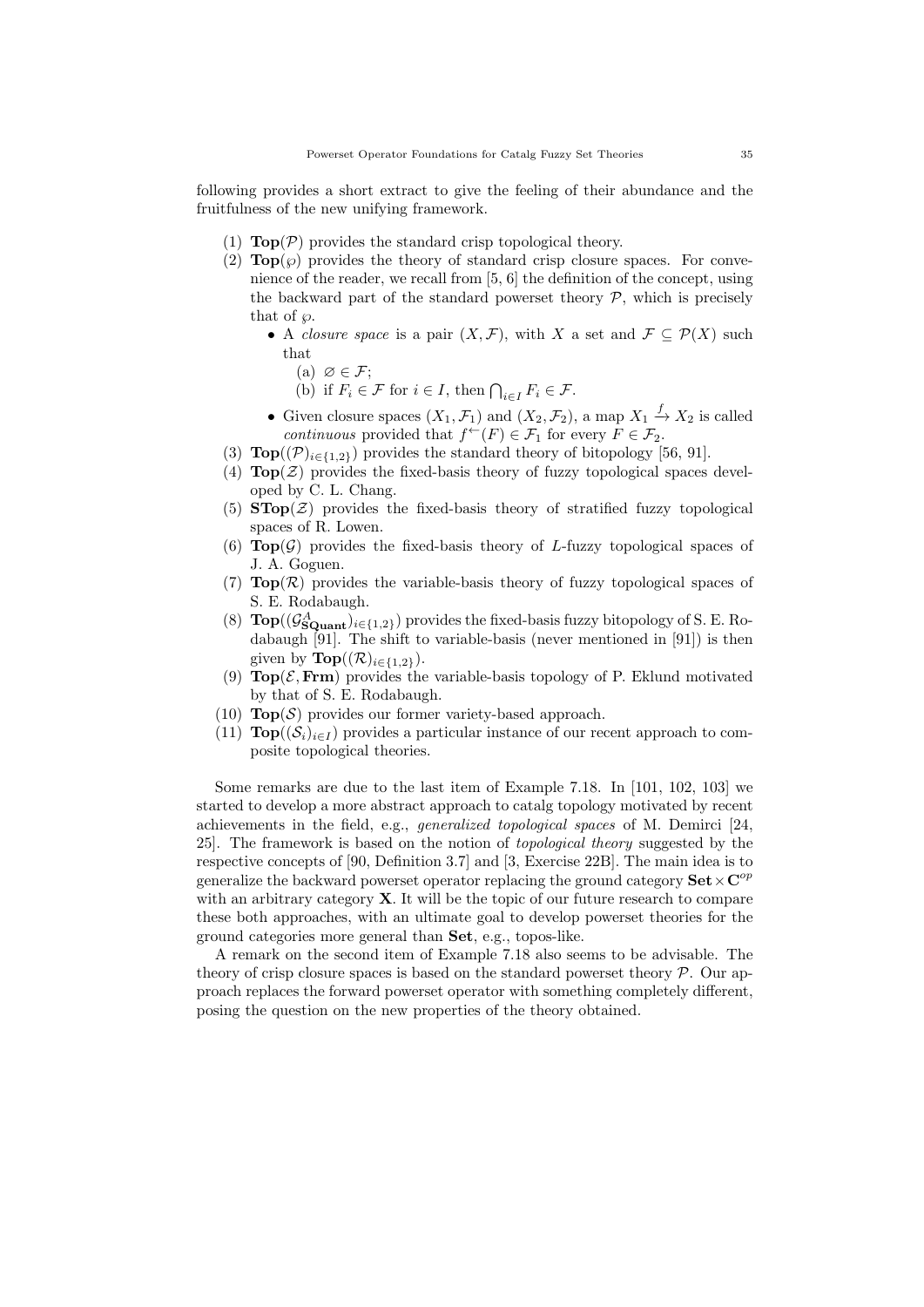An attentive reader will grasp immediately that all the above-mentioned topological theories actually never use forward powerset operators in their definitions (application of the standard forward powerset operator in Definition 7.17 is a cosmetic one which can be easily avoided). In fact, as was already mentioned, it is possible to develop a rich theory of topology without employing the concept at all. At one moment we even have doubted the necessity of such an operator in (at least) fuzzy topology. The next definition, however, is deemed to show that the notion is still useful, paving the way for its future developments. For the sake of shortness, from now on we omit the term "C-composite" in the topological stuff. Moreover, the reader should recall that every category shares the same objects with its dual, differing on morphism only.

**Definition 7.19.** Given a set-indexed family  $P$  of powerset theories and two ground category morphisms  $(X_1,(C_{1_i})_{i\in I})\frac{f}{\sqrt{2\pi i}}(X_2,(C_{2_i})_{i\in I})$  with f in  $\textbf{Set} \times \textbf{C}^{op}$ and g in Set  $\times$  C, the pair  $(f, g)$  is called an *adjunction* with f (resp. g) the upper (resp. lower) adjoint, provided that pt  $f =$  pt g and  $(\Sigma g)_i \circ (\Sigma f)_i^{op} \leq 1_{C_{2_i}}$ ,  $1_{C_{1_i}} \leqslant (\sum f)_i^{op} \circ (\sum g)_i$  for every  $i \in I$ .

Given an adjunction  $(f, g)$ , Lemma 5.1 implies  $(\text{pt } g, (\Sigma g)_i) \rightarrow_{\mathbf{C}_i}^{\mathbf{C}} \circ (\text{pt } f, (\Sigma f)_i) \leftarrow_{\mathbf{C}_i}^{\mathbf{C}}$  $1_{C_{2_i}^{X_2}}$  and  $1_{C_{1_i}^{X_1}} \leqslant (\text{pt } f, (\Sigma f)_i)_{C_i}^{\leftarrow} \circ (\text{pt } g, (\Sigma g)_i)_{C_i}^{\rightarrow}$ . Also notice that the terminology used is motivated by the adjunctions between partially ordered sets [35, Section 0-3].

 ${\bf Definition}$  7.20. Given a category  ${\bf Top}(P,\mathcal{R}),$  a ground category morphism  $|E_1|\stackrel{f}{\rightarrow}$  $|E_2|$  is a homeomorphism provided that f is a  $(\mathbf{Set} \times \mathbf{C}^{op})$ -isomorphism, and both f and  $f^{-1}$  are continuous. f is called *open* provided that it has a lower adjoint g such that  $((\text{pt } g, (\Sigma g)_i)_{\mathbf{C}_i})^{\to}((\Omega E_1)_i) \subseteq (\Omega E_2)_i$  for every  $i \in I$ .

The next lemma contains a simple generalization of the standard characterization of homeomorphisms.

**Lemma 7.21.** Given a category  $\text{Top}(P, \mathbb{R})$ , for every ground category morphism  $|E_1|\stackrel{f}{\rightarrow} |E_2|$ , equivalent are:

- $(1)$  *f* is a homeomorphism;
- (2) f is a  $(\textbf{Set} \times \textbf{C}^{op})$ -isomorphism which is continuous and open.

*Proof.* Ad  $(1) \Rightarrow (2)$ . Since f is a ground category isomorphism, we define  $g =$  $(\text{pt } f, ((\Sigma f^{-1})_i^{op})_{i\in I})$ . The openness condition follows by Lemma 5.1 from the fact that  $(\text{pt } g, (\Sigma g)_i)_{\mathbf{C}_i}^{\rightarrow} = (\text{pt } f, (\Sigma f^{-1})_i^{\circ p})_{\mathbf{C}_i}^{\rightarrow} = (\text{pt } f^{-1}, (\Sigma f^{-1})_i)_{\mathbf{C}_i}^{\leftarrow}$ , the latter being a continuous map for every  $i \in I$ .

 $Ad (2) \Rightarrow (1)$ . The only challenge is the continuity of  $|E_2| \xrightarrow{f^{-1}} |E_1|$ . Since  $f$  is open, it has a lower adjoint  $g$  which by Definition 7.19 and the properties of adjunctions for partially ordered sets of [35, Section 0-3] has the form  $(\text{pt } f, ((\Sigma \tilde{f}^{-1})_i^{op})_{i \in I}).$  By Lemma 5.1,  $(\text{pt } f^{-1}, (\Sigma \tilde{f}^{-1})_i)_{\mathbf{C}_i}^{\leftarrow} = (\text{pt } f, (\Sigma \tilde{f}^{-1})_i^{op})_{\mathbf{C}_i}^{\rightarrow} =$  $(\text{pt } g, (\Sigma g)_i)_{\mathbf{C}_i}^{\to}$ , the latter map having the required property for every  $i \in I$ .

The reader is invited to find other justifications for the forward powerset operator in topology. For our own part, we are going to present another example of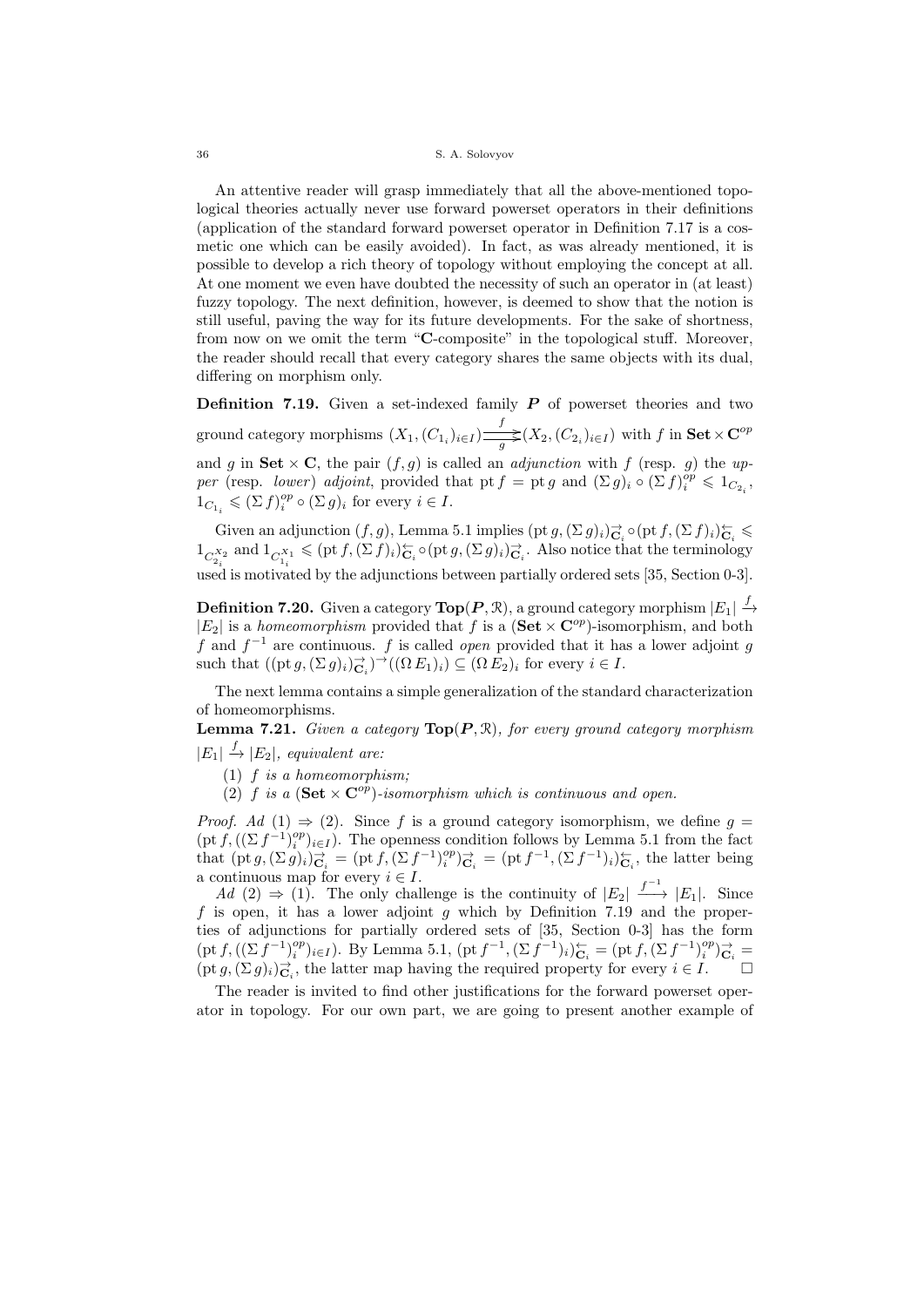application of powerset theories which is based on the notion of topological system. The concept was introduced by S. Vickers [118] to provide a single framework for treating both topological spaces and their underlying algebraic structures - locales (introduced by J. Isbell [51] and studied thoroughly by P. T. Johnstone [53]). The notion was further developed by S. Abramsky and S. Vickers [2] to quantale modules (already known to the reader) as well as by P. Resende [81, 82] to observable transition systems coined also as tropological systems. Several attempts were made to replace topological spaces in the framework of systems by their fuzzy counterparts, the most significant ones being due to J. T. Denniston, S. E. Rodabaugh and C. Guido [27, 38, 40], who considered functorial relationships between lattice-valued topology and topological systems. The main result obtained was the slogan "fuzzy needs fuzzy", i.e., fuzzy topology on one side should be backed by fuzzy topological systems on the other. Following the line, the concept of *lattice-valued topological* system over locales was introduced in [26], significantly simplifying some results of [27]. For example, one can easily embed the category of lattice-valued topological spaces into the respective one of lattice-valued topological systems. Motivated by the results, we introduced in [100, 109] the concept of variety-based topological system using the above-mentioned trick with algebras and relying exclusively on the backward powerset operator. The following is deemed to present the full framework, the notion of system itself being made composite.

**Definition 7.22.** Given a set-indexed family  $P = (P_i)_{i \in I}$  of  $C_i$ -powerset theories  $\text{together with a family } \mathfrak{R} = (||-||_i, \mathbf{R}_i)_{i \in I} \text{ of reduces of } \mathbf{A}_i, \text{ we denote } \mathbf{C} = \prod_{i \in I} \mathbf{C}_i,$  $\mathbf{R} = \prod_{i \in I} \mathbf{R}_i$ , and introduce the category  $\textbf{TopSys}(P, \mathcal{R})$  whose objects (called Ccomposite topological systems) are tuples  $D = (\text{pt }D, \Sigma D = ((\Sigma D)_i)_{i \in I}, \Omega D =$  $((\Omega D)_i)_{i\in I}, (\kappa_i)_{i\in I})$  with  $(\text{pt } D, \Sigma D, \Omega D)$  in  $\text{Set} \times \mathbb{C}^{op} \times \mathbb{R}^{op}$  and  $(\Omega D)_i \stackrel{\kappa_i}{\longrightarrow}$  $||(\Sigma D)^{\text{pt }D}_i||_i$  an  $\mathbf{R}_i$ -morphism (called the *ith satisfaction map* on (pt  $D, \Sigma D, \Omega D$ ), with the whole  $(\kappa_i)_{i \in I}$  coined as **C**-composite satisfaction map on (pt  $D$ ,  $\Sigma D$ ,  $\Omega D$ )) for every  $i \in I$ . Morphisms (called C-composite continuous maps)  $D_1 \stackrel{f}{\rightarrow} D_2$  are  $\textbf{Set} \times \mathbf{C}^{op} \times \mathbf{R}^{op}$ -morphisms (pt  $D_1, \Sigma D_1, \Omega D_1$ )  $\xrightarrow{f=(\text{pt } f, \Sigma f=((\Sigma f))_{i\in I}, \Omega f=((\Omega f)_i)_{i\in I})}$  $(pt D<sub>2</sub>,  $\Sigma D<sub>2</sub>, \Omega D<sub>2</sub>)$  making for every  $i \in I$  the diagram$ 



commute. The underlying functor to the ground category  $\mathbf{Set} \times \mathbf{C}^{op} \times \mathbf{R}^{op}$  is denoted by  $| - |$ .

A C-composite topological system  $D$  is called C-composite state property system provided that  $\kappa_i$  is injective for every  $i \in I$ .  $\textbf{StPrSys}(P, \mathcal{R})$  is the full subcategory of  $\text{TopSys}(P, \mathcal{R})$  of all state property systems.

For the sake of brevity, we introduce the following notations: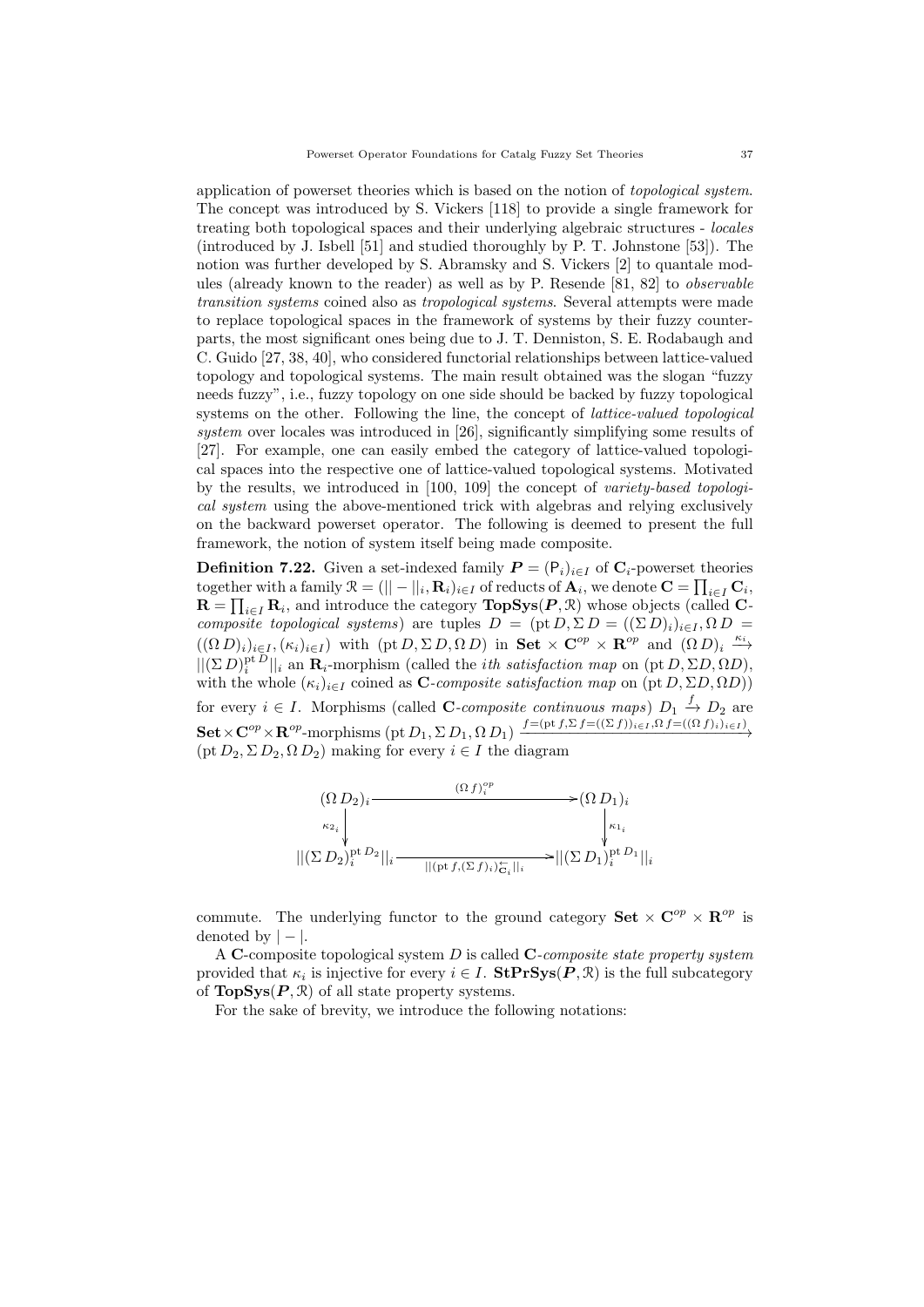- (1) if  $\mathcal{R} = ((\mathbf{A}_i, 1_{\mathbf{A}_i}))_{i \in I}$ , then  $\text{TopSys}(P, \mathcal{R})$  (resp.  $\text{StPrSys}(P, \mathcal{R})$ ) is shortened to  $TopSys(P)$  (resp.  $StPrSys(P)$ );
- (2) the category  $\text{TopSys}(P, \mathcal{R})$  (resp.  $\text{StPrSys}(P, \mathcal{R})$ ) induced by a single theory P is denoted by  $\text{TopSys}(P, \mathcal{R})$  (resp.  $\text{StPrSys}(P, \mathcal{R})$ ).

Example 7.23. There is plenty of examples in the literature of different approaches to the notion of topological system. The following lists the most prominent ones.

- (1)  $\text{TopSys}(\mathcal{G}_{\text{Frm}}^2)$  provides the classical theory of topological systems of S. Vickers.
- (2)  $\text{StPrSys}(\mathcal{G}_{CL}^2)$  provides the classical theory of state property systems of D. Aerts [4, 5, 6], the notion serving as the basic mathematical structure in the Geneva-Brussels approach to foundations of physics.
- (3)  $\text{TopSys}(\mathcal{R}_1)$  provides the variable-basis approach developed by J. T. Denniston, A. Melton and S. E. Rodabaugh (never stipulated for  $\mathcal{R}_2$ ).
- (4)  $\text{TopSys}(\mathcal{S})$  provides our former variety-based approach.
- (5)  $StPrSys(S)$  provides our variety-based generalization of the notion of state property system.
- (6)  $\text{TopSys}(\mathcal{G}, \text{Set})$  provides the theory of *Chu spaces* over a fixed set [10, 76] extremely useful in category theory and its applications. In particular, every small category **D** embeds fully into some  $\text{TopSys}(\mathcal{G}, \text{Set})$  [76, Theorem 3.3]. A Chu space is called context in Formal Concept Analysis (FCA) [34], but "Chu" carries with it the notion of morphism, to form a category. On the other hand, FCA provides the notion of concept, intrinsic to a Chu space. A relation between these viewpoints on the topic was considered in, e.g., [58] bringing forward their possible fuzzification.

The reader should be aware that we used an alternative description of topological systems provided by J. T. Denniston et al. in [26, Definition 33]. Also notice that up to now we have already developed a rather successful theory of systems [101, 102, 105, 106, 107] without employing the forward powerset operator. It will be a real challenge to find an application of the latter notion in the theory.

### 8. Conclusion and Open Problems

In the paper we have presented a catalg approach to the operations of taking the image and preimage of (fuzzy) sets, coined as forward and backward powerset operators. The results obtained describe the operations in terms of two functors, each of them having its own ground category. Being slightly unusual on one hand, the approach boasts manyfold advantage on the other.

Firstly, we clarify completely the (long pondered on) relation between the operators in question, showing that the forward one corresponds to coproducts and the backward one to products in categories. In particular, the existence of biproducts provides both of them. Moreover, categorical duality between products and coproducts underlies the duality between the respective powerset operators, in a way that none of them implies the existence of the other or can be defined through the other (apart from small categories, where the existence of products coincides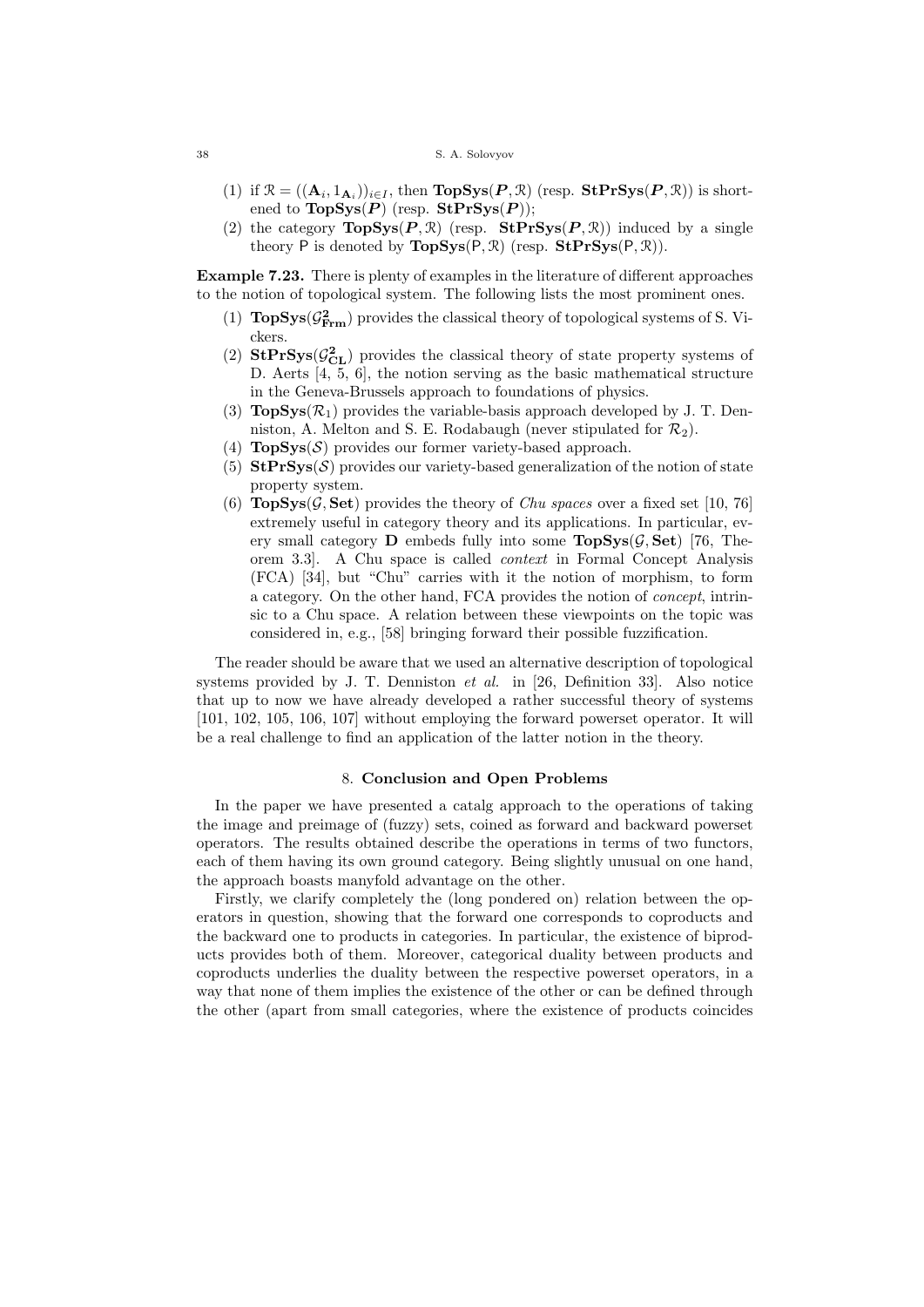with the existence of coproducts, in which case the category itself is equivalent to a complete lattice [44, Theorem 18.22]). It is the machinery of their definition that provides the duality in question, and categorical biproduct is precisely the missing point that brings it into light.

Secondly, our catalg approach shows a framework for incorporating many of the existing powerset theories under the common roof of varieties, opening the possibility of studying them simultaneously, every obtained result applicable to each of the theories. Moreover, our common setting paves the way for studying interrelations between individual powerset theories. More precisely, one can (and should) consider their category defined as follows.

**Definition 8.1.** Given powerset theories  $P_1$  and  $P_2$ , a powerset theory homomorphism is a pair of functors  $\mathbf{C}_1 \stackrel{F}{\rightarrow} \mathbf{C}_2$ ,  $\mathbf{B}_1 \stackrel{G}{\rightarrow} \mathbf{B}_2$  making the diagrams



commute. PwsThr is the category of powerset theories and their homomorphisms.

Notice that a powerset theory homomorphism  $P_1 \xrightarrow{(F,G)} P_2$  makes the diagram



commute as well (use the full embedding  $\mathbf{C}_i \stackrel{E_i}{\longleftrightarrow} \mathbf{Set} \times \mathbf{C}_i$  defined by  $E_i(C_1 \stackrel{\varphi}{\rightarrow}$  $C_2$  = (1,  $C_1$ )  $\xrightarrow{(1,\varphi)}$  (1,  $C_2$ ) and the fact that  $(-)_{\mathbf{C}_i}^{\rightarrow} \circ E_i = || - ||$  for  $i \in \{1,2\};$ also notice that the procedure is applicable to the  $(-)^{op}$  case as well). It will be the topic of our further research to consider the properties of the new category. The reader, however, should be aware that there already exists another approach to powerset theories developed by S. E. Rodabaugh in [90, Definition 3.5], which is even more categorical but less algebraic than ours. More precisely, S. E. Rodabaugh uses a more general ground category than **Set** (actually an arbitrary category  $\mathbf{K}$ ), fixing at the same time the variety SQuant of s-quantales as the codomain of the powerset operators obtained. A new ground category necessitates a list of additional requirements on powerset operators having a significant drawback of being not wellmotivated by examples. Moreover, the machinery is based on partial order, never mentioning biproducts and therefore failing to penetrate deep into the nature of powerset theories. By our opinion, the variety-based approach of the current paper is better appropriate for use in applications. On the other hand, a purely catalg framework should be void of any dependency on points and thus in future we will try to provide a framework incorporating both approaches.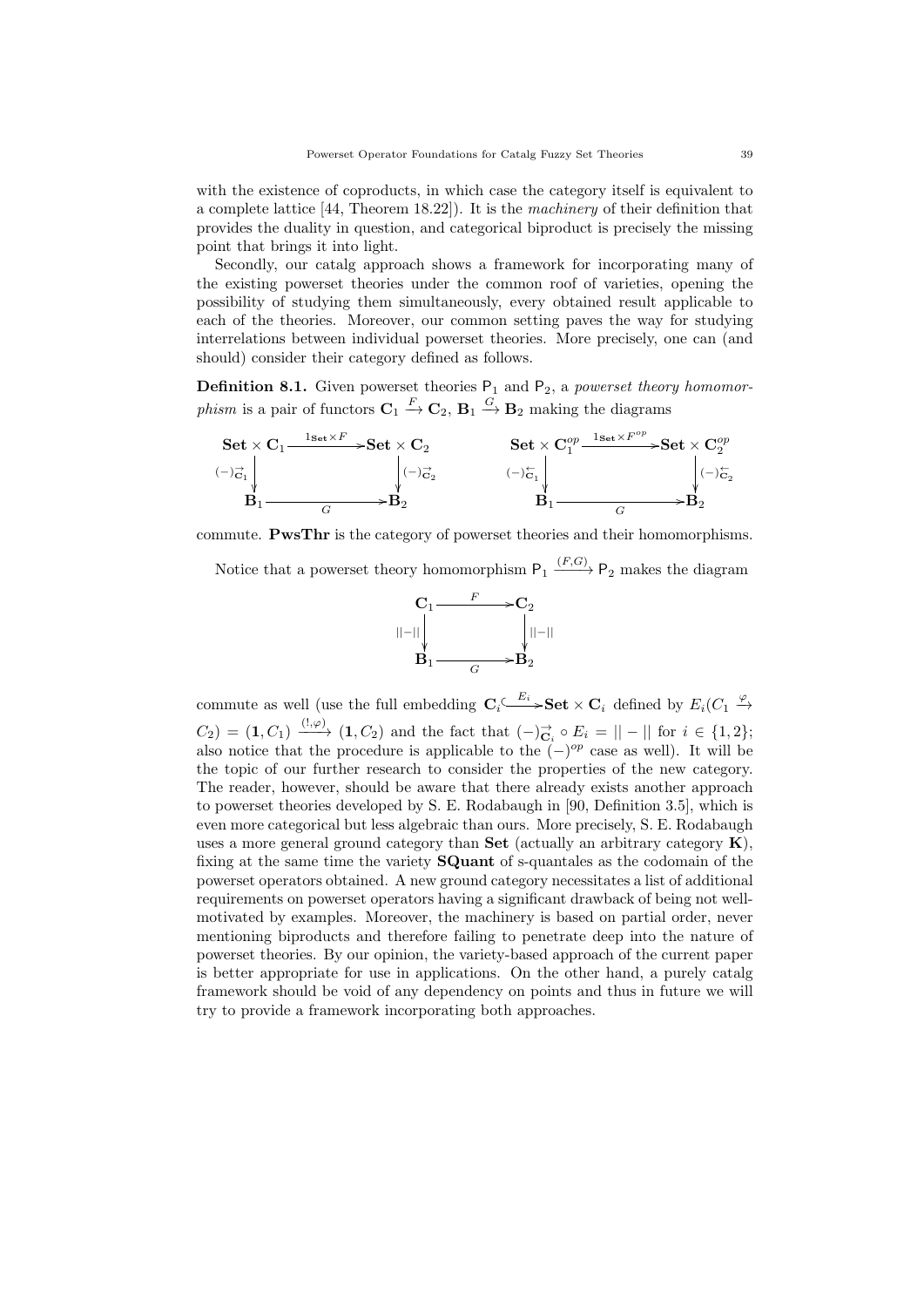The third and probably the most important advantage is the fact that our setting provides a framework for incorporating almost all of the most important existing topological theories including that of topological systems. The above-mentioned theories of S. E. Rodabaugh, however capable of doing the same job in many cases, appear to be useless when the underlying algebras are not a particular kind of s-quantales. For example, his framework never includes the construct of closure spaces which clearly has a strong topological flavor. The advantage grows when one comes to topological systems. Here we are even capable of getting outside mathematics into the realm of physics, no wonder since both sciences are much algebra-reliant. It is precisely the language of varieties that allows ones to see the forest (the structure of system) and not the individual trees (topological systems, state property systems, Chu spaces, etc.). One special remark is due to the new composite framework. It was motivated by our recent study on (fuzzy) bitopology, where we undermined significantly the claim of S. E. Rodabaugh [91] on categorical redundancy of classical bitopology in mathematics. The case is similar to the situation with quantale modules (Corollary 3.14 and Problem 3.15), however, instead of a concrete isomorphism (or even an equivalence) S. E. Rodabaugh has constructed a functor with just good properties. Our composite framework revealed its deficiency [102, 103], motivating the claim that (fuzzy) bitopology still deserves to be studied on its own. Inspired by the result, at the end of the last section we decided to apply the same composite framework to the notion of topological system that was never done before. The new setting of powerset theories will help us to investigate the topic from another perspective that will be the point of our further research.

Inspired by the well-known observation that every new theory always brings new problems, we would like to end the section (and the paper) with a brief outlook on some of them, taking their origin from algebra, category theory and topology. In particular, we have already said that our framework of varieties includes many of the currently popular (fuzzy) topological theories, but not all of them. The famous notion of  $(L, M)$ -fuzzy topology of T. Kubiak and A. Sostak [62] started by U. Höhle [46] (see also the approach of C. Guido [39]) is temporarily excluded. The reason is its reliance on a different kind of powerset operators being developed by, e.g., C. Guido, C. De Mitri and A. Frascella [23, 32, 33, 39]. Moreover, S. E. Rodabaugh [90, Definition 3.8] even provided a framework suitable for incorporating the approach in his powerset theories. Their above-mentioned deficiencies, however, still preserved, it seems to be highly advisable to replace the order-based setting with the biproduct-oriented one, giving rise to our first problem.

Problem 8.2. Is it possible to develop biproduct-oriented powerset theories which can incorporate the case of  $(L, M)$ -fuzzy topologies?

Our second problem concerns the challenging topic of properties of powerset theories. The following provides a list of them (made of different results of [3]) for the underlying powerset theory of  $P$  (Example 7.11).

- (1) Both  $| | \circ (-)^{\rightarrow}$  and  $| | \circ (-)^{\leftarrow}$  are embeddings that are not full.
- (2) There exists the powerset operator  $\textbf{Set} \xrightarrow{|-| \circ (-)^{-*}} \textbf{Set}$  that is different from  $| - | \circ (-)^{\rightarrow}$  (Lemma 7.14).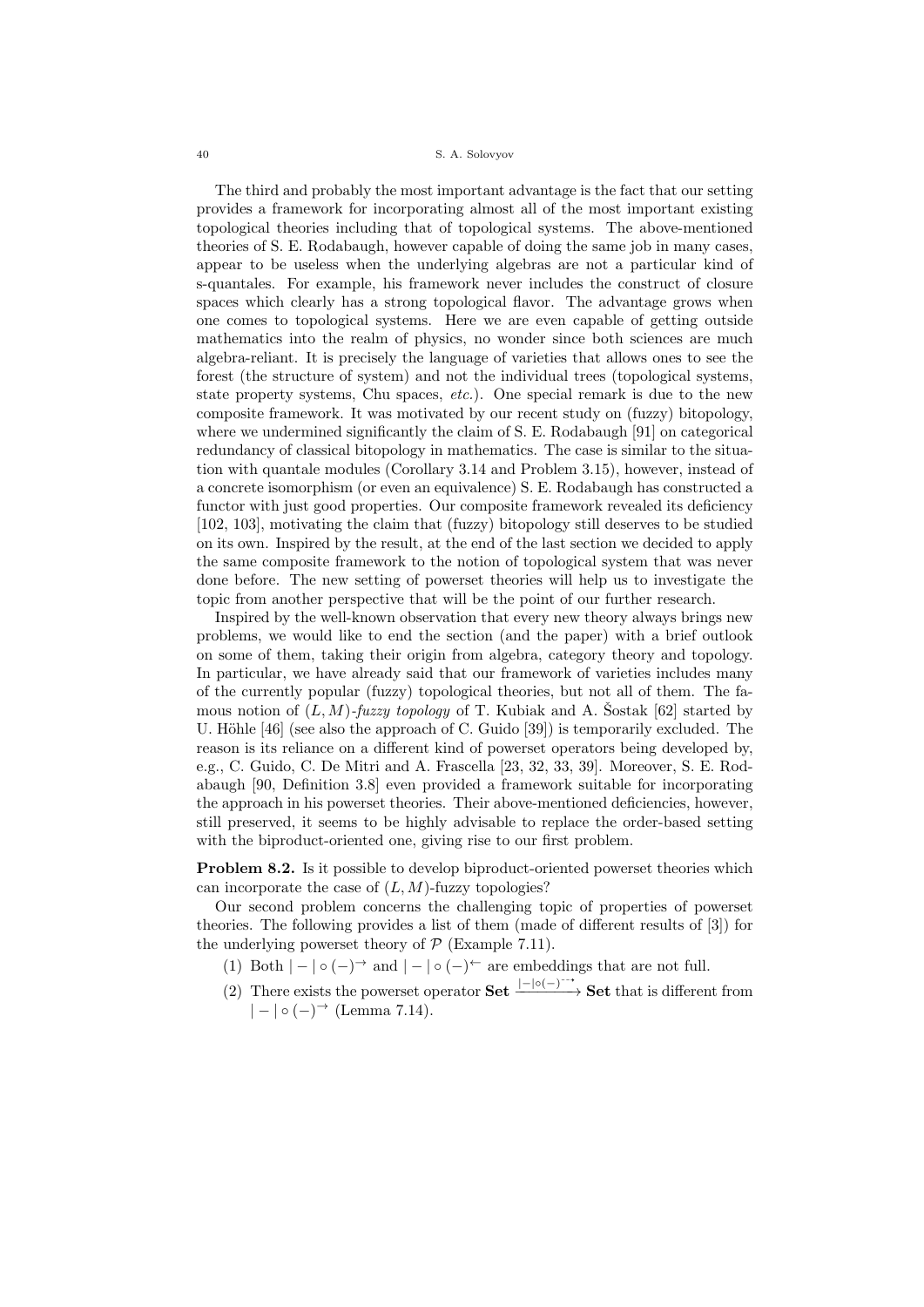- (3)  $| | \circ (-) \leftarrow$  is representable (by any two-element set), but  $| | \circ (-) \rightarrow$  is not representable.
- (4)  $| | \circ (-)^{\rightarrow}$  preserves neither products (of pairs), nor coproducts (of pairs), nor equalizers, nor coequalizers.
- $(5)$   $| | \circ (-) \rangle$  has neither left nor right adjoint, but  $\textbf{Set}^{op} \xrightarrow{(|-| \circ (-) \leftarrow)^{op}} \textbf{Set}$ has a left adjoint.

The problem now is rather easy to state and, hopefully, as much easy to solve.

Problem 8.3. Which of the above-mentioned properties are applicable to the original powerset theory  $\mathcal{P}$ ? (Seems easy but provides you with a flavor of the challenge.) What about other powerset theories and their respective underlying ones?

The last problem concerns the approach to fuzzy uniform spaces through the concept of the so-called uniform operator [48, 50, 57, 89]. The underlying idea is to replace the classical way of defining a uniformity on a set  $X$  as a collection of binary relations on  $X$  [120, Definition 35.2] satisfying ceratin properties, through a family of elements of  $(\mathbf{CSLat}(\mathsf{V}))(\mathcal{P}(X), \mathcal{P}(X))$  (called uniform operators) subjected to certain requirements. The possibility of such a shift is based on the well-known one-to-one correspondence between binary relations R on X and  $\bigcup$ -preserving maps  $\mathcal{P}(X) \stackrel{f}{\rightarrow} \mathcal{P}(X)$ , given by the rules:

$$
R \mapsto f_R \text{ with } f_R(S) = \{ x \in X \mid xRs \text{ for some } s \in S \},
$$
  

$$
f \mapsto R_f \text{ with } xR_f y \text{ iff } x \in f(\{y\}).
$$

During fuzzification, one replaces  $\mathcal{P}(X)$  with a suitable fuzzy powerset obtaining fuzzy relations and fuzzy uniform operators. In particular, in [89] S. E. Rodabaugh provided foundations for the operators in question and their induced uniformities. One can easily notice that the above correspondence between relations and ∪ preserving maps is a consequence of the fact that the Kleisli category of the powerset monad on the category **Set** (Definition 3.20) is precisely the category **SetRel** of sets (as objects) and binary relations (as morphisms) [3, Exercise  $20B(c)$ ]. The result was generalized in [112, Proposition 4.12] as follows.

**Definition 8.4.** Given a u-quantale  $Q$ ,  $Q$ -**SetRel** is the category whose objects are sets and whose morphisms (called *Q-relations*)  $X \stackrel{R}{\to} Y$  are maps  $X \times Y \stackrel{R}{\to} Q$ , with the composition  $X \xrightarrow{S \circ R} Z$  of R and  $Y \xrightarrow{S} Z$  defined by  $S \circ R(x, z) = \bigvee_{y \in Y} S(y, z) \otimes$  $R(x, y)$ , and the identity  $1_X$  on X given by

$$
1_X(x,y) = \begin{cases} e, & x = y \\ \perp, & x \neq y. \end{cases}
$$

**Proposition 8.5.**  $Q$ -SetRel is isomorphic to the Kleisli category of the  $Q$ -powerset monad on Set.

Being sufficiently simple to prove, Proposition 8.5 gives rise to a whole bunch of problems.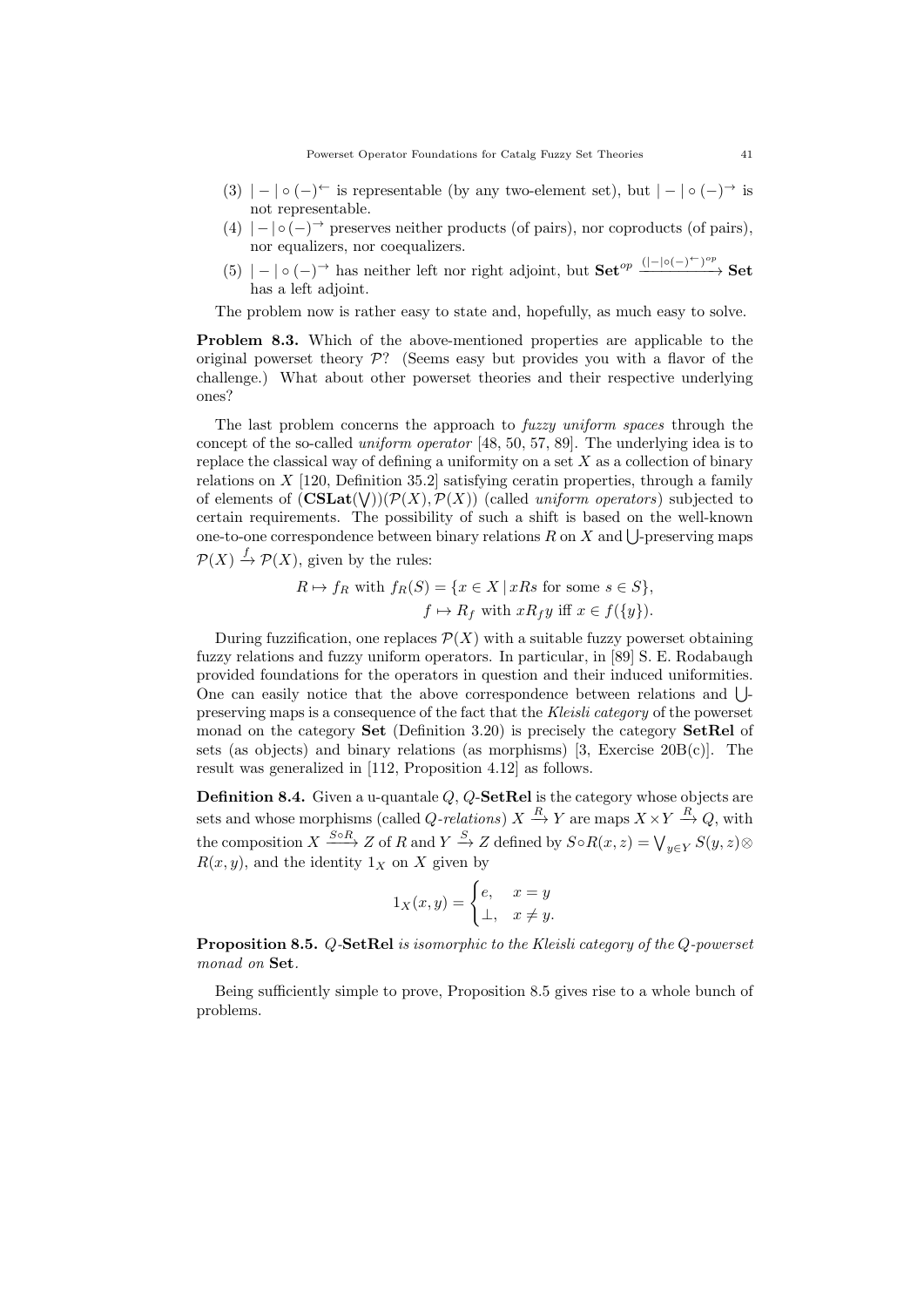Problem 8.6. Is it possible to generalize Proposition 8.5 to our current biproductoriented context? (Recall, e.g., the monad from Meta-Theorem 6.5.)

Problem 8.7. Is it possible to develop the theory of variety-based uniformities similar to the respective one of topological spaces?

Problem 8.8. It is well-known that the category of variety-based topological spaces embeds into the category of variety-based topological systems as a full (regular mono)-coreflective subcategory [101]. What kind of relation exists (or could potentially exist) between variety-based uniform spaces and systems? (Notice that a classical topological space is uniformizable (its topology comes from a uniformity) iff it is completely regular (Tychonoff) [120, Theorem 38.2].)

The problems posed in the manuscript will be addressed to in our forthcoming papers on the topic.

Acknowledgements. The author is grateful to Prof. S. E. Rodabaugh (Youngstown State University, USA) for introducing him to the topic of fuzzy powerset theories. Special thanks are due to Prof. P. Eklund (Umeå University, Sweden) for providing the author with his PhD Thesis on categorical fuzzy topology.

### **REFERENCES**

- [1] S. Abramsky, Interaction categories (extended abstract), Proceedings of the First Imperial College Department of Computing Workshop on Theory and Formal Methods, Springer-Verlag, (1993), 57-69.
- [2] S. Abramsky and S. Vickers, Quantales, observational logic and process semantics, Math. Struct. Comput. Sci., 3 (1993), 161-227.
- [3] J. Adámek, H. Herrlich and G. E. Strecker, Abstract and concrete categories: the joy of cats, Repr. Theory Appl. Categ., 17 (2006), 1-507.
- [4] D. Aerts, Foundations of quantum physics: a general realistic and operational approach, Int. J. Theor. Phys., 38(1) (1999), 289-358.
- [5] D. Aerts, E. Colebunders, A. Van Der Voorde and B. Van Steirteghem, State property systems and closure spaces: a study of categorical equivalence, Int. J. Theor. Phys.,  $38(1)$  (1999), 359-385.
- [6] D. Aerts, E. Colebunders, A. Van Der Voorde and B. Van Steirteghem, On the amnestic modification of the category of state property systems, Appl. Categ. Struct.,  $10(5)$  (2002), 469-480.
- [7] F. W. Anderson and K. R. Fuller, Rings and categories of modules, 2nd ed., Springer-Verlag, 1992.
- [8] S. Z. Bai, Countably near PS-compactness in L-topological spaces, Iranian Journal of Fuzzy Systems, 4(2) (2007), 89-94.
- [9] S. Z. Bai, A new notion of fuzzy PS-compactness, Iranian Journal of Fuzzy Systems, 5(2) (2008), 79-86.
- [10] M. Barr, Autonomous categories. with an appendix by Po-Hsiang chu, Springer-Verlag, 1979.
- [11] R. Betti and S. Kasangian, Tree automata and enriched category theory, Rend. Ist. Mat. Univ. Trieste, 17 (1985), 71-78.
- [12] G. Birkhoff, On the structure of abstract algebras, Proc. Cambridge Phil. Soc., 31 (1935), 433-454.
- [13] G. Birkhoff, *Rings of sets*, Duke Math. J., **3** (1937), 443-454.
- [14] G. Birkhoff, Lattice theory, 3rd ed., American Mathematical Society Colloquium Publications, American Mathematical Society, XXV (1979).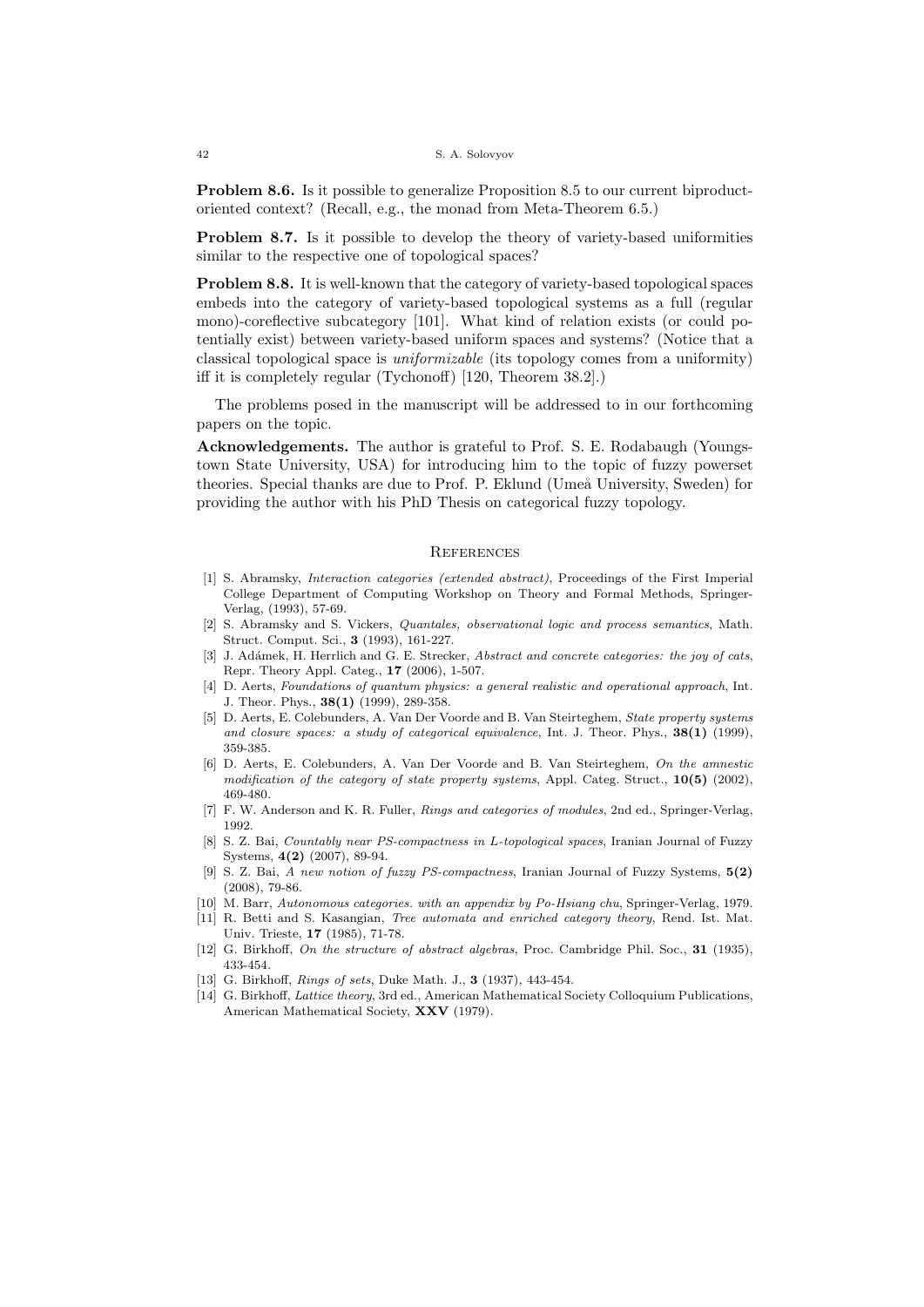- [15] F. Borceux and G. Van Den Bossche, An essay on noncommutative topology, Topology Appl., 31(3) (1989), 203-223.
- [16] S. Burris and H. P. Sankappanavar, A course in universal algebra, Graduate Texts in Mathematics, Springer-Verlag, 78 (1981).
- [17] C. L. Chang, Fuzzy topological spaces, J. Math. Anal. Appl., 24 (1968), 182-190.
- [18] R. Cignoli, *Quantifiers on distributive lattices*, Discrete Math.,  $96(3)$  (1991), 183-197.
- [19] J. Cīrulis, *Quantifiers on multiplicative semilattices*, Contr. Gen. Alg., **18** (2008), 31-46.
- [20] D. M. Clark and B. A. Davey, Natural dualities for the working algebraist, Cambridge Studies in Advanced Mathematics, Cambridge University Press, 57 (1998).
- [21] P. M. Cohn, Universal algebra, D. Reidel Publ. Comp., 1981.
- [22] M. E. Coniglio and F. Miraglia, Non-commutative topology and quantales, Stud. Log., 65(2) (2000), 223-236.
- [23] C. De Mitri and C. Guido, Some remarks on fuzzy powerset operators, Fuzzy Sets and Systems, 126(2) (2002), 241-251.
- [24] M. Demirci, Pointed semi-quantales and generalized lattice-valued quasi topological spaces, Abstracts of the 29th Linz Seminar on Fuzzy Set Theory (E. P. Klement, S. E. Rodabaugh and L. N. Stout, eds.), Johannes Kepler Universität, Linz, (2008), 23-24.
- [25] M. Demirci, *Pointed semi-quantales and lattice-valued topological spaces*, Fuzzy Sets and Systems, 161(9) (2010), 1224-1241.
- [26] J. T. Denniston, A. Melton and S. E. Rodabaugh, Lattice-valued topological systems, Abstracts of the 30th Linz Seminar on Fuzzy Set Theory (U. Bodenhofer, B. De Baets, E. P. Klement and S. Saminger-Platz, eds.), Johannes Kepler Universität, Linz, (2009), 24-31.
- [27] J. T. Denniston and S. E. Rodabaugh, Functorial relationships between lattice-valued topology and topological systems, Quaest. Math.,  $32(2)$  (2009), 139-186.
- [28] P. Eklund, Category theoretic properties of fuzzy topological spaces, Fuzzy Sets and Systems, 13 (1984), 303-310.
- [29] P. Eklund, A comparison of lattice-theoretic approaches to fuzzy topology, Fuzzy Sets and Systems, 19 (1986), 81-87.
- [30] P. Eklund, Categorical fuzzy topology, Ph.D. thesis, Åbo Akademi, 1986.
- [31] M. Erné, *General Stone duality*, Topology Appl. **137(1-3)** (2004), 125-158.
- [32] A. Frascella and C. Guido, *Structured lattices and ground categories of L-sets*, Int. J. Math. Math. Sci., 2005(17) (2005), 2783-2803.
- [33] A. Frascella and C. Guido, *Transporting many-valued sets along many-valued relations*, Fuzzy Sets and Systems, 159(1) (2008), 1-22.
- [34] B. Ganter and R. Wille, Formale begriffsanalyse. mathematische grundlagen, Berlin: Springer, 1996.
- [35] G. Gierz, K. H. Hofmann and etc., Continuous lattices and domains, Cambridge University Press, 2003.
- [36] J. A. Goguen, *L-fuzzy sets*, J. Math. Anal. Appl., **18** (1967), 145-174.
- [37] J. A. Goguen, *The fuzzy Tychonoff theorem*, J. Math. Anal. Appl., **43** (1973), 734-742.
- [38] C. Guido, Fuzzy points and attachment, Fuzzy Sets and Systems, 161(16) (2010), 2150-2165.
- [39] C. Guido, Powerset operators based approach to fuzzy topologies on fuzzy sets, Topological and Algebraic Structures in Fuzzy Sets. A Handbook of Recent Developments in the Mathematics of Fuzzy Sets (S. E. Rodabaugh and E. P. Klement, eds.), Trends Log. Stud. Log. Libr., Kluwer Academic Publishers, 20 (2003), 401-413.
- [40] C. Guido, Attachment between fuzzy points and fuzzy sets, Abstracts of the 30th Linz Seminar on Fuzzy Set Theory (U. Bodenhofer, B. De Baets, E. P. Klement and S. Saminger-Platz, eds.), Johannes Kepler Universität, Linz, (2009), 52-54.
- [41] P. Halmos, Algebraic logic I: Monadic Boolean algebras, Compos. Math., 12 (1955), 217-249.
- [42] P. Halmos, *Algebraic logic*, Chelsea Publishing Company, 1962.
- [43] I. M. Hanafy, A. M. Abd El-Aziz and T. M. Salman,  $Semi \theta$ -compactness in intuitionistic fuzzy topological spaces, Iranian Journal of Fuzzy Systems, 3(2) (2006), 53-62.
- [44] H. Herrlich and G. E. Strecker, Category theory, 3rd ed., Sigma Series in Pure Mathematics, Heldermann Verlag, 1 (2007).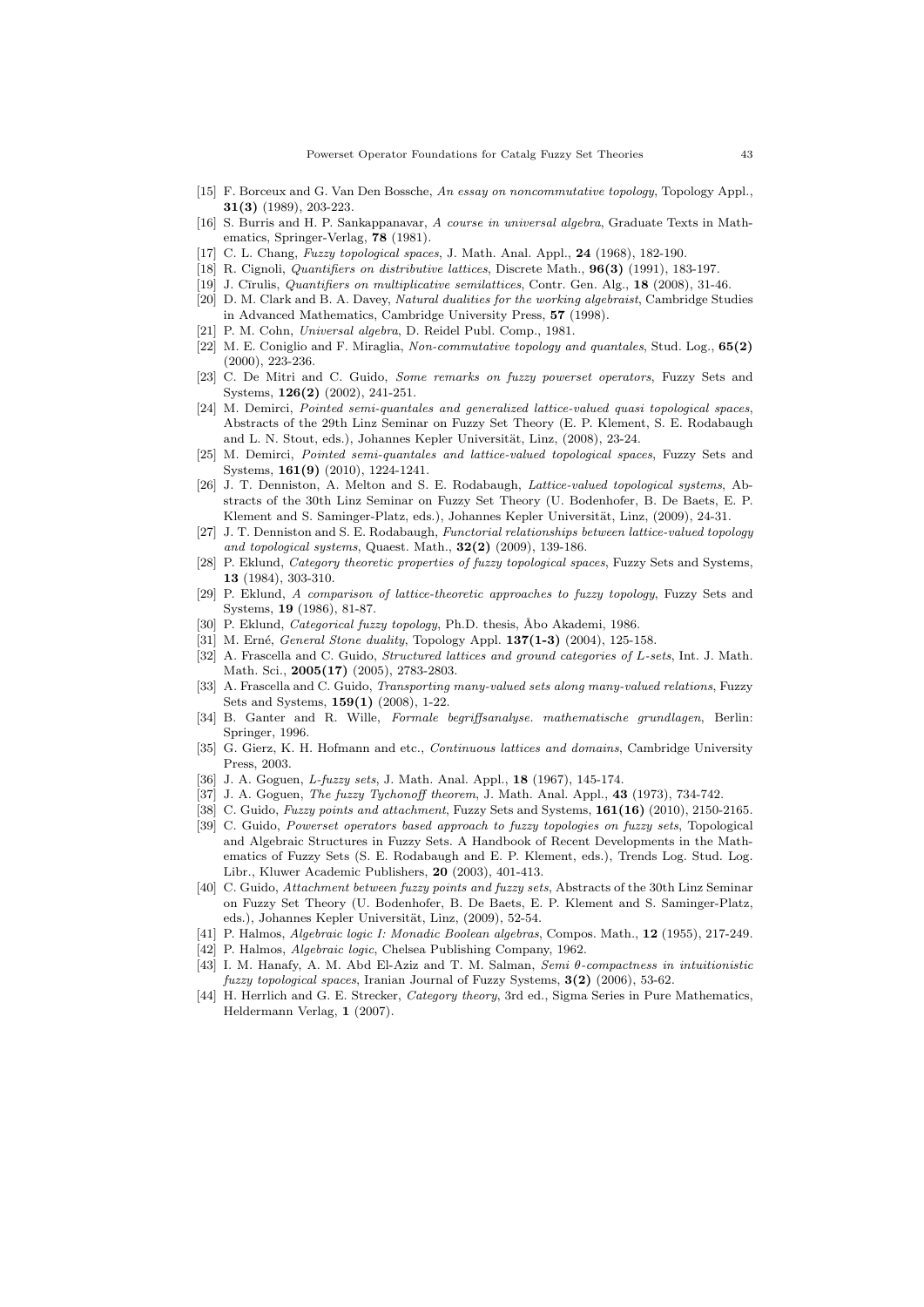- [45] U. Höhle and A. P. Šostak, Axiomatic foundations of fixed-basis fuzzy topology, Mathematics of Fuzzy Sets: Logic, Topology and Measure Theory (U. H¨ohle and S. E. Rodabaugh, eds.), The Handbooks of Fuzzy Sets Series, Kluwer Academic Publishers, 3 (1999), 123-272.
- [46] U. Höhle, Upper semicontinuous fuzzy sets and applications, J. Math. Anal. Appl., 78 (1980), 659-673.
- [47] T. Hungerford, Algebra, Springer-Verlag, 2003.
- [48] B. Hutton, Uniformities on fuzzy topological spaces, J. Math. Anal. Appl., 58 (1977), 559-571.
- [49] B. Hutton, Products of fuzzy topological spaces, Topology Appl., 11 (1980), 59-67.
- [50] B. Hutton, Uniformities on fuzzy topological spaces II, Fuzzy Math., 3(1) (1983), 27-34. [51] J. R. Isbell, *Atomless parts of spaces*, Math. Scand., **31** (1972), 5-32.
- [52] J. John and T. Baiju, Metacompactness in L-topological spaces, Iranian Journal of Fuzzy
- Systems, 5(3) (2008), 71-79.
- [53] P. T. Johnstone, Stone spaces, Cambridge University Press, 1982. [54] A. Joyal and M. Tierney, An extension of the Galois theory of Grothendieck, Mem. Am. Math. Soc., 309 (1984), 1-71.
- [55] G. M. Kelly, *Basic concepts of enriched category theory*, Cambridge University Press, 1982.
- [56] J. C. Kelly, *Bitopological spaces*, Proc. Lond. Math. Soc., 13(III) (1963), 71-89.
- [57] W. Kotzé, Uniform spaces, Mathematics of Fuzzy Sets. Logic, Topology and Measure Theory (U. H¨ohle and S. E. Rodabaugh, eds.), The Handbooks of Fuzzy Sets Series, Kluwer Academic Publishers(English), 3 (1999), 553-580 .
- [58] S. Krajči, A categorical view at generalized concept lattices, Kybernetika, 43(2) (2007), 255-264.
- [59] D. Kruml, *Spatial quantales*, Appl. Categ. Struct., **10(1)** (2002), 49-62.
- [60] D. Kruml and J. Paseka, Algebraic and categorical aspects of quantales, Handbook of Algebra (M. Hazewinkel, eds.), Elsevier, 5 (2008), 323-362.
- [61] T. Kubiak, On fuzzy topologies, Ph.D. thesis, Adam Mickiewicz University, Poznań, Poland, 1985.
- [62] T. Kubiak and A. Sostak, Foundations of the theory of  $(L, M)$ -fuzzy topological spaces, Abstracts of the 30th Linz Seminar on Fuzzy Set Theory (U. Bodenhoer, B. De Baets, E. P. Klement and S. Saminger-Platz, eds.), Johannes Kepler Universität, Linz, (2009), 70-73.
- [63] S. P. Li, Z. Fang and J. Zhao, P2-connectedness in L-topological spaces, Iranian Journal of Fuzzy Systems, 2(1) (2005), 29-36.
- [64] F. E. J. Linton, Some aspects of equational categories, Proc. Conf. Categor. Algebra, La Jolla, (1965), 84-94.
- [65] R. Lowen, Fuzzy topological spaces and fuzzy compactness, J. Math. Anal. Appl., 56 (1976), 621-633.
- [66] S. Mac Lane, Categories for the working mathematician, 2nd ed., Springer-Verlag, 1998.
- [67] E. G. Manes, Algebraic theories, Springer-Verlag, 1976.
- [68] C. J. Mulvey, &, Rend. Circ. Mat. Palermo, II(12) (1986), 99-104.
- [69] C. J. Mulvey and J. W. Pelletier, On the quantisation of points, J. Pure Appl. Algebra, 159 (2001), 231-295.
- [70] C. J. Mulvey and J. W. Pelletier, On the quantisation of spaces, J. Pure Appl. Algebra, 175(1-3) (2002), 289-325.
- [71] D. Papert and S. Papert, Sur les treillis des ouverts et les paratopologies, Semin. de Topologie et de Geometrie differentielle Ch. Ehresmann 1 (1957/58), 1 (1959), 1-9.
- [72] J. Paseka, Quantale modules, Habilitation Thesis, Department of Mathematics, Faculty of Science, Masaryk University Brno, 1999.
- [73] J. Paseka, A note on nuclei of quantale modules, Cah. Topologie Géom. Différ. Catégoriques, 43(1) (2002), 19-34.
- [74] J. Picado, A. Pultr and A. Tozzi, Locales, Categorical Foundations: Special Topics in Order, Topology, Algebra, and Sheaf Theory (M. C. Pedicchio and W. Tholen, eds.), Cambridge University Press, (2004), 49-101.
- [75] A. M. Pitts, Applications of sup-lattice enriched category theory to sheaf theory, Proc. Lond. Math. Soc., III. Ser., 57(3) (1988), 433-480.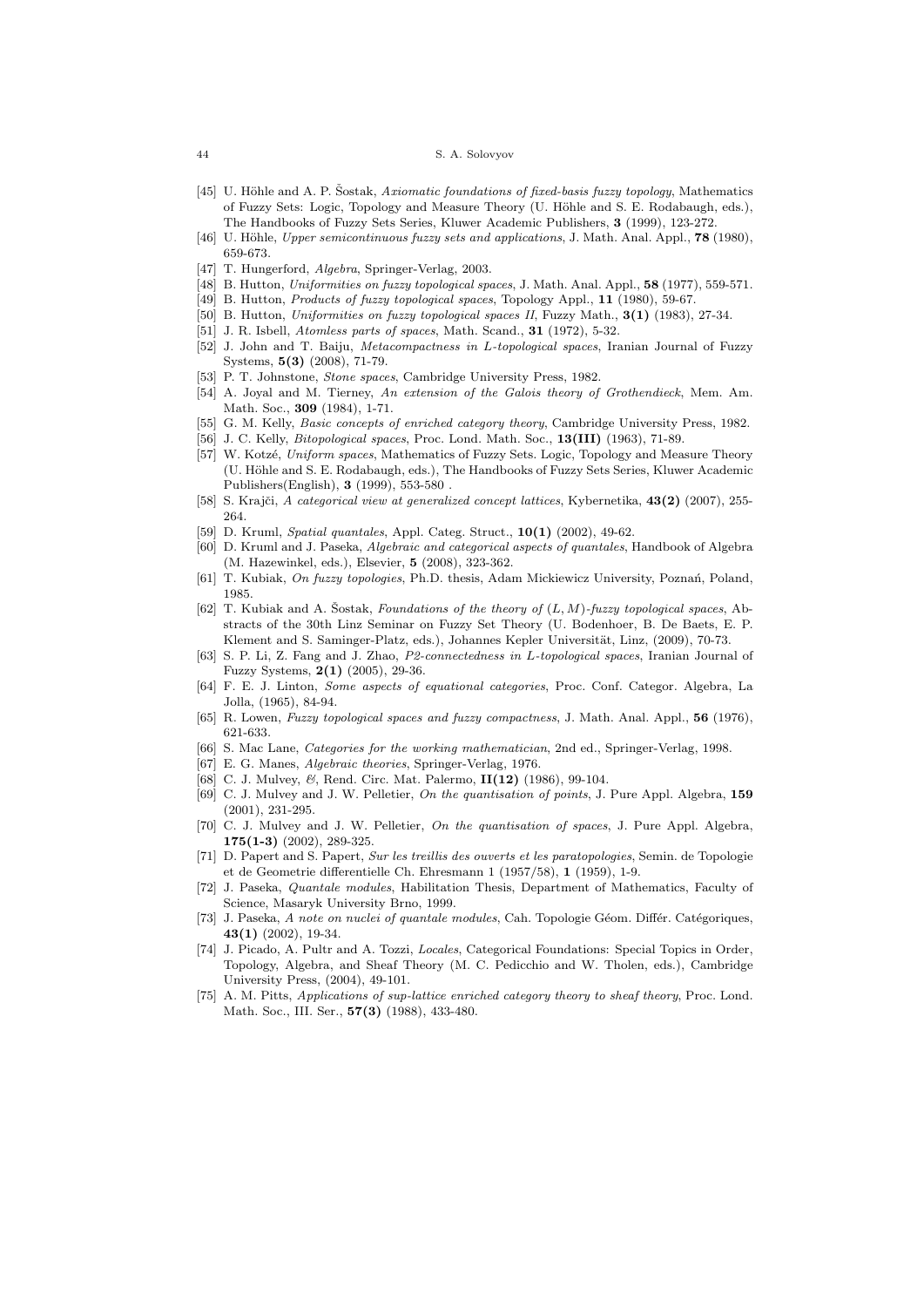- [76] V. Pratt, Chu spaces, School on category theory and applications. Lecture notes of courses, Coimbra, Portugal, July 13-17, 1999. Coimbra: Universidade de Coimbra, Departamento de Matemática. Textos Mat., Sér. B. 21, (1999), 39-100.
- [77] G. Preuß, *Convenient topology*, Math. Jap., 47(1) (1998), 171-183.
- [78] H. A. Priestley, Representation of distributive lattices by means of ordered Stone spaces, Bull. Lond. Math. Soc., 2 (1970), 186-190.
- [79] P. M. Pu and Y. M. Liu, Fuzzy topology II: Product and quotient spaces, J. Math. Anal. Appl., 77 (1980), 20-37.
- [80] A. Pultr, Frames, Handbook of Algebra (M. Hazewinkel, eds.), North-Holland Elsevier, 3 (2003), 789-858.
- [81] P. Resende, Observational system specification, Selected Papers of ISCORE'94 (R. Wieringa and R. Feenstra, eds.), World Scientific, Singapore, (1995), 135-151.
- [82] P. Resende, Quantales, finite observations and strong bisimulation, Theor. Comput. Sci.,  $254(1-2)$  (2001), 95-149.
- [83] S. E. Rodabaugh, A categorical accommodation of various notions of fuzzy topology, Fuzzy Sets and Systems, 9 (1983), 241-265.
- [84] S. E. Rodabaugh, *Point-set lattice-theoretic topology*, Fuzzy Sets and Systems,  $40(2)$  (1991), 297-345.
- [85] S. E. Rodabaugh, *Categorical frameworks for stone representation theories*, Applications of Category Theory to Fuzzy Subsets (S. E. Rodabaugh, E. P. Klement and U. Höhle, eds.), Theory and Decision Library: Series B: Mathematical and Statistical Methods, Kluwer Academic Publishers, 14 (1992), 177-231.
- [86] S. E. Rodabaugh, Powerset operator based foundation for point-set lattice-theoretic (poslat) fuzzy set theories and topologies, Quaest. Math.,  $20(3)$  (1997), 463-530.
- [87] S. E. Rodabaugh, *Categorical foundations of variable-basis fuzzy topology*. Mathematics of Fuzzy Sets: Logic, Topology and Measure Theory (U. Höhle and S. E. Rodabaugh, eds.), The Handbooks of Fuzzy Sets Series, Dordrecht: Kluwer Academic Publishers, 3 (1999), 273-388.
- [88] S. E. Rodabaugh, Powerset operator foundations for poslat fuzzy set theories and topologies, Mathematics of Fuzzy Sets: Logic, Topology and Measure Theory (U. Höhle and S. E. Rodabaugh, eds.), The Handbooks of Fuzzy Sets Series, Dordrecht: Kluwer Academic Publishers, 3 (1999), 91-116.
- [89] S. E. Rodabaugh, Axiomatic foundations for uniform operator quasi-uniformities, Topological and Algebraic Structures in Fuzzy Sets. A Handbook of Recent Developments in the Mathematics of Fuzzy Sets (S. E. Rodabaugh and E. P. Klement, eds.), Trends Log. Stud. Log. Libr., Dordrecht: Kluwer Academic Publishers, 20 (2003), 199-233.
- [90] S. E. Rodabaugh, Relationship of algebraic theories to powerset theories and fuzzy topological theories for lattice-valued mathematics, Int. J. Math. Math. Sci., 2007 (2007), 1-71.
- [91] S. E. Rodabaugh, Functorial comparisons of bitopology with topology and the case for redundancy of bitopology in lattice-valued mathematics, Appl. Gen. Topol.,  $9(1)$  (2008), 77-108.
- [92] K. I. Rosenthal, Quantales and their applications, Pitman Research Notes in Mathematics, Addison Wesley Longman, 234 (1990).
- [93] K. I. Rosenthal, *Free quantaloids*, J. Pure Appl. Algebra, **72(1)** (1991), 67-82.
- [94] K. I. Rosenthal, The theory of quantaloids, Pitman Research Notes in Mathematics, Addison Wesley Longman, 348 (1996).
- [95] J. Rosický, Equational categories, Cah. Topol. Géom. Différ., 22 (1981), 85-95.
- [96] J. Rosický, *Quantaloids for concurrency*, Appl. Categ. Struct.,  $9(4)$  (2001), 329-338.
- [97] A. P. Shostak, Two decades of fuzzy topology: basic ideas, notions, and results, Russ. Math. Surv., 44(6) (1989), 125-186.
- [98] S. Solovjovs, From quantale algebroids to topological spaces, Abstracts of the 29th Linz Seminar on Fuzzy Set Theory (E. P. Klement, S. E. Rodabaugh and L. N. Stout, eds.), Johannes Kepler Universität, Linz, (2008), 98-101.
- [99] S. Solovjovs, On a categorical generalization of the concept of fuzzy set: basic definitions, properties, examples, VDM Verlag Dr. Müller, 2008.